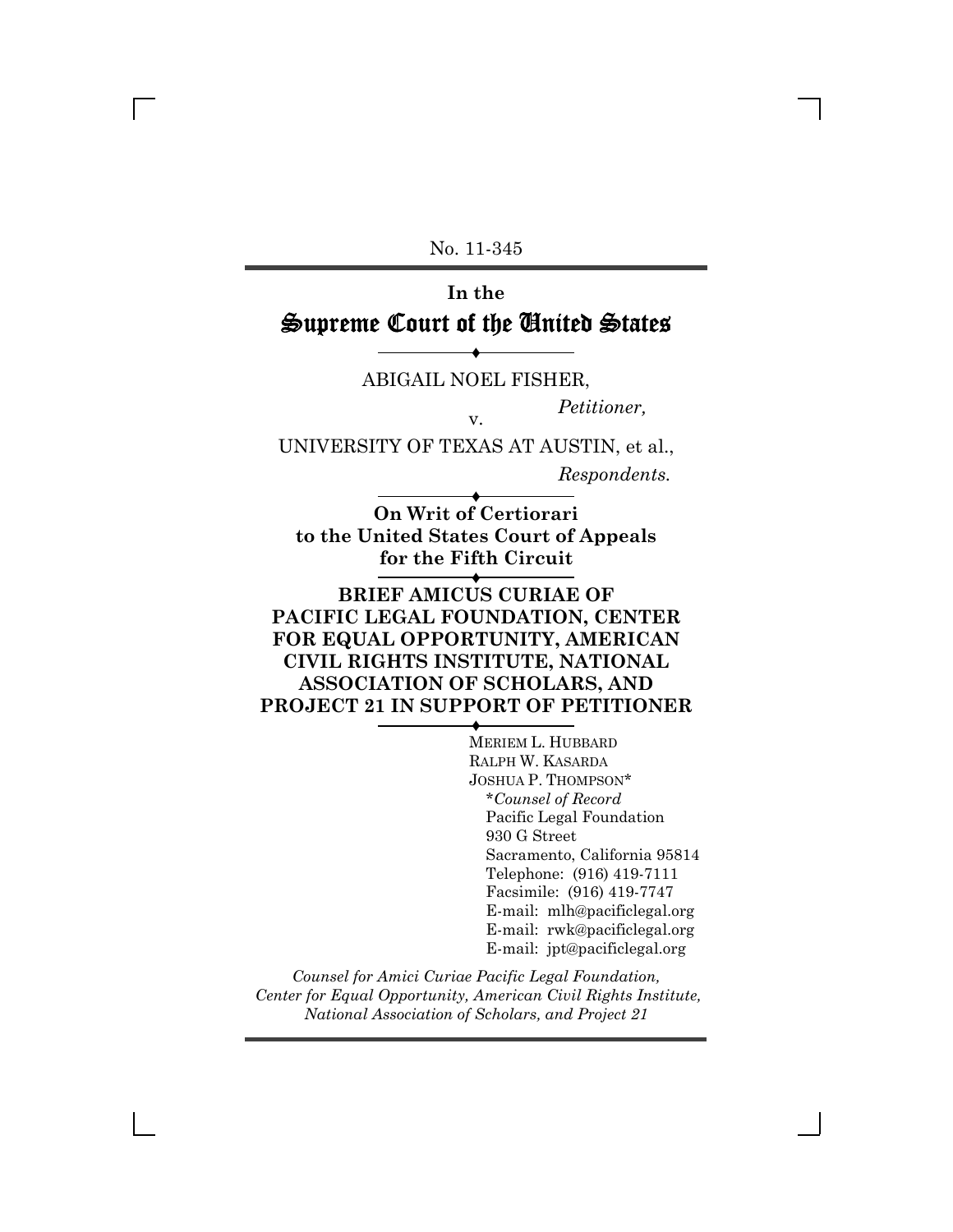## **QUESTION PRESENTED**

Whether the University of Texas at Austin's race-based admissions policy violates the Equal Protection Clause of the Fourteenth Amendment.

### i

 $\mathsf{l}$ 

 $\overline{\Gamma}$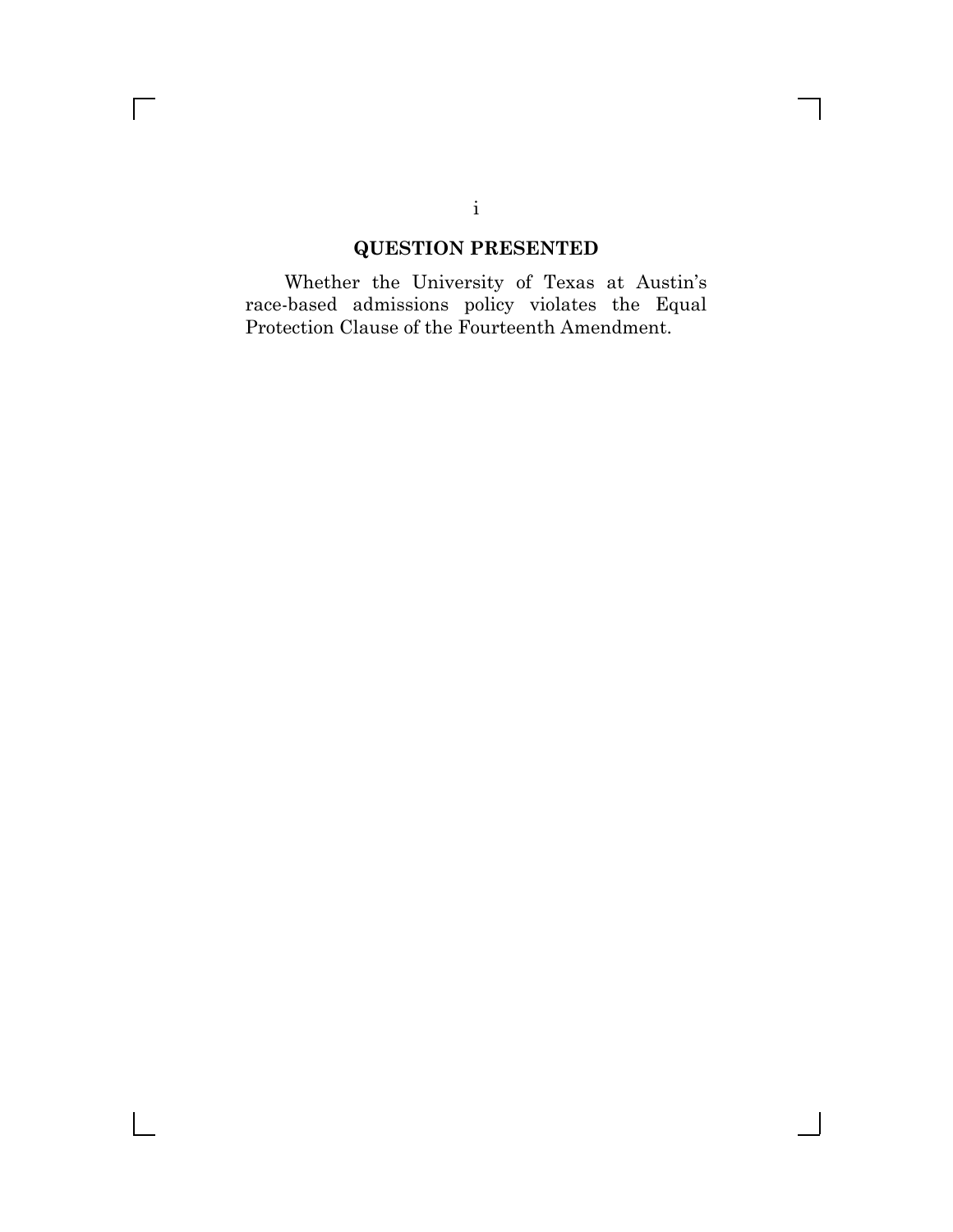## **TABLE OF CONTENTS**

| QUESTION PRESENTED                                                                                                               |
|----------------------------------------------------------------------------------------------------------------------------------|
| TABLE OF AUTHORITIES  iv                                                                                                         |
| <b>IDENTITY AND INTEREST</b><br>OF AMICI CURIAE  1                                                                               |
| <b>INTRODUCTION AND</b><br>SUMMARY OF ARGUMENT  3                                                                                |
|                                                                                                                                  |
| A "COMPELLING<br>$\mathbf{L}$<br><b>INTEREST" MUST BE OF</b><br>OVERWHELMING AND INDISPUTABLE<br>GOVERNMENTAL IMPORTANCE 7       |
| THE "BENEFITS THAT FLOW<br>II.<br>FROM A DIVERSE STUDENT<br>BODY"ARE HIGHLY DUBIOUS  10                                          |
| A. There Should Be No<br>Social Science Exception<br>to the Equal Protection Clause  11                                          |
| The Benefits That Flow<br>$B_{\cdot}$<br>From a Diverse Student<br>Body Can Be Accomplished<br>Without Racial Discrimination  13 |
| THE COSTS ATTENDANT TO RACIAL<br>III.<br>CLASSIFICATIONS OUTWEIGH ANY<br>"BENEFITS THAT FLOW FROM<br>A DIVERSE STUDENT BODY"  16 |
| A. Government Racial Classifications Are<br>Destructive of Democratic Society  17                                                |

ii

 $\overline{\Gamma}$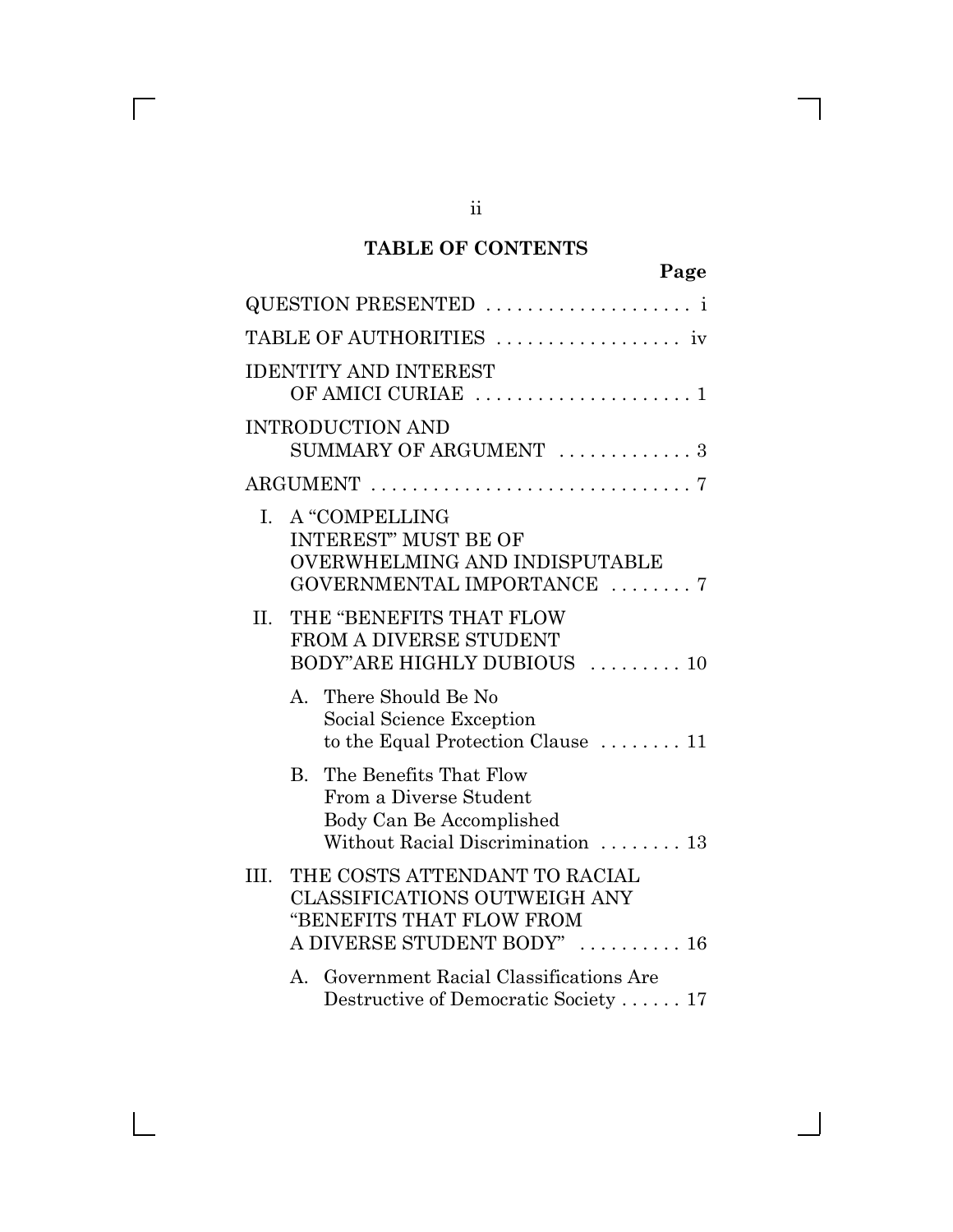## **TABLE OF CONTENTS-Continued Page**

|     | <b>B.</b> Government Racial Classifications<br>Dehumanize Us as Individuals  18                                                                |
|-----|------------------------------------------------------------------------------------------------------------------------------------------------|
|     | C. Racial Preferences in College<br>Admissions Cause Serious Harm to<br>the Very Students the Preferences<br>Are Intended to Benefit  20       |
| IV. | <i>GRUTTER</i> SHOULD<br>BE OVERRULED  24                                                                                                      |
|     | A. Principles of Stare Decisis Do<br>Not Support Preservation of the<br>Highly Flawed Grutter Decision  25                                     |
|     | B. Universities and Colleges Throughout<br>the Country View Grutter as an<br>Unqualified Endorsement of<br>Race-Based Admissions Standards  31 |
|     | CONCLUSION                                                                                                                                     |

iii

 $\overline{\Gamma}$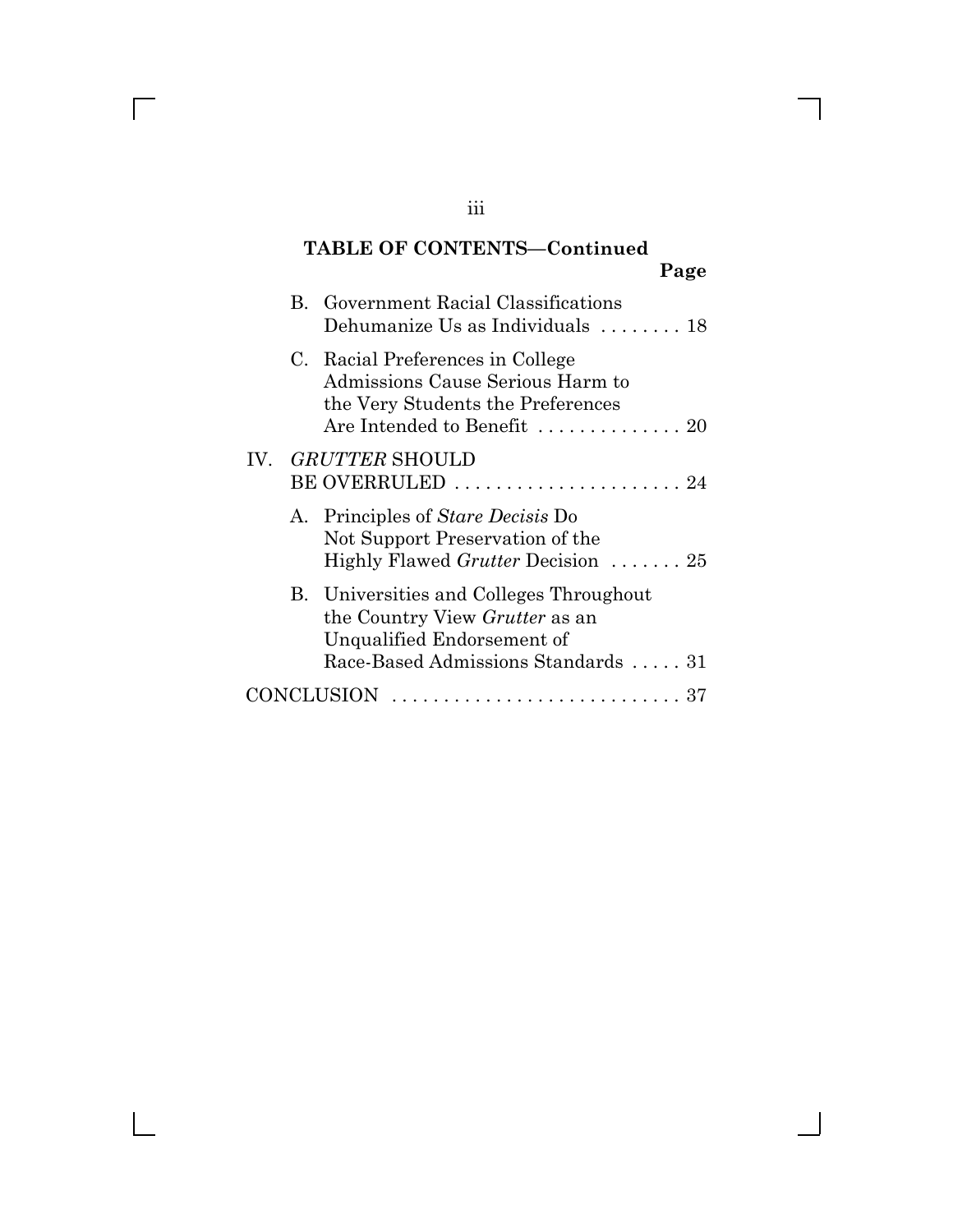## **TABLE OF AUTHORITIES**

**Page**

 $\overline{\phantom{a}}$ 

## **Cases**

| Adarand Constructors, Inc. v. Pena,                                                                                                                                |
|--------------------------------------------------------------------------------------------------------------------------------------------------------------------|
| <i>Bartlett v. Strickland,</i> 556 U.S. $1(2009)$ 3                                                                                                                |
| Brown v. Bd. of Educ. of Topeka,                                                                                                                                   |
| City of Richmond v. J.A. Croson Co.,<br>488 U.S. 469 (1989) 1, 9, 12, 17, 27                                                                                       |
| Crawford v. Marion Cnty. Election Bd.,                                                                                                                             |
| Fisher v. Univ. of Tex. at Austin,<br>631 F.3d 213 (5th Cir. 2011) passim                                                                                          |
| Fullilove v. Klutznick, 448 U.S. 448 (1980)  20                                                                                                                    |
| Gratz v. Bollinger,                                                                                                                                                |
| Green v. Cnty. Sch. Bd. of New Kentucky,                                                                                                                           |
| Grutter v. Bollinger,                                                                                                                                              |
| <i>Helvering v. Hallock</i> , 309 U.S. 106 (1940) $\ldots \ldots \ldots 6$                                                                                         |
| <i>In re Griffiths, 413 U.S. 717 (1973)</i> $\ldots \ldots \ldots 5$                                                                                               |
| Johnson v. California, 543 U.S. 499 (2005)  28                                                                                                                     |
| Korematsu v. United States,<br>$323 \text{ U.S. } 214 \text{ (}1944 \text{) } \ldots \ldots \ldots \ldots \ldots \ldots \ldots \ldots \ldots \ldots \ldots \ldots$ |

iv

 $\overline{\Gamma}$ 

 $\mathbf{I}$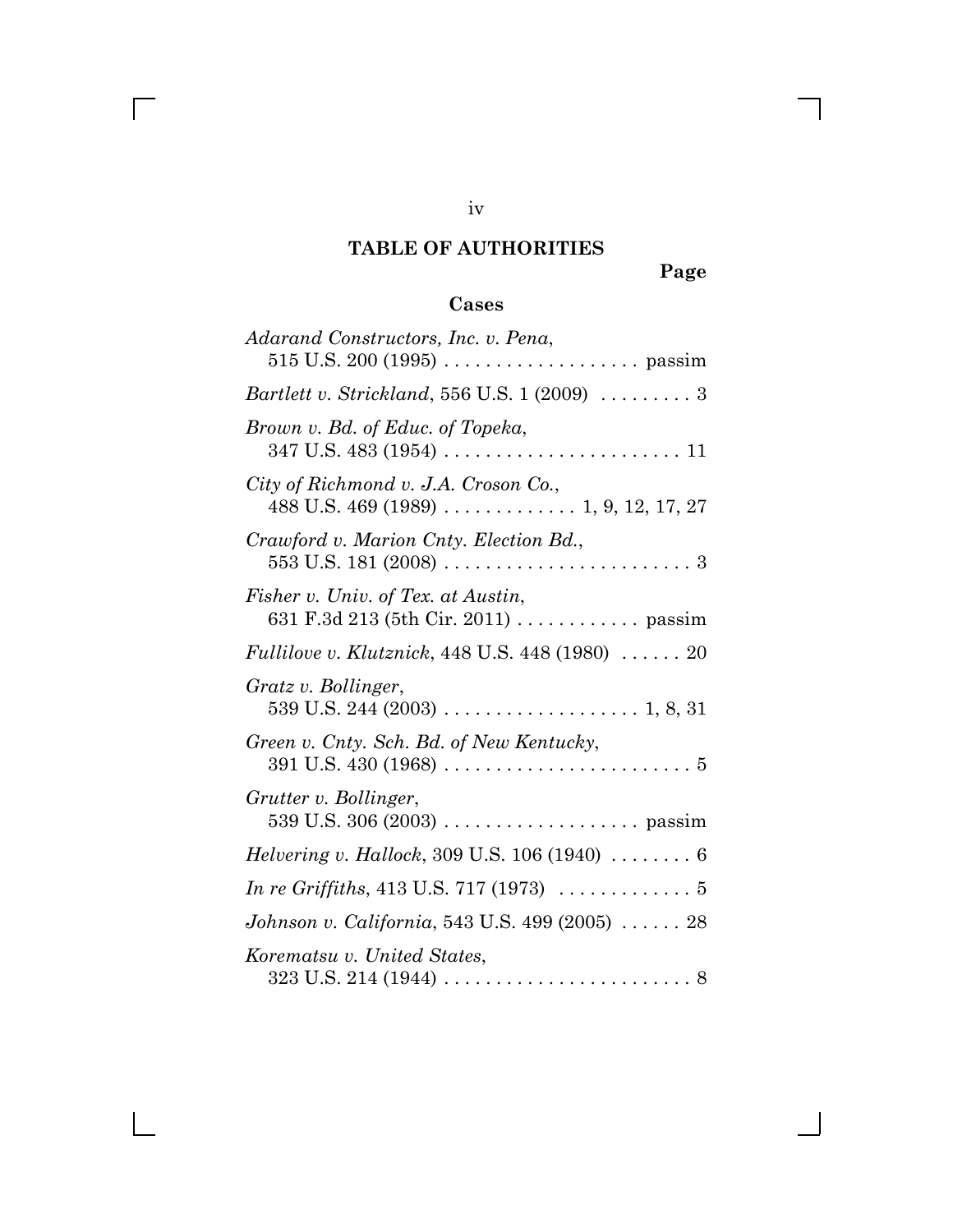| La. Associated Gen. Contractors, Inc. v.<br>Louisiana, 669 So. 2d 1185 (La. 1996)  29                      |
|------------------------------------------------------------------------------------------------------------|
| Marbury v. Madison,<br>$5$ U.S. (1 Cranch.) 137 (1803) $\ldots \ldots \ldots \ldots \ldots 25$             |
| Metro Broadcasting, Inc. v. FCC,                                                                           |
| Miller v. Johnson, 515 U.S. 900 (1995)  7-8, 18-19                                                         |
| Nw. Austin Mun. Util. Dist. No. 1 v. Holder,                                                               |
| <i>Palmore v. Sidoti, 466 U.S. 429 (1984) </i> 9-10                                                        |
| Parents Involved in Cmty. Schs. v. Seattle<br><i>Sch. Dist. No. 1,</i> 551 U.S. 701 (2007) $\ldots$ passim |
| Patterson v. McLean Credit Union,                                                                          |
| Payne v. Tennessee, 501 U.S. 808 (1991)  25                                                                |
| Planned Parenthood of Se. Pa. v. Casey,                                                                    |
| Regents of the Univ. of Cal. v. Bakke,                                                                     |
| <i>Ricci v. DeStefano</i> , 129 S. Ct. 2658 (2009) 2                                                       |
| <i>Rice v. Cayetano</i> , 528 U.S. 495 (2000) $\ldots \ldots \ldots 26$                                    |
| Shaw v. Reno, 509 U.S. 630 (1993) 17                                                                       |
| South Carolina v. Gathers,                                                                                 |

v

 $\overline{\Gamma}$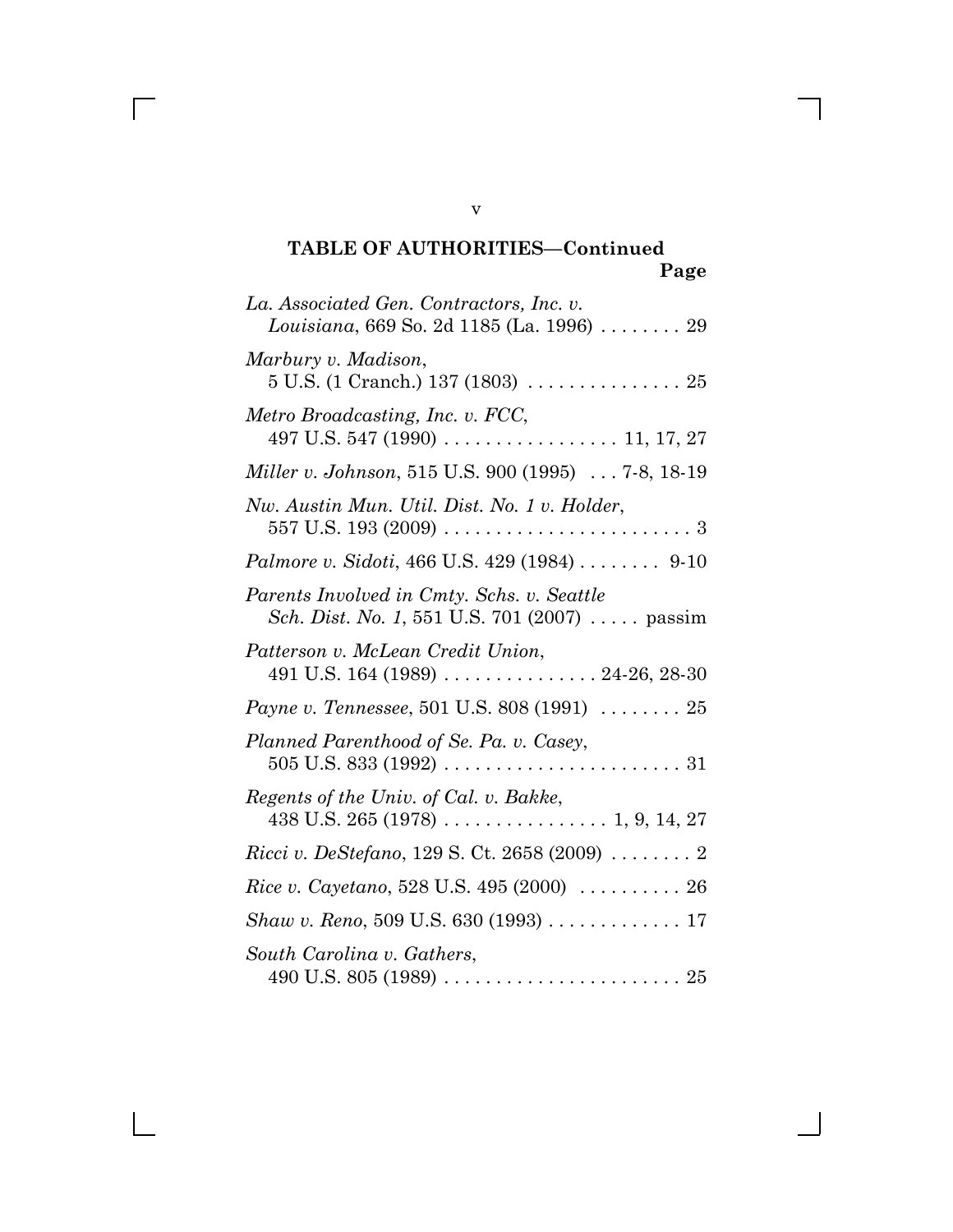| Swann v. Charlotte-Mecklenburg                                                                                  |
|-----------------------------------------------------------------------------------------------------------------|
| Bd. of Educ., 402 U.S. 1 (1971) 5, 8-9                                                                          |
| Sweatt v. Painter, 339 U.S. 629 (1950) 11                                                                       |
| Swift & Co., Inc. v. Wickham,                                                                                   |
| Wygant v. Jackson Bd. of Educ.,                                                                                 |
| <b>United States Constitution</b>                                                                               |
| U.S. Const. amend. I  26                                                                                        |
|                                                                                                                 |
| U.S. Const. amend. XIV, cl. $1 \ldots \ldots \ldots \ldots$ 4, 25                                               |
| <b>State Constitutions</b>                                                                                      |
|                                                                                                                 |
|                                                                                                                 |
|                                                                                                                 |
|                                                                                                                 |
| <b>United States Statute</b>                                                                                    |
| $42 \text{ U.S.C.} \S 1981 \ldots \ldots \ldots \ldots \ldots \ldots \ldots \ldots \ldots \ldots \ldots \ldots$ |
| <b>State Statutes</b>                                                                                           |
| N.H. Rev. Stat. Ann. § 187-A:16-a 29                                                                            |
| Wash. Rev. Code Ann. § 49.60.400 29                                                                             |
| <b>State Regulation</b>                                                                                         |
| Fla. Exec. Order No. 99-281  29                                                                                 |

vi

 $\overline{\Gamma}$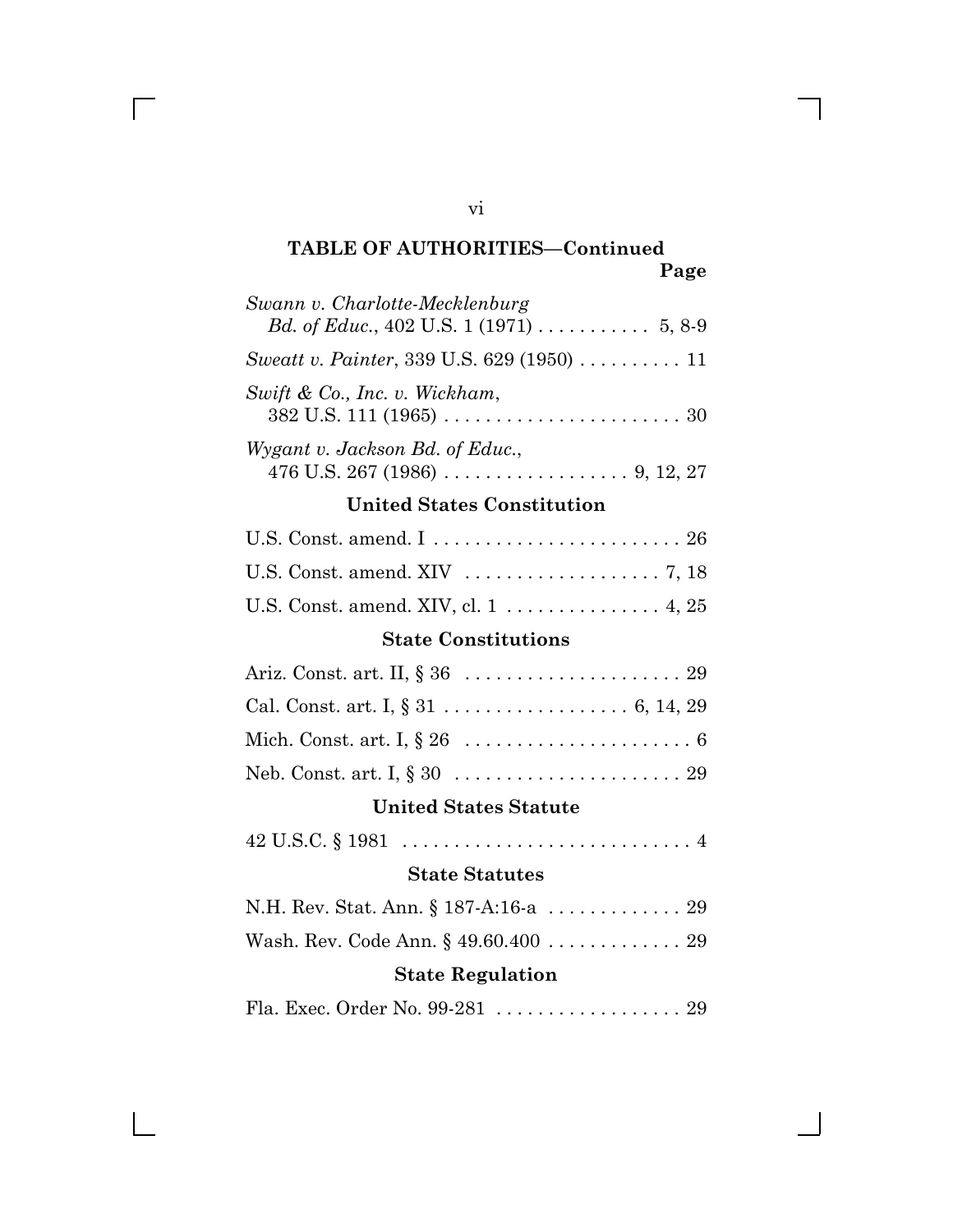# TABLE OF AUTHORITIES-Continued vii

 $\overline{\Gamma}$ 

 $\mathbf{L}$ 

## **Page**

## **Rules of Court**

## **Miscellaneous**

| Bloom, Lackland H., Jr.,<br>Grutter and Gratz: A Critical Analysis,                                                                                                                                                                                                           |
|-------------------------------------------------------------------------------------------------------------------------------------------------------------------------------------------------------------------------------------------------------------------------------|
| Bowen, William G. & Bok, Derek, The Shape<br>of the River: Long-Term Consequences<br>of Considering Race in College and<br>University Admissions $(1998)$ 22, 32                                                                                                              |
| Brest, Paul,<br>Some Comments on Grutter v. Bollinger,<br>51 Drake L. Rev. 683 (2003) 26                                                                                                                                                                                      |
| Bunzel, John H., Affirmative Action<br>Admissions: How it 'Works' at Berkeley,<br>Pub. Interest, Fall $1988$<br>-23                                                                                                                                                           |
| Carey, Brandon M., Diversity in Higher Education:<br>Diversity's Lack of a "Compelling" Nature,<br>and How the Supreme Court Has Avoided<br>Applying True Strict Scrutiny to Racial<br><i>Classifications in College Admissions,</i><br>30 Okla. City U. L. Rev. 329 (2005) 8 |
| Clegg, Roger, Attacking "Diversity":<br>A Review of Peter Wood's Diversity:<br>The Invention of a Concept,                                                                                                                                                                    |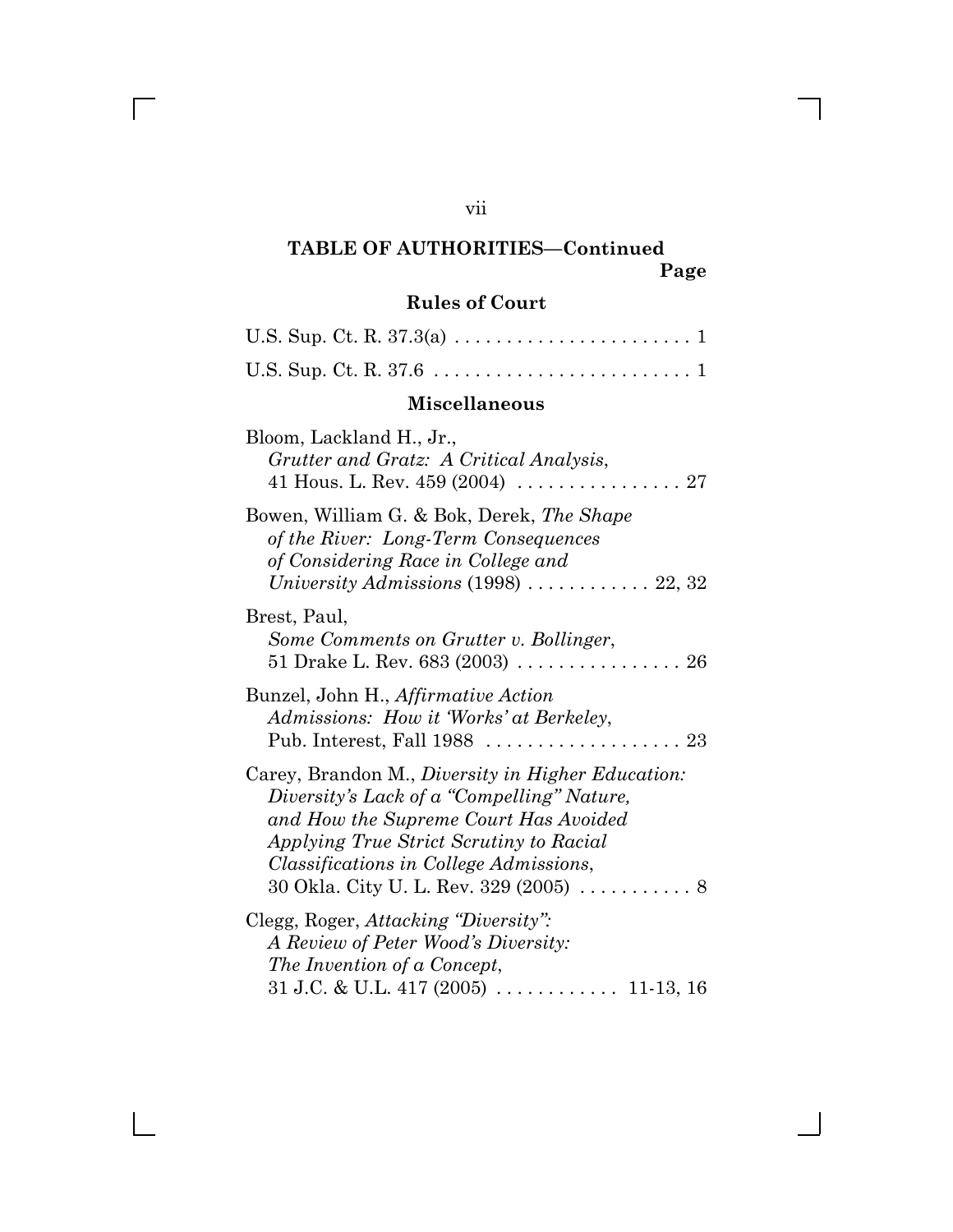| Clegg, Roger, Race-Based Review, National<br>Review Online (Nov. 28, 2006), available at<br>http://www.nationalreview.com/<br>articles/219343/race-based-review/<br>$roger-clegg# \dots \dots \dots \dots \dots \dots \dots \dots \dots$<br>12-13 |
|---------------------------------------------------------------------------------------------------------------------------------------------------------------------------------------------------------------------------------------------------|
| Clegg, Roger,<br>The Educational Benefits of Diversity', National<br>Review Online, Feb. 1, 2010, available at<br>http://www.nationalreview.com/phi-<br>beta-cons/39876/educational-benefits<br>13                                                |
| Cole, Stephen & Barber, Elinor,<br><i>Increasing Faculty Diversity:</i><br>The Occupational Choices of<br><i>High-Achieving Minority Students</i> (2003)  22                                                                                      |
| Elliott, Rogers, et al.,<br>The Role of Ethnicity in Choosing<br>and Leaving Science in Highly Selective<br><i>Institutions, Research in Higher Education,</i>                                                                                    |
| Espenshade, Thomas J. & Radford, Alexandria<br>Walton, A New Manhattan Project, Inside<br>Higher Ed., Nov. 12, 2009, <i>available at</i><br>http://www.insidehighered.com/views/2009/<br>$11/12/radford$ ,,,,,,,<br>. 32                          |
| Hu, Arthur, <i>Minorities Need More Support</i> ,<br>The Tech (M.I.T.), Mar. 7, 1987  23                                                                                                                                                          |

 $\overline{\Gamma}$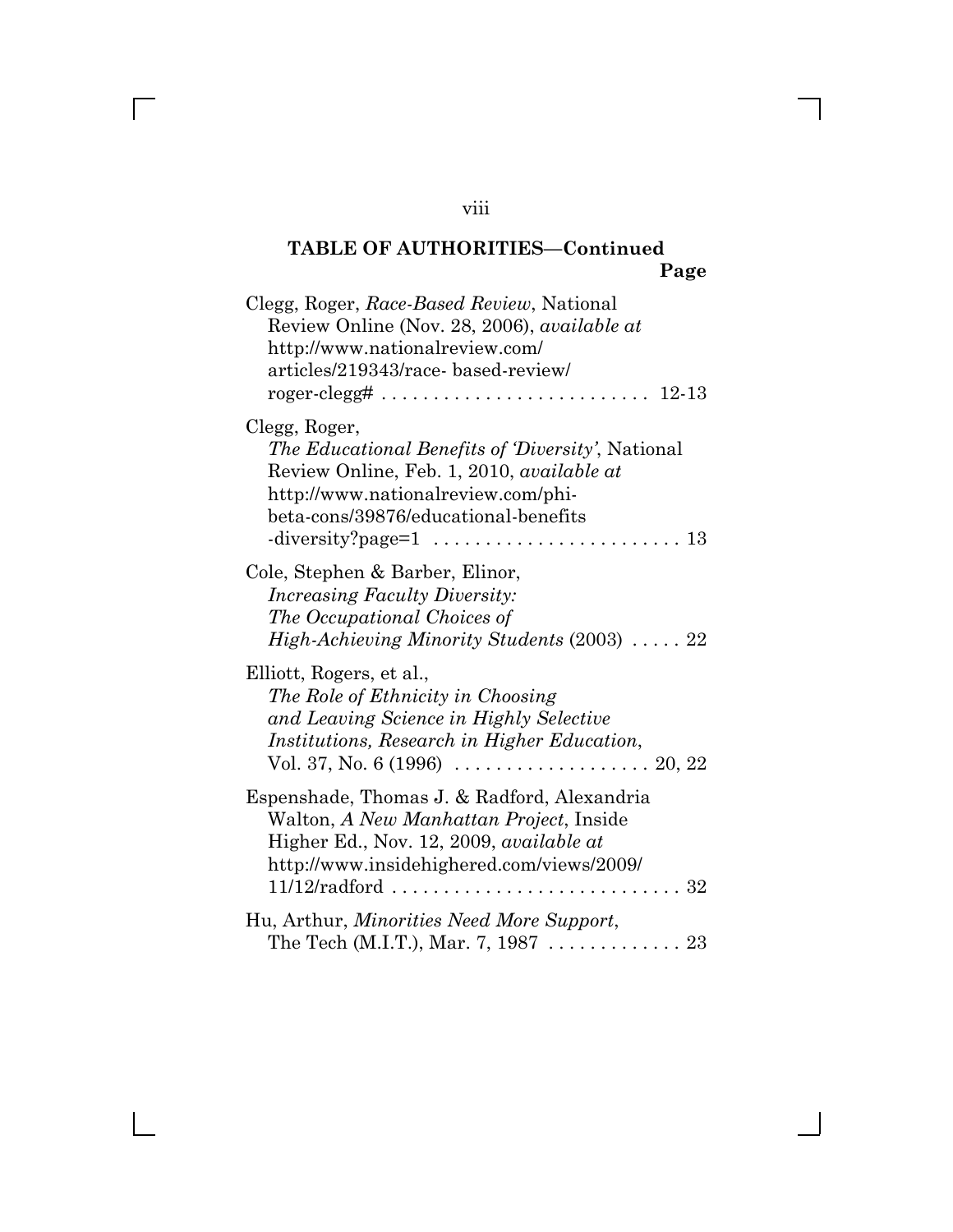| Lerner, Robert & Nagai, Althea K.,<br>Racial Preferences in Colorado Higher<br><i>Education</i> , Prepared for the Center for<br>Equal Opportunity (1997), available at<br>http://www.eric.ed.gov/PDFS/ED418193.pdf 23                                                                                                                                        |
|---------------------------------------------------------------------------------------------------------------------------------------------------------------------------------------------------------------------------------------------------------------------------------------------------------------------------------------------------------------|
| Light, Audrey & Strayer, Wayne,<br>Determinants of College Completion:<br>School Quality or Student Ability?,<br>35 J. Hum. Resources 299 (2000)  22-23                                                                                                                                                                                                       |
| Loury, Linda Datcher & Garman, David,<br>College Selectivity and Earnings,<br>13 J. Lab. Econ. 289 (1995) 22                                                                                                                                                                                                                                                  |
| Morello, Carol & Mellnik, Ted,<br>Census: Minority Babies Are Now<br>a Majority in the United States,<br>Washington Post, <i>available at</i><br>http://www.washingtonpost.com/local/census-<br>minority-babies-are-now-majority-in-united-<br>states/2012/05/16/gIQA1WY8UU_story.html<br>(last visited May 22, 2012) $\ldots \ldots \ldots \ldots \ldots 17$ |
| Nagai, Althea K.,<br>Racial and Ethnic Admission Preferences at<br>Arizona State University College of Law,<br>Center for Equal Opportunity, <i>available at</i><br>http://www.ceousa.org/content/view/623/119/                                                                                                                                               |

### ix

 $\overline{\Gamma}$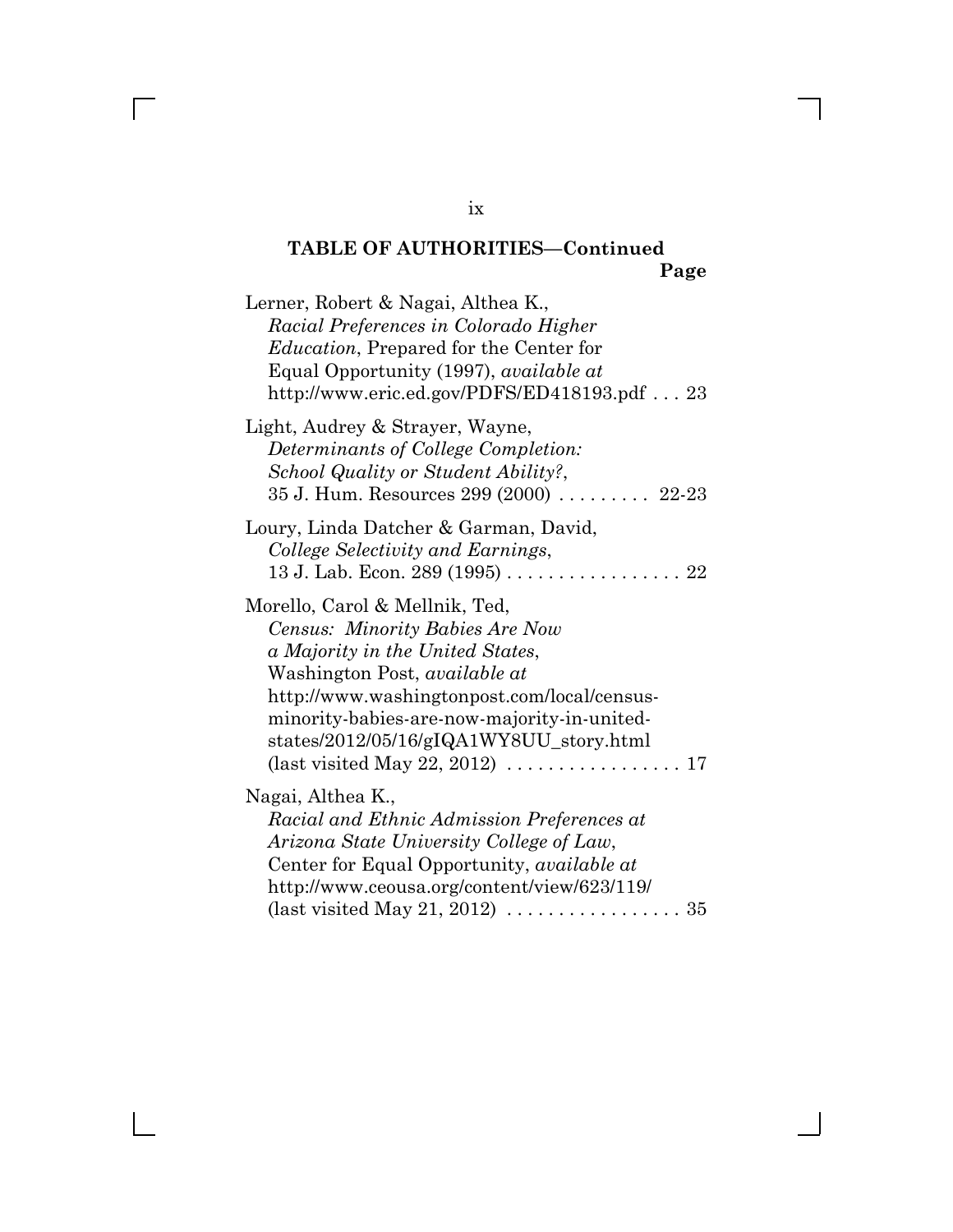| Nagai, Althea K., Racial and<br>Ethnic Admission Preferences at the<br>University of Michigan Law School,<br>Center for Equal Opportunity, <i>available at</i><br>http://www.ceousa.org/content/view/522/100/<br>(last visited May 21, 2012) $\ldots \ldots \ldots \ldots \ldots \ldots$ 37                                                                                                   |
|-----------------------------------------------------------------------------------------------------------------------------------------------------------------------------------------------------------------------------------------------------------------------------------------------------------------------------------------------------------------------------------------------|
| Nagai, Althea K., Racial and<br>Ethnic Admission Preferences at the<br>University of Michigan Medical School,<br>Center for Equal Opportunity, <i>available at</i><br>http://www.ceousa.org/content/view/523/100/<br>(last visited May 21, 2012) $\ldots \ldots \ldots \ldots \ldots \ldots$ 37                                                                                               |
| Nagai, Althea K., Racial and<br>Ethnic Preferences in Admission at<br>the University of Arizona College of Law,<br>Center for Equal Opportunity, available at<br>http://www.ceousa.org/affirmative-action/<br>affirmative-action-news/education/577-racial-<br>and-ethnic-preferences-at-arizona-college-of-law<br>(last visited May 23, 2012) $\ldots \ldots \ldots \ldots \ldots \ldots$ 36 |
| Nagai, Althea K., Racial and<br>Ethnic Preferences in Admission at the<br>University of Nebraska College of Law,<br>Center for Equal Opportunity, <i>available at</i><br>http://www.ceousa.org/content/view/628/100/<br>(last visited May 21, 2012) $\ldots \ldots \ldots \ldots \ldots 35$                                                                                                   |

x

 $\overline{\Gamma}$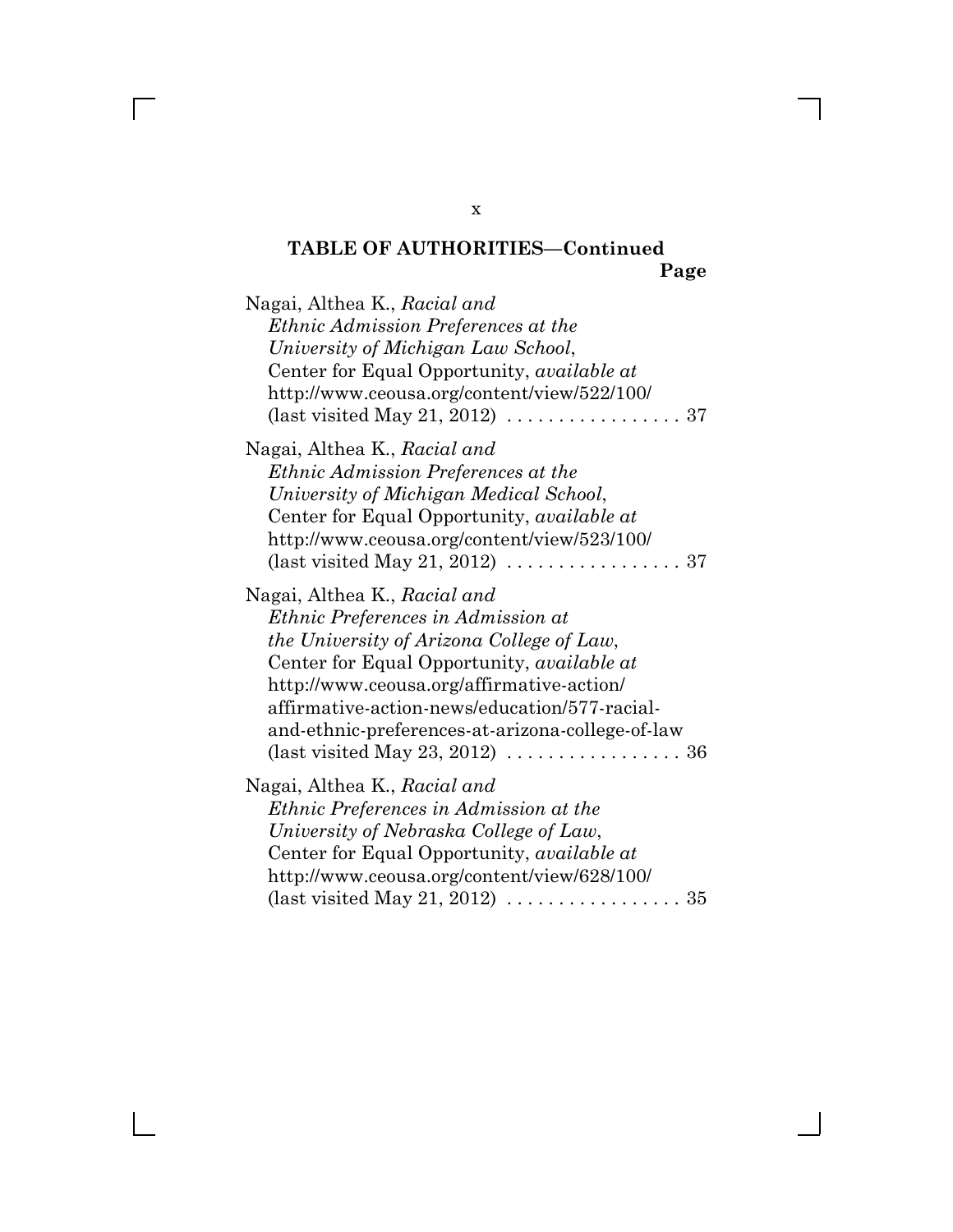| Nagai, Althea K., Racial and<br><i>Ethnic Preferences in Admission at</i><br>the University of Wisconsin Law School,<br>Center for Equal Opportunity, <i>available at</i><br>http://www.ceousa.org/component/option,<br>com_docman/task,doc_view/gid,275/<br>(last visited May 21, 2012) $\dots \dots \dots \dots$<br>33        |
|---------------------------------------------------------------------------------------------------------------------------------------------------------------------------------------------------------------------------------------------------------------------------------------------------------------------------------|
| Nagai, Althea K., Racial and Ethnic<br>Preferences in Undergraduate Admissions<br>at the University of Wisconsin-Madison,<br>Center for Equal Opportunity, <i>available at</i><br>http://www.ceousa.org/attachments/<br>article/546/U.Wisc.undergrad.pdf<br>(last visited May 21, 2012) $\ldots \ldots \ldots \ldots \ldots 34$ |
| Nagai, Althea K., Racial and Ethnic<br>Preferences in Undergraduate<br>Admission at the University of Michigan,<br>Center for Equal Opportunity, <i>available at</i><br>http://www.ceousa.org/content/view/521/100/<br>(last visited May 21, 2012) $\ldots \ldots \ldots \ldots \ldots \ldots$ 37                               |
| Nieli, Russell K., How Diversity Punishes Asians,<br>Poor Whites and Lots of Others, Minding The<br>Campus, July 12, 2010, available at<br>http://www.mindingthecampus.com/<br>originals/2010/07/how_diversity_<br>punishes_asians.html  34                                                                                     |
| Paterson, Eva & Sellstrom, Oren, Equal<br>Opportunity in a Post-Proposition 209 World,<br>26 Hum. Rts. 9 (Summer 1999)  15                                                                                                                                                                                                      |

xi

 $\overline{\Gamma}$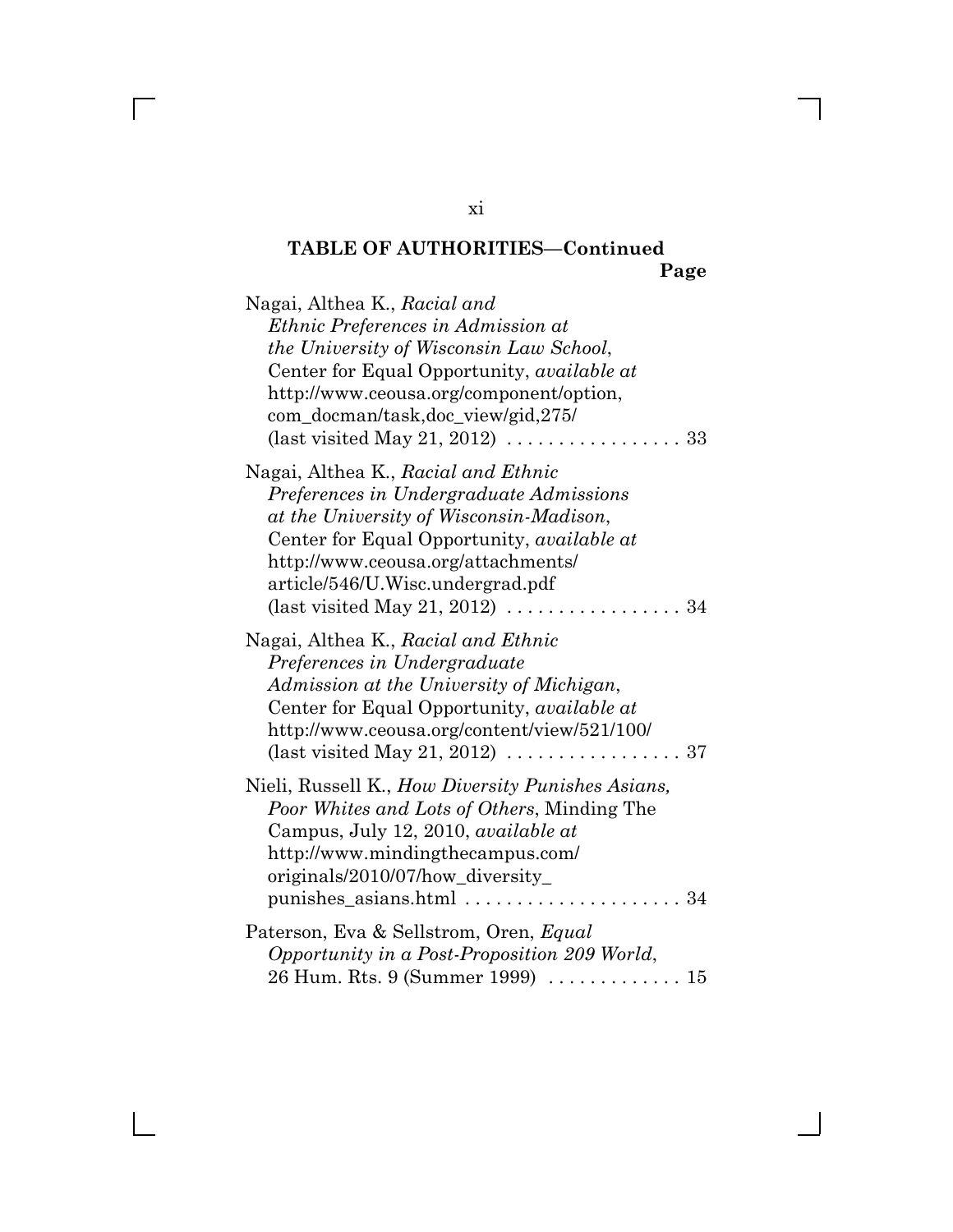| Rosenberg, John, "Diversity" Research Advances<br><i>Progresses Accumulates</i> , Discriminations,<br>Feb. 6, 2010, available at<br>http://www.discriminations.us/2010/<br>02/"diversity"-research-advances-<br>$progresses-accumulates/ \dots \dots \dots \dots \dots \dots \dots \dots 13$ |
|----------------------------------------------------------------------------------------------------------------------------------------------------------------------------------------------------------------------------------------------------------------------------------------------|
| Sander, Richard H., A Systemic Analysis of<br>Affirmative Action in American Law Schools,<br>57 Stan. L. Rev. 367 $(2004)$ 20, 23-24                                                                                                                                                         |
| Sowell, Thomas, Affirmative Action Around<br>the World: An Empirical Study $(2004)$ 18                                                                                                                                                                                                       |
| Summers, Clyde W., Preferential Admissions:<br>An Unreal Solution to a Real Problem,<br>$2 U. Tol. L. Rev. 377 (1970) \ldots \ldots \ldots \ldots 21$                                                                                                                                        |
| Sykes, Charles J., The Hollow Men: Politics and<br>Corruption in Higher Education $(1990)$ 22                                                                                                                                                                                                |
| UC Irvine website, Office of Equal Opportunity &<br>Diversity, A Brief History of Affirmative Action,<br><i>available at http://www.eod.uci.edu/aa.html</i><br>(last visited May 21, 2012) $\dots \dots \dots \dots \dots \dots \dots$                                                       |
| United States Census 2010,<br>2010 Census Data, <i>available at</i><br>http://2010.census.gov/2010census/data/<br>(last visited May 21, 2012) $\ldots \ldots \ldots \ldots \ldots 17$                                                                                                        |
| Univ. of Cal., Office of the President,<br>California Freshman Admissions for Fall 2010<br>(UC 2010 Admissions), Table 3, <i>available at</i><br>http://www.ucop.edu/news/factsheets/fall2010ad<br>m.html (last visited May 21, 2012) $\dots \dots \dots 15$                                 |

xii

 $\overline{\Gamma}$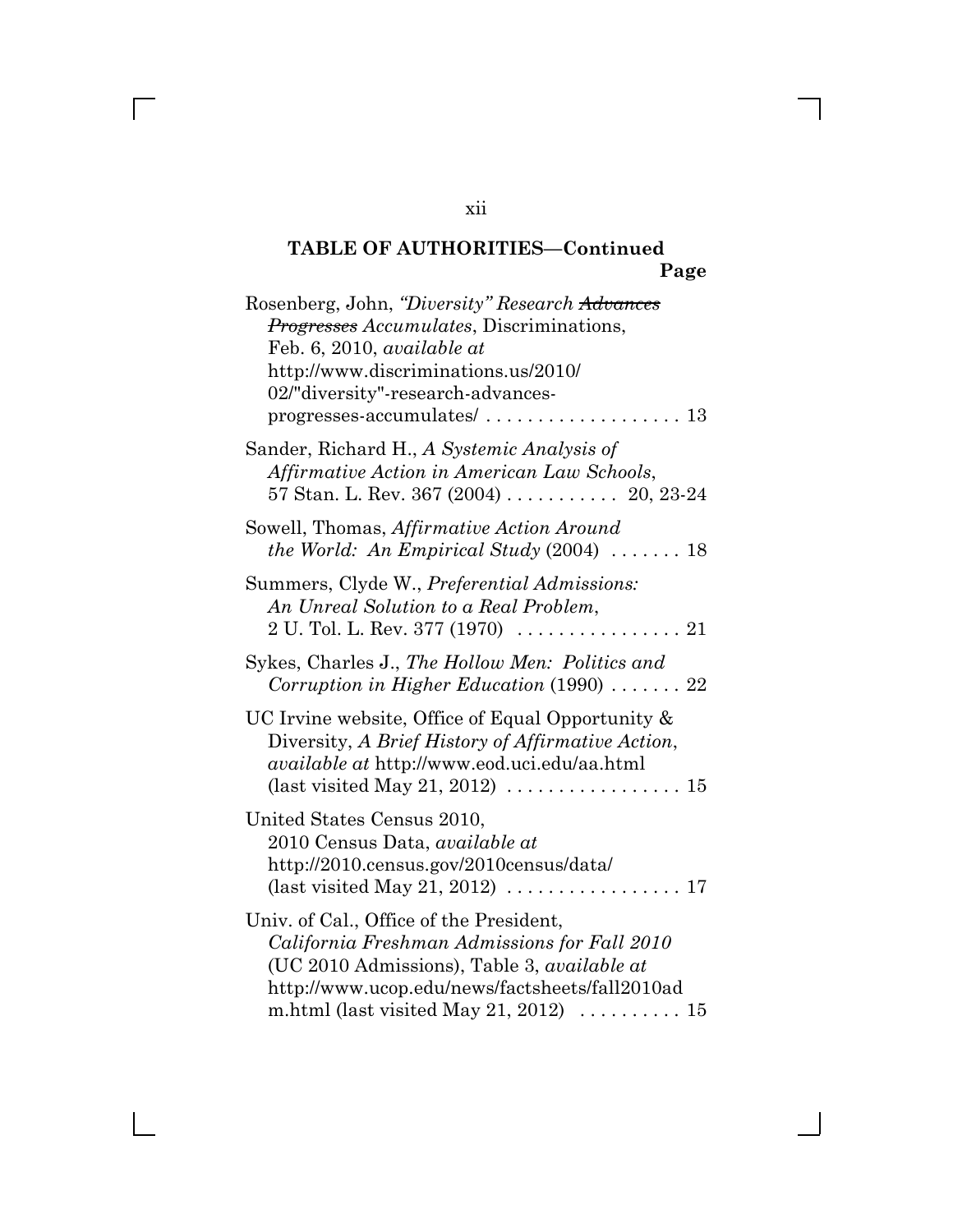Univ. of Cal., Office of the President, *California Freshman Admissions for Fall 2011* (UC 2011 Admissions), Table 3, *available at* http://www.ucop.edu/news/factsheets/fall2011ad m.html (last visited May 21, 2012) . . . . . . . 15-16

Univ. of Cal., Office of the President, *California Freshman Admissions for Fall 2008* (UC 2008 Admissions), Table 4, *available at* http://www.ucop.edu/news/factsheets/fall2008ad m.html (last visited May 21, 2012) . . . . . . . 15-16

Univ. of Cal., Office of the President, *New California Freshman Admits Fall 1997, 1998, 1999, and 2000*, Table A, *available at* http://www.ucop.edu/ucophome/commserv/pread m\_a0400.pdf (last visited May 21, 2012) . . . . . . 15

Wood, Peter, *Diversity: The Invention of a Concept* (2003) . . . . . . . . 19-20

#### xiii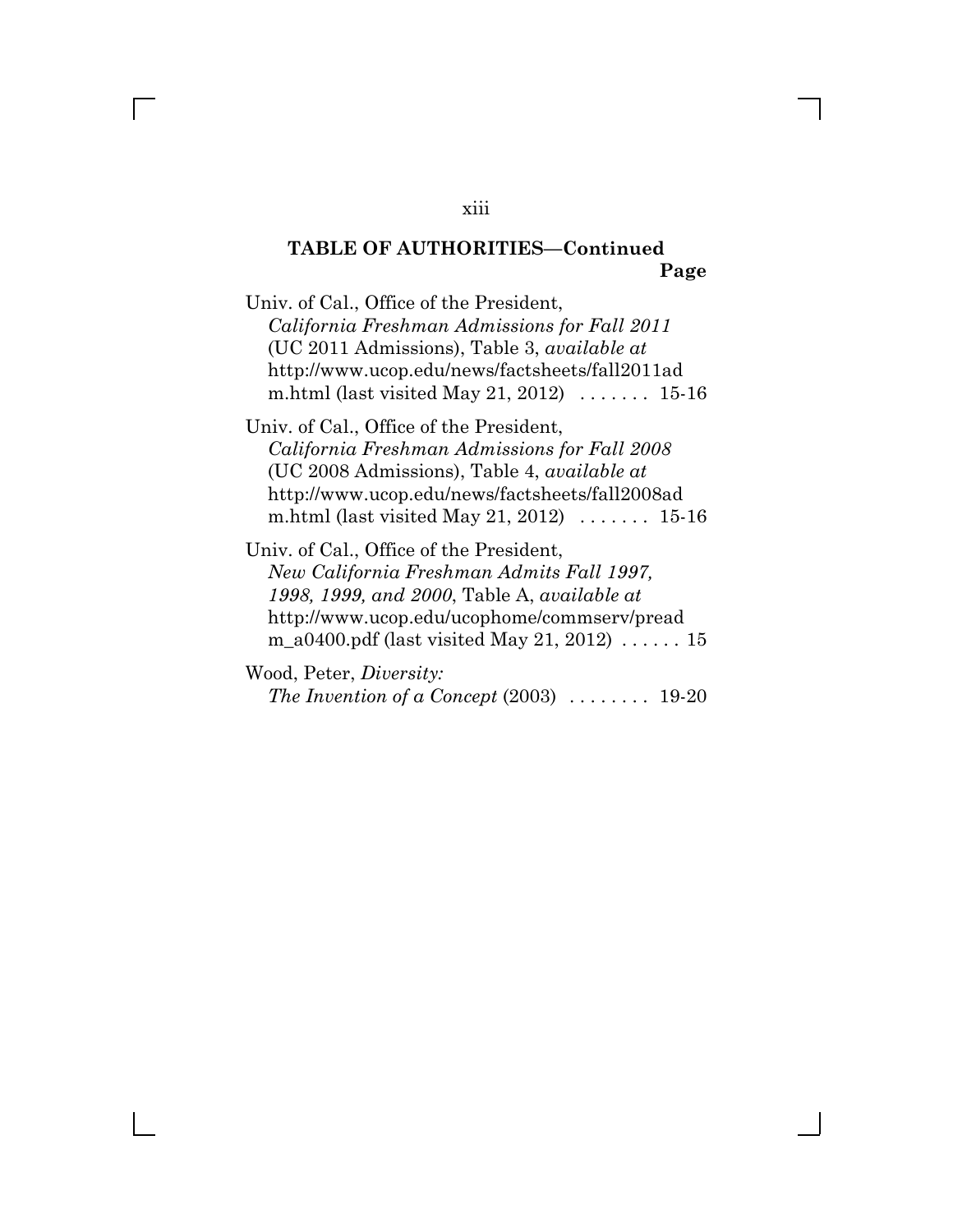### **IDENTITY AND INTEREST OF AMICI CURIAE**

Pacific Legal Foundation, the Center for Equal Opportunity, the American Civil Rights Institute, National Association of Scholars, and Project 21 respectfully submit this brief amicus curiae in support of the Petitioner Abigail Fisher.<sup>1</sup>

For nearly 40 years, Pacific Legal Foundation (PLF) has litigated in support of the rights of individuals to be free of racial discrimination. PLF participated as amicus curiae in nearly every major Supreme Court case involving racial classifications in the past three decades, including *Parents Involved in Cmty. Schs. v. Seattle Sch. Dist. No. 1*, 551 U.S. 701 (2007); *Gratz v. Bollinger*, 539 U.S. 244 (2003); *Grutter v. Bollinger*, 539 U.S. 306 (2003); *Adarand Constructors, Inc. v. Pena*, 515 U.S. 200 (1995); *City of Richmond v. J.A. Croson Co.*, 488 U.S. 469 (1989); and *Regents of the Univ. of Cal. v. Bakke*, 438 U.S. 265 (1978).

The Center for Equal Opportunity (CEO) is a nonprofit research, education, and public advocacy organization. CEO devotes significant time and resources to studying racial, ethnic, and gender discrimination by the federal government, the states,

<sup>&</sup>lt;sup>1</sup> Pursuant to this Court's Rule  $37.3(a)$ , all parties have consented to the filing of this brief. Letters evidencing such consent have been filed with the Clerk of the Court.

Pursuant to Rule 37.6, Amici Curiae affirm that no counsel for any party authored this brief in whole or in part, and no counsel or party made a monetary contribution intended to fund the preparation or submission of this brief. No person other than Amici Curiae, its members, or its counsel made a monetary contribution to its preparation or submission.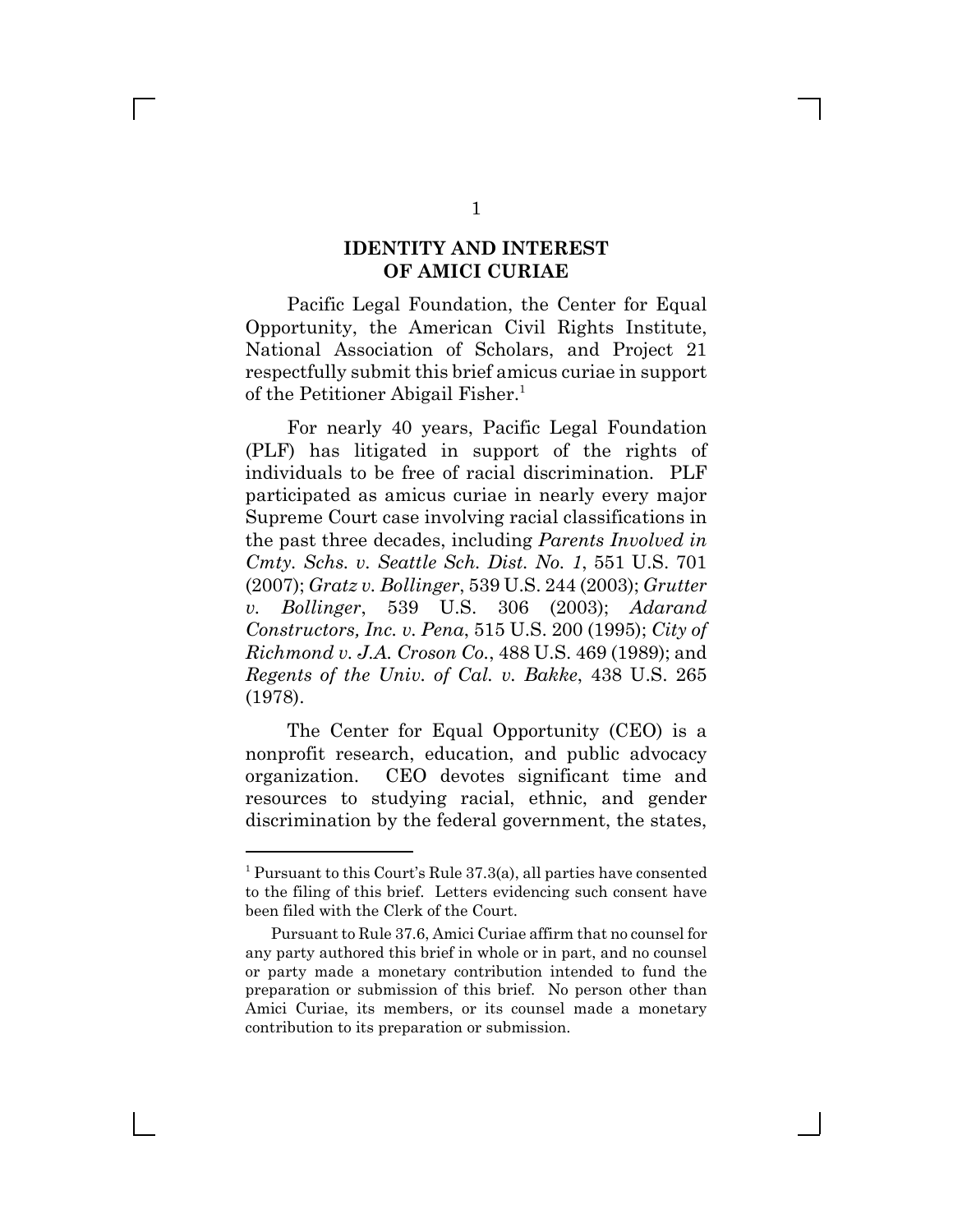and private entities, and educating Americans about the prevalence of such discrimination. CEO publicly advocates for the cessation of racial, ethnic, and gender discrimination by the federal government, the several states, and private entities. CEO has participated as amicus curiae in numerous cases relevant to the analysis of this case. *See Ricci v. DeStefano*, 129 S. Ct. 2658 (2009); *Parents Involved*, 551 U.S. 701; *Grutter*, 539 U.S. 306.

The American Civil Rights Institute (ACRI) is a nonprofit research and educational organization. ACRI monitors and researches laws that ban government's use of race, sex, or ethnicity in public contracting, public education, or public employment. ACRI devotes significant time and resources to the study of racial, ethnic, and gender discrimination by the federal government, the several states, and private entities. ACRI has participated as amicus curiae in numerous cases relevant to the analysis of this case. *See Ricci*, 129 S. Ct. 2658; *Parents Involved*, 551 U.S. 701; *Grutter*, 539 U.S. 306. CEO, ACRI, and PLF participated in this case in the court below. *Fisher v. Univ. of Tex. at Austin*, 631 F.3d 213 (5th Cir. 2011).

The National Association of Scholars (NAS) is an independent membership association of academics working to foster intellectual freedom and to sustain the tradition of reasoned scholarship and civil debate in America's colleges and universities. NAS supports intellectual integrity in the curriculum, in the classroom, and across the campus. NAS is dedicated to the principle of individual merit and opposes race, sex, and other group preferences. As a group comprised of professors, graduate students, administrators, and trustees, NAS is intimately familiar with the issues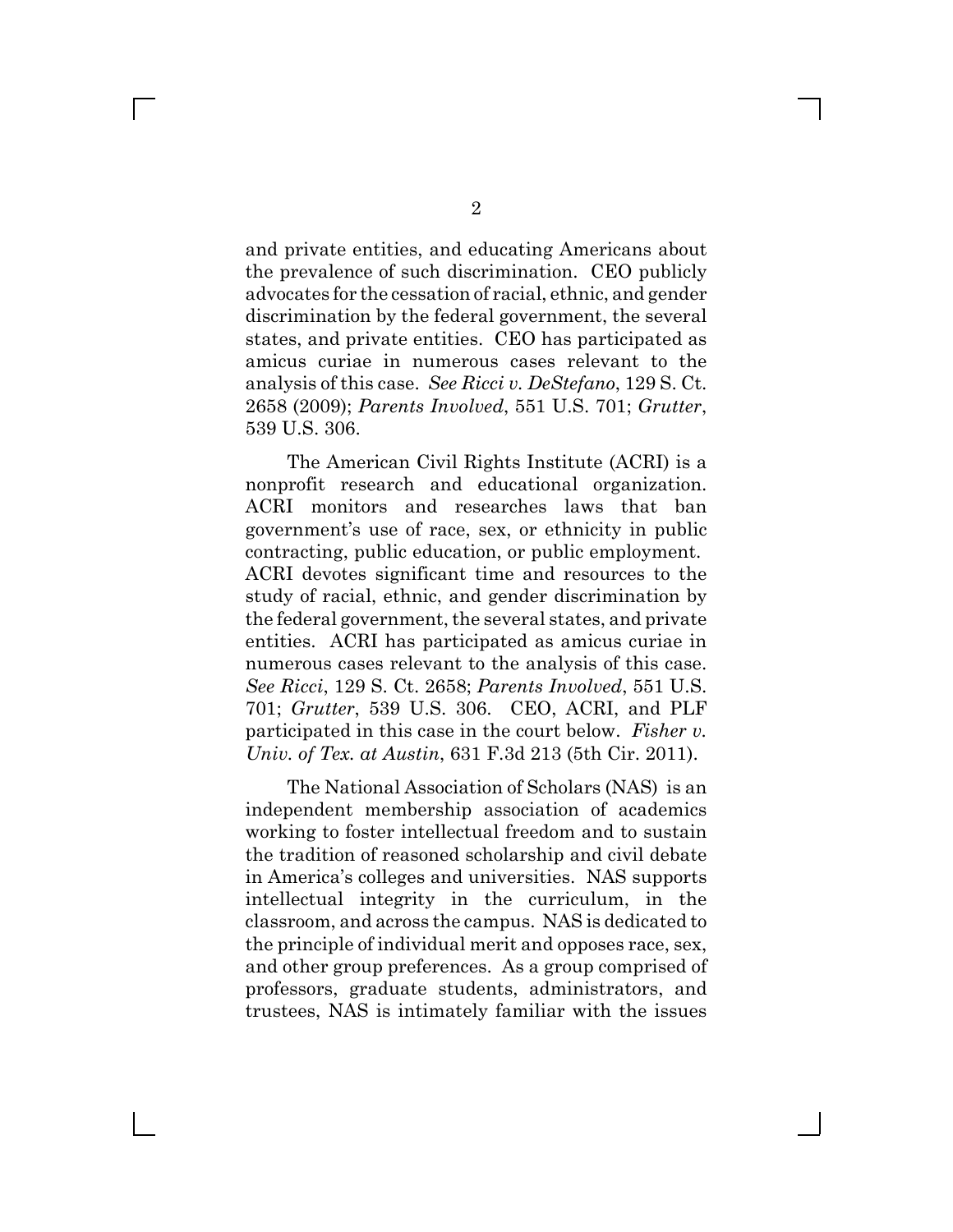relevant to the analysis of this case. NAS, CEO, ACRI, and PLF participated in this case in the court below. *Fisher v. Univ. of Texas at Austin*, 631 F.3d 213.

Project 21 is an initiative of The National Center for Public Policy Research to promote the views of African-Americans whose entrepreneurial spirit, dedication to family, and commitment to individual responsibility has not traditionally been echoed by the nation's civil rights establishment. Project 21 participants seek to make America a better place for African-Americans, and all Americans, to live and work. Project 21 has participated as amicus curiae in this Court numerous times. *See Nw. Austin Mun. Util. Dist. No. 1 v. Holder*, 557 U.S. 193 (2009); *Bartlett v. Strickland*, 556 U.S. 1 (2009); *Crawford v. Marion Cnty. Election Bd.*, 553 U.S. 181 (2008).

This case raises important issues of constitutional law. Amici consider this case to be of special significance in that it concerns the fundamental issue of whether racial diversity in undergraduate admissions at public universities may be deemed a compelling governmental interest sufficient to justify discriminatory policies based solely on the students' race. Amici believe that their public policy perspectives and litigation experience provide an additional viewpoint on the issues presented in this case, which will be of assistance to the Court.

### **INTRODUCTION AND SUMMARY OF ARGUMENT**

The University of Texas at Austin discriminated against Abigail Fisher in the admission process because of the color of her skin. *Fisher*, 631 F.3d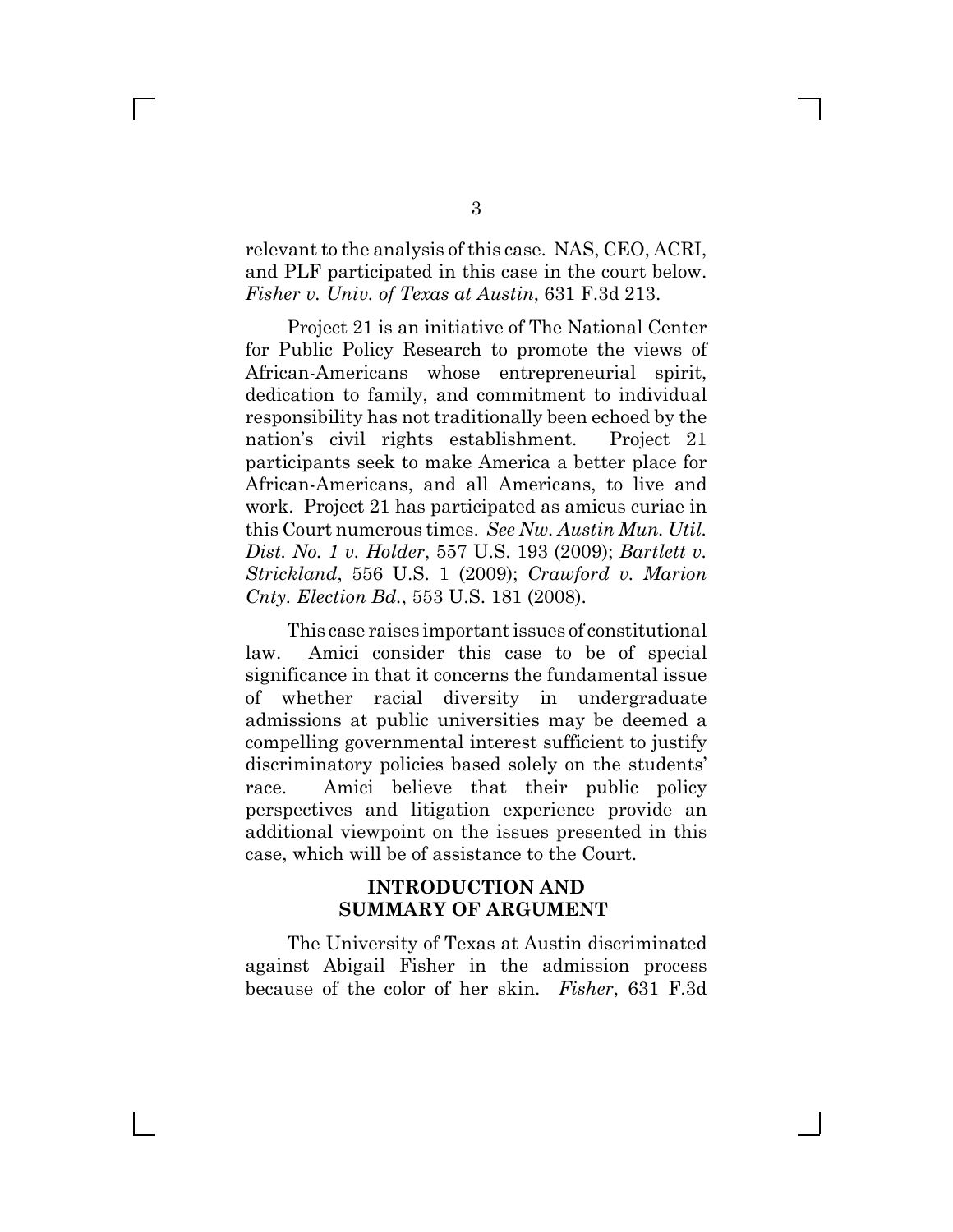at 216-17. In the decision below, the Fifth Circuit held that because the University was following the reasoning of this Court in *Grutter*, 539 U.S. 306, the race-based admissions program did not violate the Equal Protection Clause. *Fisher*, 631 F.3d at 247.

The Equal Protection Clause mandates that "[n]o state shall . . . deny to any person within its jurisdiction the equal protection of the laws." U.S. Const. amend. XIV, cl. 1. This rule admits no exception for expert-endorsed discrimination. "[A]ll governmental action based on race—a group classification long recognized as in most circumstances irrelevant and therefore prohibited-should be subjected to detailed judicial inquiry." *Grutter*, 539 U.S. at 326 (citations omitted). The language of Title VI of the 1964 Civil Rights Act is even more explicit. *See* 42 U.S.C. § 1981.

After reciting the proper standard for judging race-based discrimination, *Grutter* held that government may employ racial classifications to secure "the educational benefits that flow from a diverse student body." *Grutter*, 539 U.S. at 328. The Court noted that its finding did not sanction "outright racial balancing," but was inextricably linked "to the educational *benefits* that diversity is designed to produce." *Id.* at 330 (emphasis added). Thus, the Court's compelling interest finding necessarily employs a cost/benefit analysis with respect to diversity's educational role.

In the abstract, any number of benefits can be attributed to a diverse student body. Greater diversity might teach tolerance, acceptance, and openmindedness about other racial groups. It might lead to exposure to people with different ideas or experiences.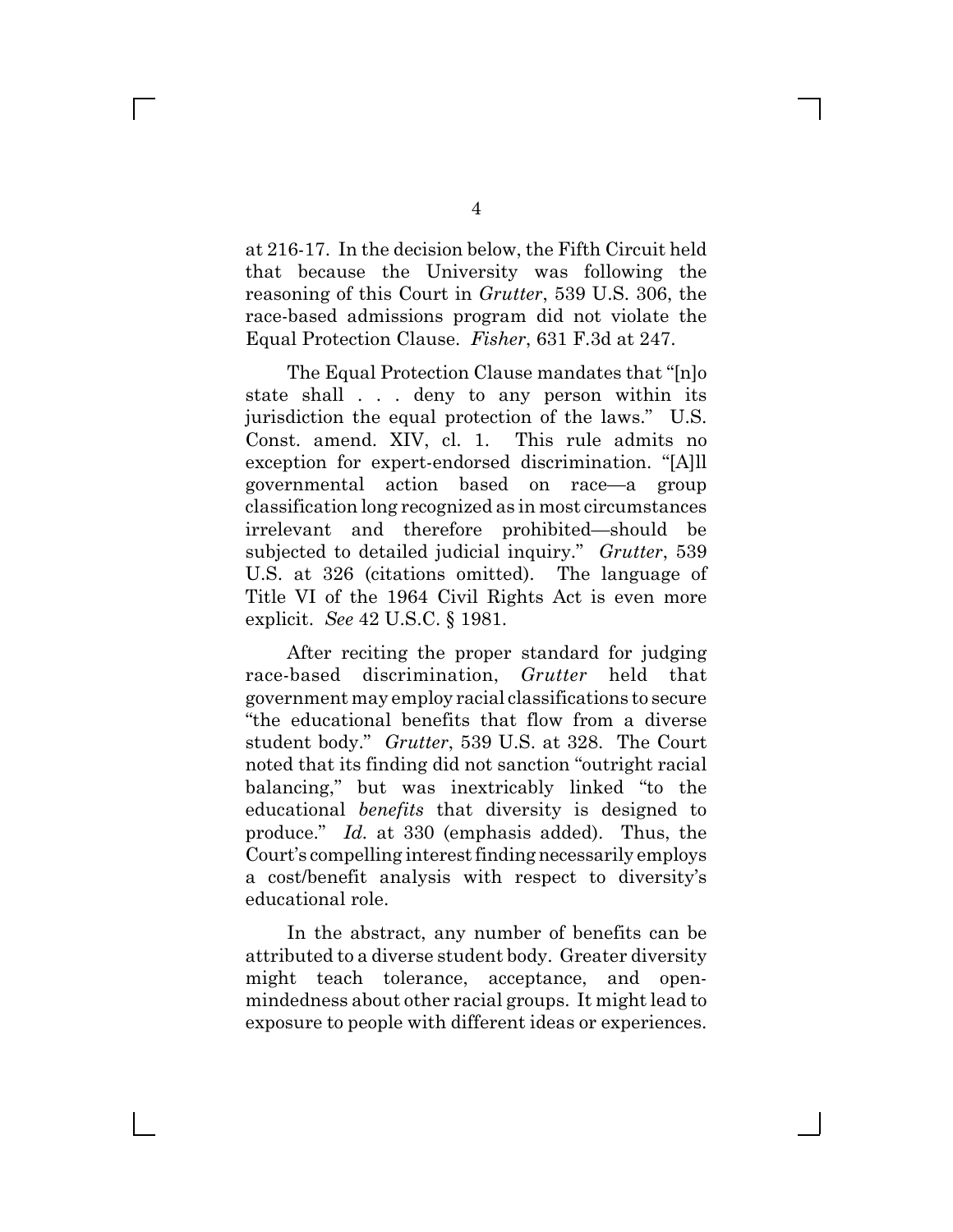But no proffered benefit can justify the high costs of racial discrimination. Therein lies the error with the *Grutter* Court's compelling interest finding. Diversity cannot be viewed in a vacuum as an abstract good; constitutional scrutiny arises because of the means racial classifications—that are being used to achieve the end—"the educational benefits that flow from a diverse student body."

Strict scrutiny of race-based classifications requires that the government show "that its purpose or interest is both constitutionally permissible and substantial.g *In re Griffiths*, 413 U.S. 717, 721-22  $(1973)$ . Only one interest—remedying the effect of past, intentional discrimination—has ever repeatedly been found sufficiently compelling to allow classification based on race. *See Green v. Cnty. Sch. Bd. of New Kentucky*, 391 U.S. 430 (1968); *Swann v. Charlotte-Mecklenburg Bd. of Educ.*, 402 U.S. 1 (1971). Unlike remedying past intentional discrimination, which has its roots in the historical evils of the slave trade, slavery, and Jim Crow, the benefits flowing from a diverse student body was an invention of politically interested social scientists. Previously, this Court had rejected such flimsy justifications. Segregation, the "role model theory," and "societal discrimination," were rejected by this Court as insufficiently compelling to justify racial discrimination. Put simply, until *Grutter*, this Court had never found a social science exception to the Equal Protection Clause. The social science foundation of *Grutter* was never sound, has grown shakier with contrary empirical findings, and crumbles in light of evidence that universities have thrived without racial preferences. This evidence became available when states across the country began prohibiting universities from differentiating students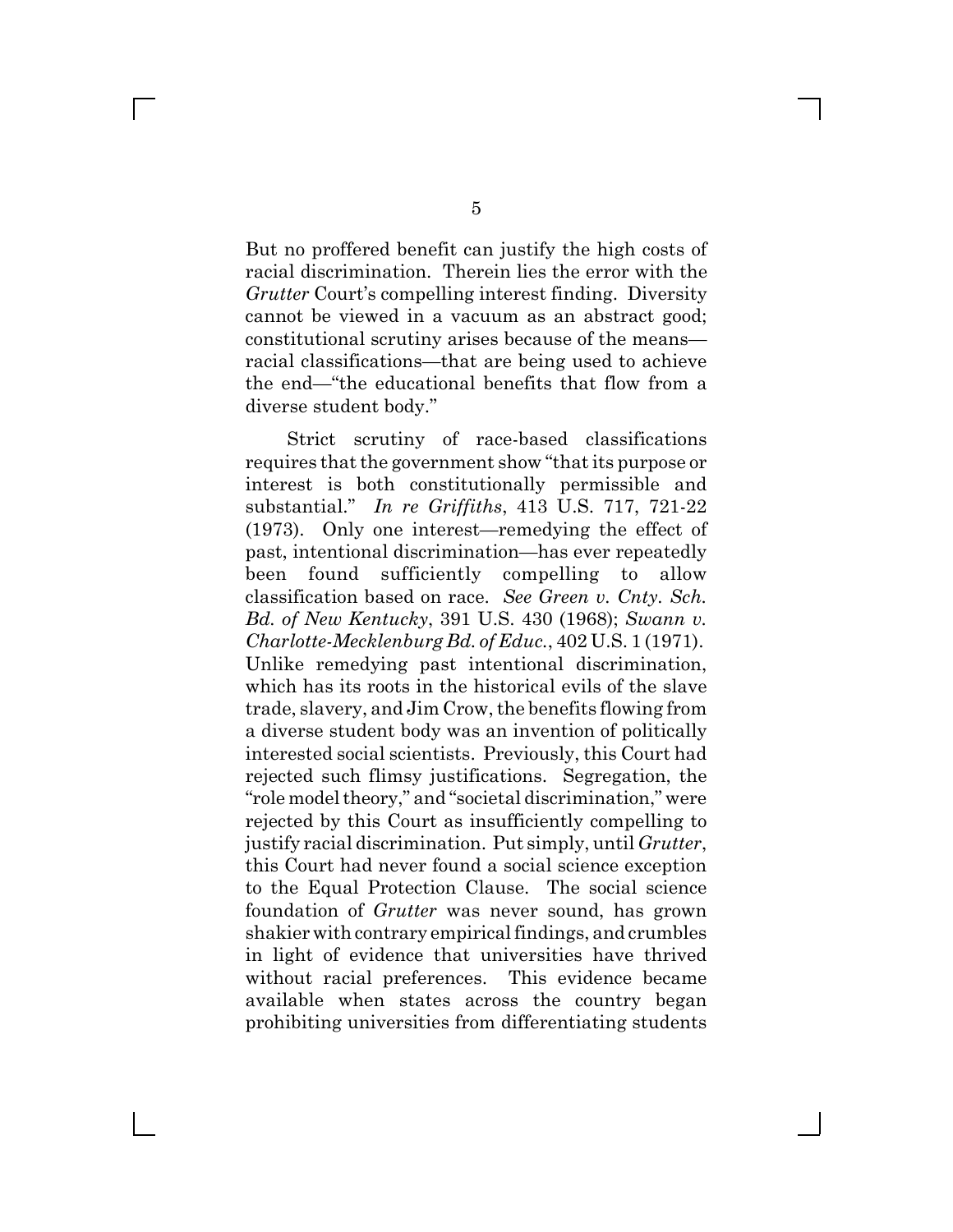on the basis of race. *See*, *e.g.*, Cal. Const. art. I, § 31; Mich. Const. art. I, § 26.

*Grutter* further ignored the costs that arise when the state employs racially discriminatory practices to achieve a diverse student body. "If the need for the racial classifications . . . is unclear, . . . the costs are undeniable." Parents Involved, 551 U.S. at 745 (plurality op.). Those costs are discussed in this and other amicus briefs. Racial classifications destroy our very form of constitutional government by requiring governments to stereotype individuals, assuming they act in accordance with their race. So long as the "undeniable" costs outweigh the speculative benefits, the state simply cannot have a compelling interest in employing racial classifications.

*Grutter* is irredeemably flawed and should be overruled. Principles of *stare decisis* cannot save it. *Stare decisis* should give way when "such adherence" involves collision with a prior doctrine more embracing in its scope, intrinsically sounder, and verified by experience." *Helvering v. Hallock*, 309 U.S. 106, 119 (1940). By deferring to the university, *Grutter* undermines decades of strict scrutiny review. Further, as noted in the court below, *Grutter* provides no guidance on how to apply strict scrutiny to university admissions policies. "[I]t is impossible to subject such uses of race to strict scrutiny. *Grutter* rewards admissions programs that remain opaque." Fisher, 631 F.3d at 253 (Garza, J., concurring specially). And because there are few if any reliance interests in continuing racially discriminatory admissions policies, *Grutter* can be overruled without causing students or university officials any legitimate harm.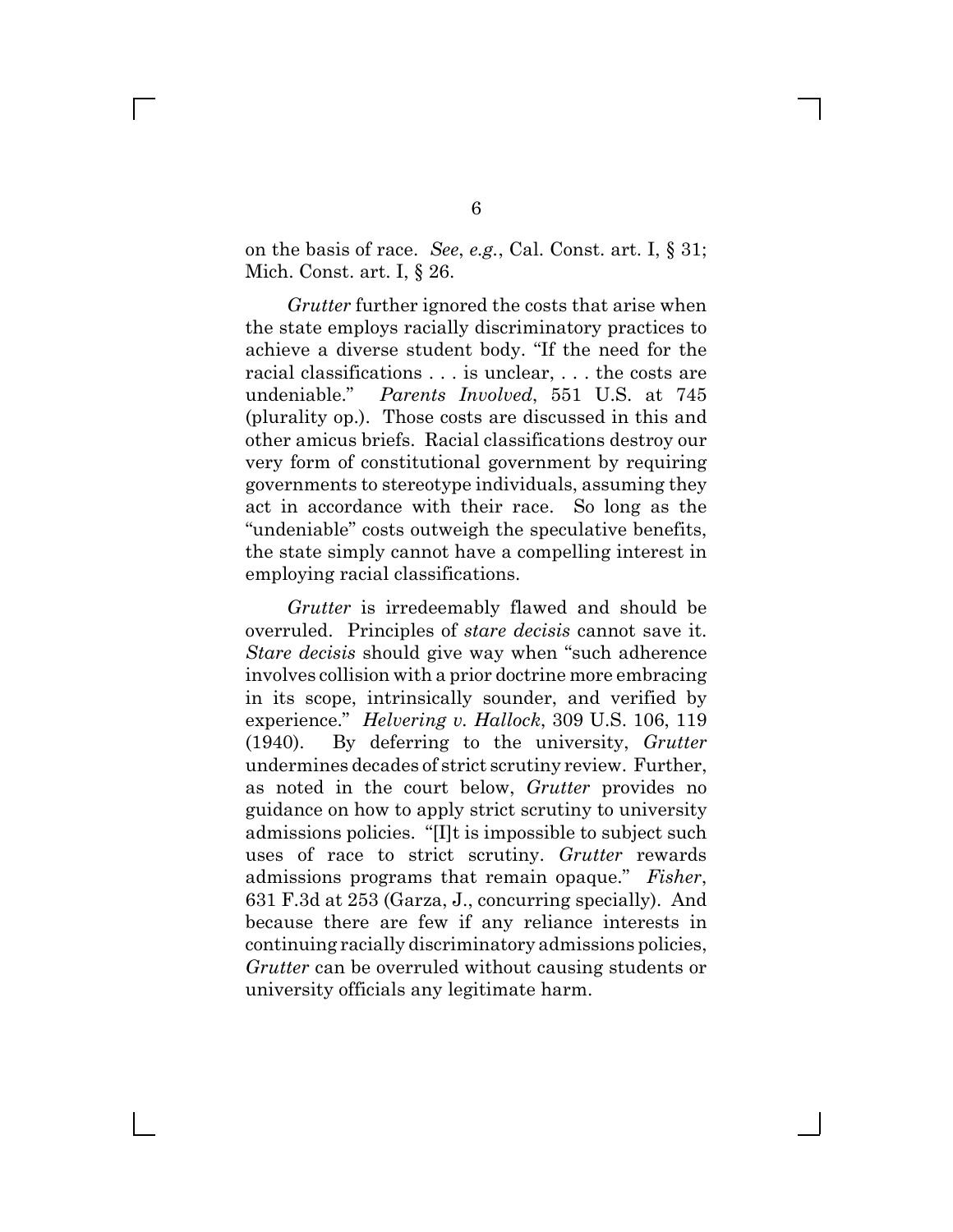Lastly, *Grutter* should be overruled because public universities across the country invoke it as an unqualified endorsement of race-based admissions standards. At a time when the changing demographics of America makes ethnic-sorting increasingly untenable, university officials strive to inject race into their decisionmaking. *Grutter* was not intended to be a blanket endorsement of racially discriminatory admissions policies, yet that is its legacy. In *Grutter*, the Court surmised that employing racial classifications would no longer be justified by 2028. 539 U.S. at 322. In fact, they are not justified now. The only way to stop rampant discrimination by the nation's public universities is to overrule *Grutter*.

#### **ARGUMENT**

#### **I**

### **A** "COMPELLING **INTEREST" MUST BE OF OVERWHELMING AND INDISPUTABLE GOVERNMENTAL IMPORTANCE**

The Equal Protection Clause protects "persons, not groups." Adarand, 515 U.S. at 227. "It follows from that principle that all governmental action based on race—a group classification long recognized as in most circumstances irrelevant and therefore prohibited—should be subjected to detailed judicial inquiry to ensure that the personal right to equal protection of the laws has not been infringed." Id. The Fourteenth Amendment's intent is to ensure that all persons will be treated as individuals, not "simply as components of a racial . . . class," because "[r]ace-based assignments 'embody stereotypes that treat individuals as the product of their race, evaluating their thoughts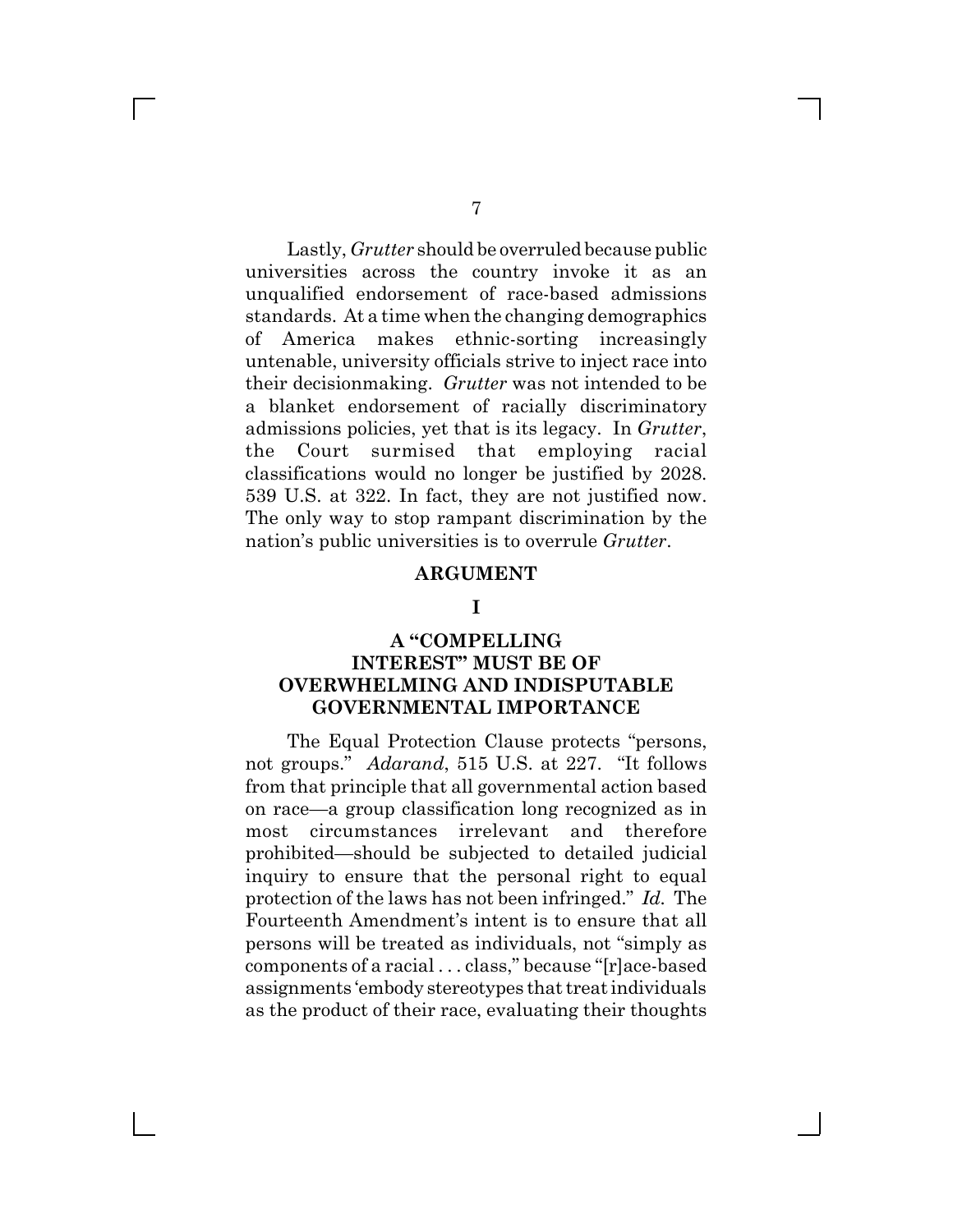and efforts—their very worth as citizens—according to a criterion barred to the Government by history and the Constitution." Miller v. Johnson, 515 U.S. 900, 911-12 (1995) (citation omitted).

For this reason, "racial classifications are simply too pernicious to permit" anything but the most needed justifications. *Gratz*, 539 U.S. at 270. Indeed, since the inception of strict scrutiny analysis for race-based classifications in *Korematsu v. United States*, 323 U.S. 214, 216 (1944) (accepting national security as a compelling interest during wartime), this Court has found very few interests sufficiently compelling to justify state-sponsored racial discrimination. Notably, *Korematsu* is today ridiculed for its abhorrent result and its lackadaisical approach to strict scrutiny. *See* Adarand, 515 U.S. at 236. ("Any retreat from the most searching judicial inquiry can only increase the risk of another such error occurring in the future.") The *Adarand* Court's renunciation of *Korematsu*, reinforces the modern Court's reluctance to find a "compelling" interest" based on mere speculation. *See* Brandon M. Carey, *Diversity in Higher Education: Diversity's Lack of a ZCompelling[ Nature, and How the Supreme Court Has Avoided Applying True Strict Scrutiny to Racial Classifications in College Admissions*, 30 Okla. City U. L. Rev. 329, 345 (2005).

In a number of school desegregation cases following *Brown*, this Court found racial classifications constitutional when employed to remedy past intentional discrimination. *Swann* is of particular importance because the Court distilled its reasoning behind the compelling interest of remediation:

Our objective in dealing with the issues presented by these cases is to see that school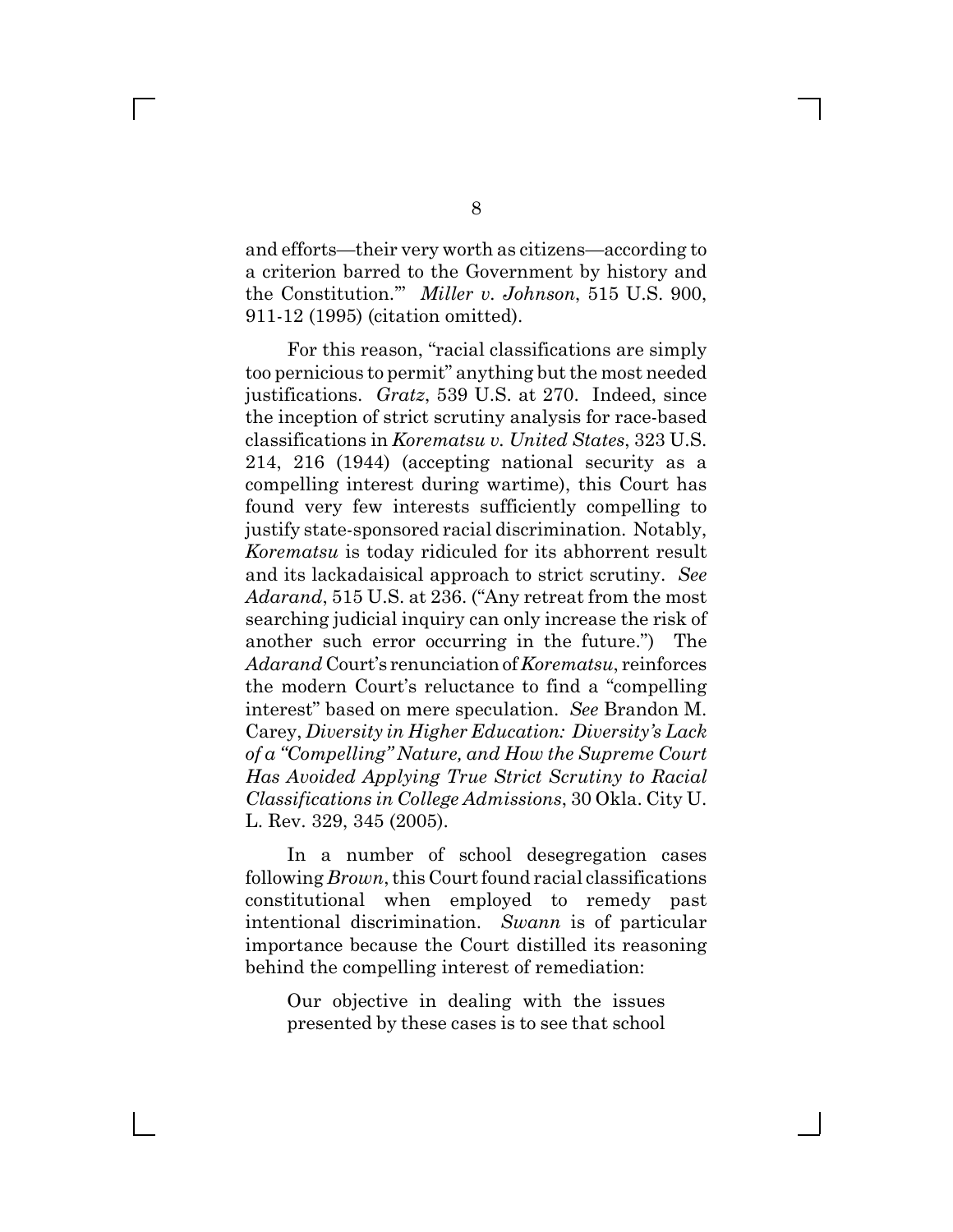authorities exclude no pupil of a racial minority from any school, directly or indirectly, on account of race; it does not and cannot embrace all the problems of racial prejudice, even when those problems contribute to disproportionate racial concentrations in some schools.

402 U.S. at 23.

 $\mathbf{L}$ 

Before *Grutter*, this Court never approved a race classification that was not designed to remedy the effects of past intentional discrimination.2 In *Wygant v. Jackson Bd. of Educ.*, 476 U.S. 267, 274-277 (1986), this Court rejected racial classifications to further an interest "in providing minority role models for its minority students." This Court also rejected racial classifications to remedy the effects of societal discrimination. *See Croson*, 488 U.S. at 505 ("To accept" Richmond's claim that past societal discrimination alone can serve as the basis for rigid racial preferences would be to open the door to competing claims for 'remedial relief' for every disadvantaged group."). This Court also rejected Florida's interest in protecting the welfare of a child as sufficiently compelling to permit race-based discrimination. *See Palmore v. Sidoti*, 466 U.S.  $429, 432$  (1984) ("[P]rivate biases and the possible injury they might inflict are [im]permissible

<sup>2</sup> *Bakke* cannot be said to endorse the position that the state has a compelling interest in "the educational benefits that flow from a diverse student body." *Grutter*, 539 U.S. at 328. While Justice Powell certainly wrote that "diversity is compelling," he was the only Justice to do so. *Bakke*, 438 U.S. at 315 (opinion of Powell, J.). Only two points commanded a majority of the Court: (1) Alan Bakke was entitled to admission; and (2) some amorphous consideration of race is allowable under the Constitution. *Id.* at 271-72.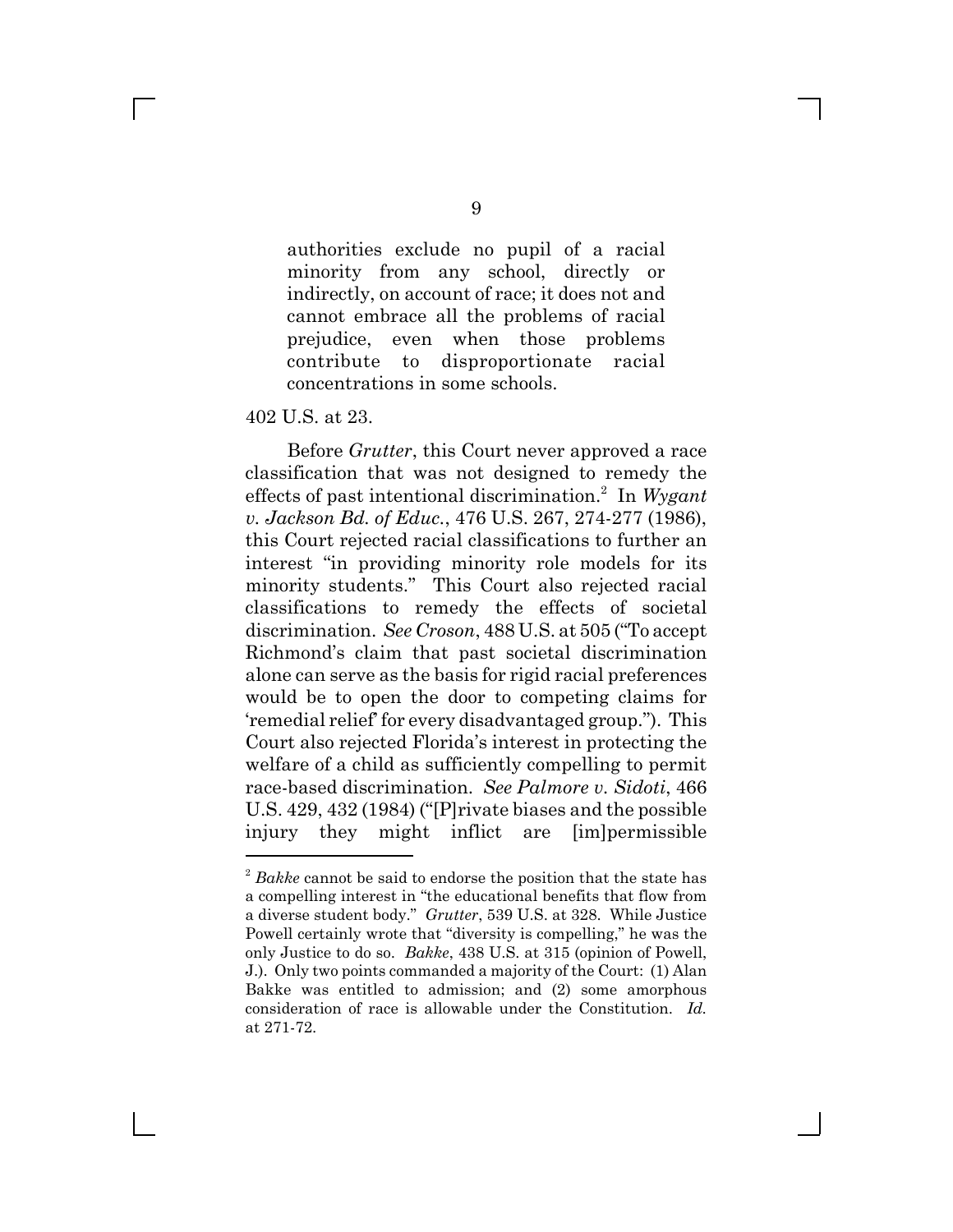considerations for removal of an infant child from the custody of its natural mother.").

fSimply because the [government] may seek a worthy goal does not mean they are free to discriminate on the basis of race to achieve it, or that their racial classifications should be subject to less exacting scrutiny." *Parents Involved*, 551 U.S. at 743 (plurality op.). A compelling interest must be of paramount government importance before it can be used as the basis to racially discriminate against individuals.

#### **II**

### **THE MBENEFITS THAT FLOW FROM A DIVERSE STUDENT BODY"ARE HIGHLY DUBIOUS**

With *Grutter*, 539 U.S. at 328, this Court abandoned decades of equal protection jurisprudence by finding a compelling interest untethered to remedying the past effects of intentional discrimination: the interest in reaping "the educational benefits that flow from a diverse student body." This "benefits" analysis is flawed for two primary reasons. First, the nature of social science evidence in general—and the evidence relied upon in *Grutter* in particular—is an inherently poor rationale for infringing constitutionally protected rights. Second, students are thriving in states that have banned the use of racial preferences in education, undercutting the claim that preferences are sufficiently compelling to justify racial discrimination.

 $\mathbb{R}^n$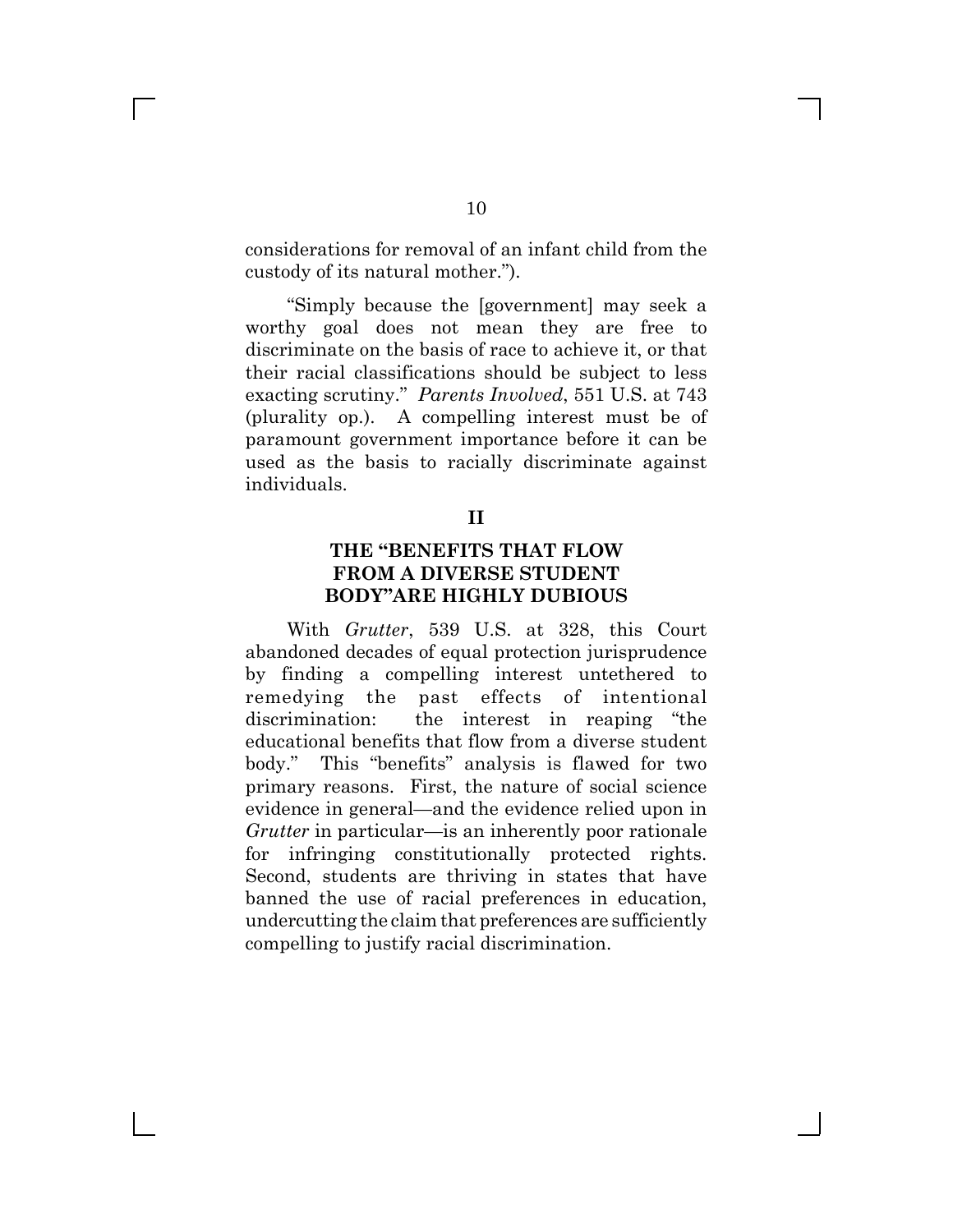### **A. There Should Be No Social Science Exception to the Equal Protection Clause**

 $\mathbf{L}$ 

For decades, this Court rejected social scientists' rationales for separating, classifying, and discriminating against individuals on the basis of race. *Grutter*, however, relied heavily upon social science studies in substantiating its compelling interest finding. 539 U.S. at 330. The Court was wrong to do so. "Social scientists may debate how peoples' thoughts and behavior reflect their background, but the Constitution provides that the Government may not allocate benefits and burdens among individuals based on the assumption that race or ethnicity determines how they act or think." Metro Broadcasting, Inc. v. *FCC*, 497 U.S. 547, 602 (1990) (O'Connor, J., dissenting).

f[W]hen racial segregation was challenged in the 1940s and 1950s, the improved-education argument was made by social science experts on behalf of the proponents of segregation." Roger Clegg, *Attacking <sup><i>ZDiversity*": A Review of Peter Wood's Diversity: The</sup> *Invention of a Concept*, 31 J.C. & U.L. 417, 428 (2005). In *Davis v. Cnty. Sch. Bd.*, which was a companion case to *Brown v. Bd. of Educ. of Topeka*, 347 U.S. 483 (1954), the State of Virginia presented scores of testimony and social science research to demonstrate that "segregated education at the high school level is best for the individual students of both races." Clegg, *Attacking Diversity*, *supra*, at 428. Texas similarly defended segregation in *Sweatt v. Painter*, 339 U.S. 629 (1950), by citing studies by the U.S. government and the President of Harvard to argue that "there is ample evidence today to support the reasonableness of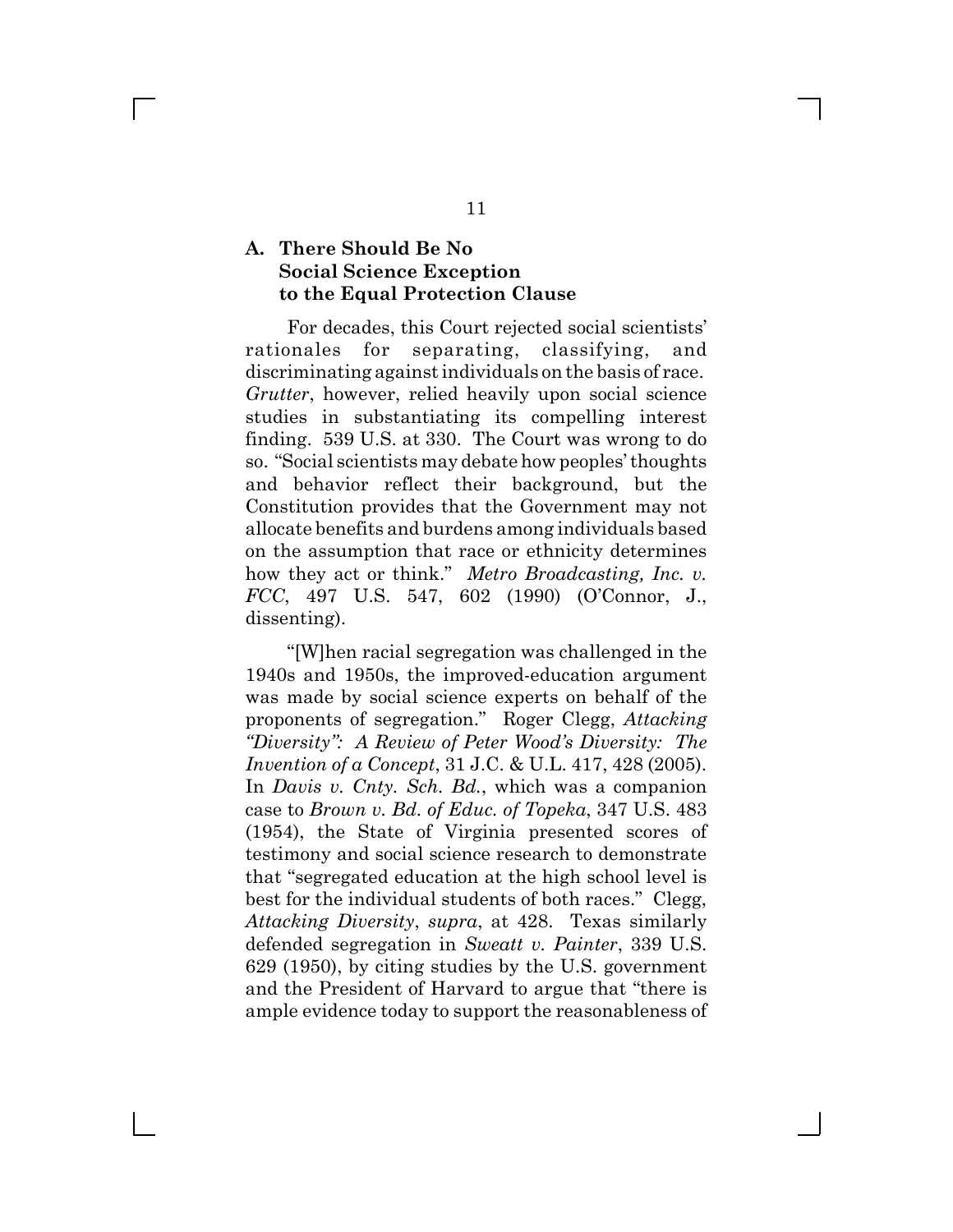the furnishing of equal facilities to white and Negro students in separate schools." Clegg, *Attacking Diversity*, *supra*, at 429.

These "studies" were by the leading social scientists of their day, and given the demonstrated flexibility of the discipline, the Court has viewed subsequent studies with skepticism. In *Wygant*, the Court was inundated with amicus briefs extolling the benefits of the "role model theory."<sup>3</sup> The same is true with *Croson*, where amicus briefs recited the necessity of racial preferences towards ending societal discrimination in public contracting.<sup>4</sup> Despite social science evidence purporting to demonstrate the utility of these race-based classifications, this Court consistently and properly rejected the idea that a compelling government interest could be manufactured through social science evidence. "There are few government functions that cannot be described as rooted in some interest that seems 'compelling,' and it will always be possible to find some social scientist who supports the notion that the consideration of race will

<sup>&</sup>lt;sup>3</sup> See, e.g., Brief for Nat'l Educ. Ass'n, et al., as Amici Curiae Supporting Respondents, *Wygant v. Jackson Bd. of Educ.*, 476 U.S. 267 (1986) (No. 84-1340); Brief for Nat'l Bd., YWCA of the USA, et al., as Amici Curiae Supporting Respondents, *Wygant v. Jackson Bd. of Educ.*, 476 U.S. 267 (1986) (No. 84-1340).

<sup>4</sup> *See*, *e.g.*, Brief for the Md. Legislative Black Caucus as Amicus Curiae in Support of Appellant, *City of Richmond v. J.A. Croson Co.*, 488 U.S. 469 (1989) (No. 87-998); Brief for the Minority Bus. Enter. Legal Def. & Educ. Fund, Inc. & the La. Ass'n of Minority & Women Owned Businesses, Inc., as Amici Curiae in Support of Appellant, *City of Richmond v. J.A. Croson Co.*, 488 U.S. 469 (1989) (No. 87-998).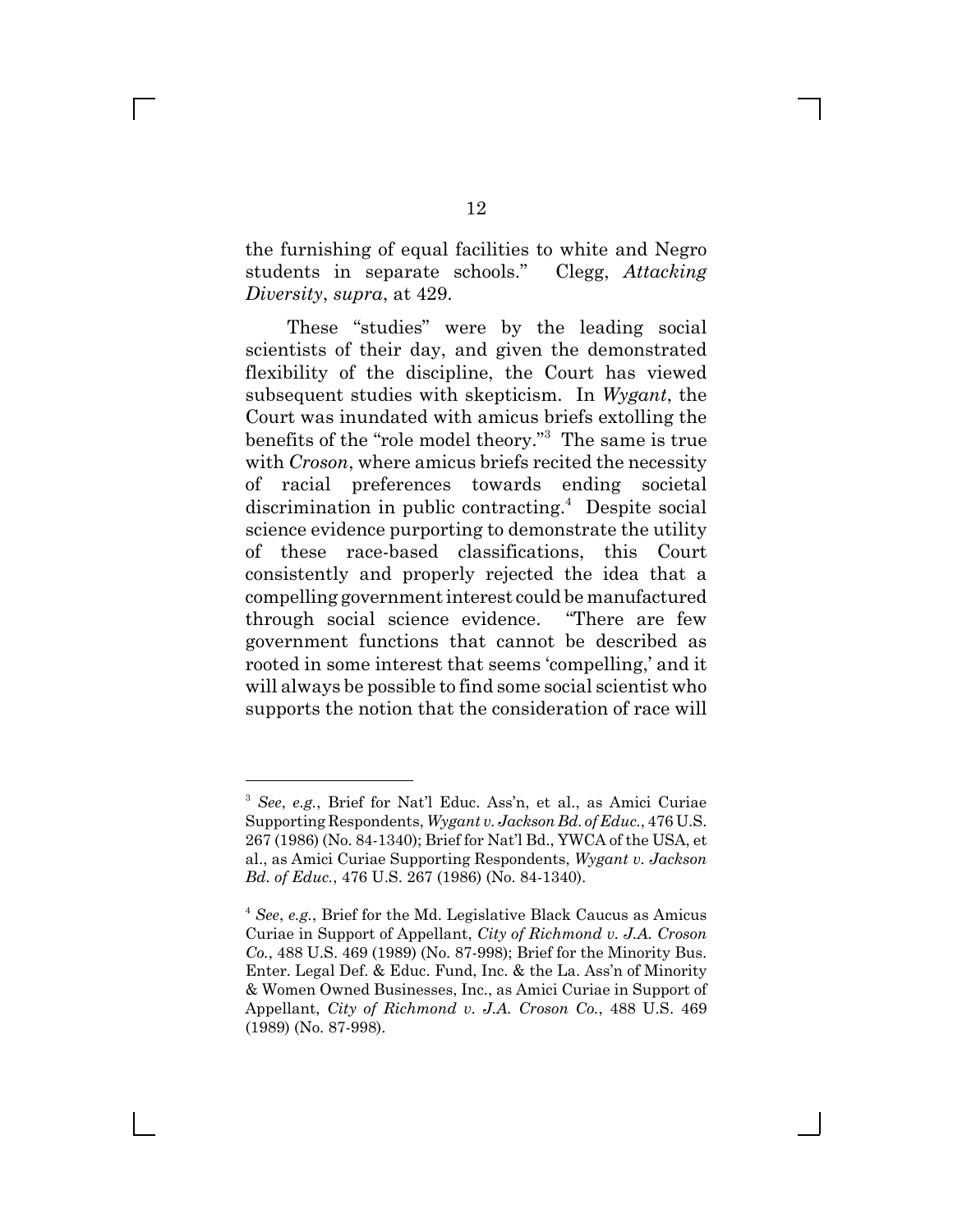improve that function." Roger Clegg, *Race-Based Review*, National Review Online (Nov. 28, 2006).<sup>5</sup>

The diversity rationale adopted by the *Grutter* Court was created out of social science-backed whole cloth; it was dubious then, and has not withstood the test of time. In particular, the rationale and evidence underlying the educational benefits that flow from a diverse student body have been significantly undercut since the Court's decision. *See*, *e.g.*, Clegg, *Attacking Diversity*, *supra*, at 425-30 (collecting studies that the social science evidence purporting to tout diversity's educational benefits was and is seriously flawed); Roger Clegg, *The Educational Benefits of Diversity*', National Review Online, Feb. 1, 2010 (describing new studies confirming that the evidence touting diversity is "marginal" and "uncertain"); John Rosenberg, *ZDiversity[ Research Advances Progresses Accumulates*, Discriminations, Feb. 6, 2010.<sup>7</sup>

### **B. The Benefits That Flow From a Diverse Student Body Can Be Accomplished Without Racial Discrimination**

If the benefits that flow from a diverse student body can be achieved without resorting to racial discrimination, the asserted race-defined interest

<sup>5</sup> *Available at* http://www.nationalreview.com/articles/219343/racebased-review/roger-clegg#.

<sup>6</sup> *Available at* http://www.nationalreview.com/phi-beta-cons/39876 /educational-benefits-diversity?page=1.

 $\frac{7}{7}$  *Available at* http://www.discriminations.us/2010/02/"diversity" research-advances-progresses-accumulates/.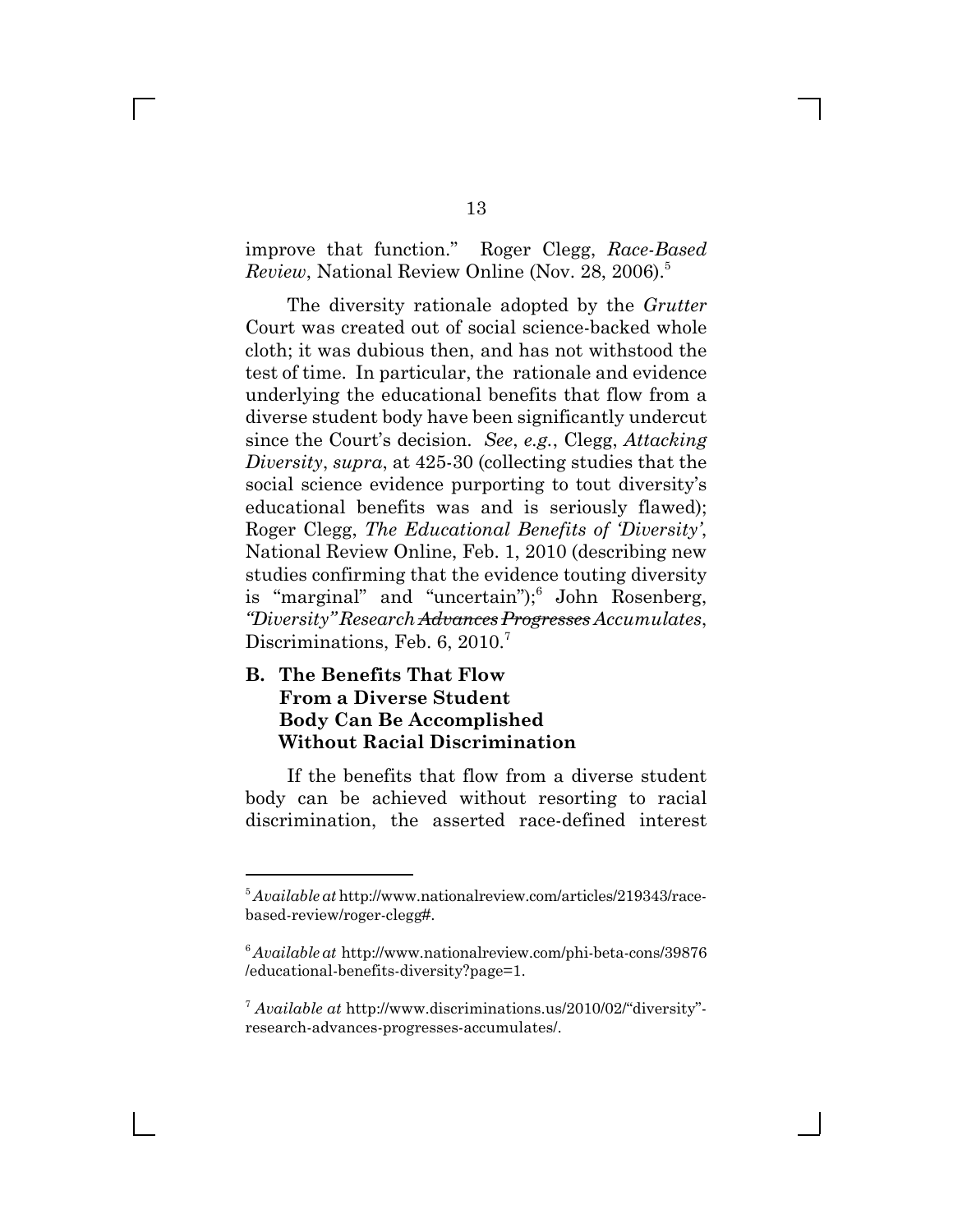cannot be compelling.<sup>8</sup> In 1996, California banned its public universities from considering race in admissions decisions. Cal. Const. art. I, § 31. Recognizing California's race-neutral admission policy, this Court in *Grutter* recommended that "[u]niversities in other States can and should draw on the most promising aspects of these race-neutral alternatives as they develop." 539 U.S. at 342. The results are in. Since California's ban on racial discrimination in admissions, its universities continue to thrive and racial diversity continues to increase on public university campuses.

The University of California (UC) system consists of nine undergraduate campuses.<sup>9</sup> The UC schools tracked the offers for admission by race and/or ethnicity from 1997 through 2011. These data show:

! University-wide, underrepresented minorities (defined as American Indian, African American, and Chicano/Latino students) constituted 19.6% of the students (7,385 total) to whom admission was offered

<sup>&</sup>lt;sup>8</sup> This argument is similar to, but distinct from, a narrow tailoring analysis. A compelling interest is only required where the government has classified individuals according to their race. Thus, the *Grutter* Court necessarily held that the benefits that flow from a diverse student body was "compelling" in order to justify the law school's racial discrimination. But, if those benefits can be secured without resorting to discrimination, the interest can no longer be seen as compelling. In contrast, a narrow tailing inquiry accepts the compelling interest as given and analyzes whether the means chosen "work the least harm possible." Bakke, 438 U.S. at 308 (op. of Powell, J.).

<sup>&</sup>lt;sup>9</sup> The new Merced campus, and campuses dedicated solely to graduate level courses, are not included in the data set forth in this brief, except as noted.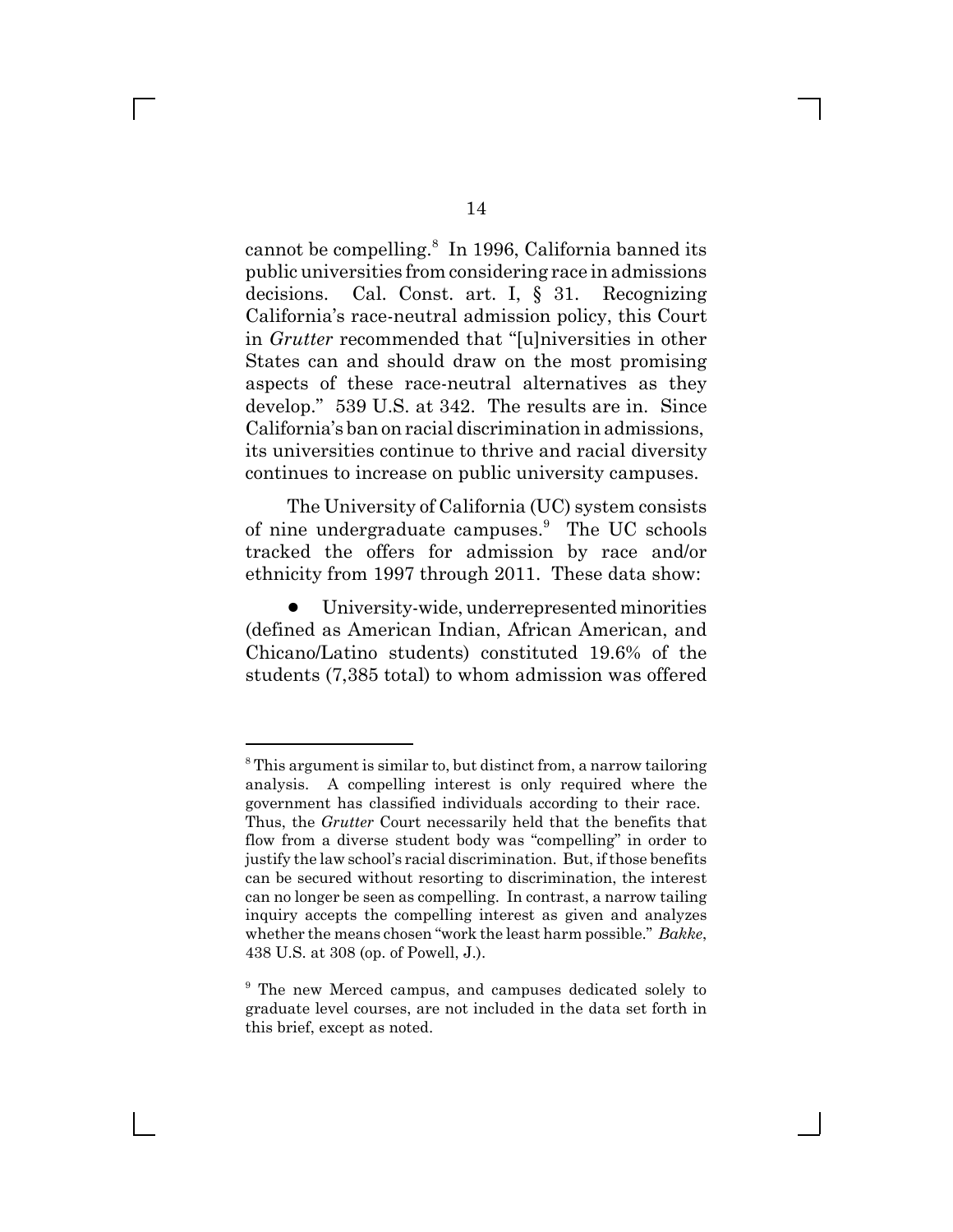as freshmen in  $1997<sup>10</sup>$  By 2010, underrepresented minorities received 28.3% of the freshmen offers of admission (16,635 total), an increase of 9,250 offers of admission to underrepresented minority students. Meanwhile, offers of admission to white students declined from  $42.6\%$  in 1997 to 30.6% in 2010.<sup>11</sup>

• The percentage of offers of freshmen admission that were extended to underrepresented minorities was higher or the same in 2010 than 1997 on six of the eight UC campuses that had data for 1997

 $10$  While Proposition 209 was passed in 1996, an injunction delayed its effective date until August of 1997. *See* Eva Paterson & Oren Sellstrom, *Equal Opportunity in a Post-Proposition 209 World*, 26 Hum. Rts. 9 (Summer 1999). The UC initially stopped considering race in its undergraduate admissions decisions pursuant to Regents Resolution SP-1, effective January 1, 1995. UC Irvine website, Office of Equal Opportunity & Diversity, *A Brief History of Affirmative Action*, *available at* http://www.eod.uci.edu/aa.html (last visited May 21, 2012).

<sup>11</sup> Univ. of Cal., Office of the President, *California Freshman Admissions for Fall 2008* (UC 2008 Admissions), Table 4, *available at* http://www.ucop.edu/news/factsheets/fall2008adm. html (last visited May 21, 2012); Univ. of Cal., Office of the President, *California Freshman Admissions for Fall 2010* (UC 2010 Admissions), Table 3, *available at* http://www.ucop.edu/ news/factsheets/fall2010adm.html (last visited May 21, 2012); Univ. of Cal., Office of the President, *New California Freshman Admits Fall 1997, 1998, 1999, and 2000*, Table A, *available at* http://www.ucop. edu/ucophome/commserv/preadm\_a0400.pdf (last visited May 21, 2012). Preliminary data for 2011 show that these trends have continued (for 2011, underrepresented minorities received 30.8% of the freshman offers of admission, while offers to white students fell to 30.6% of offers), but, for reliability, this brief uses the finalized 2010 data. Univ. of Cal., Office of the President, *California Freshman Admissions for Fall 2011* (UC 2011 Admissions), Table 3, *available at* http://www.ucop.edu/news/fact sheets/fall2011adm.html (last visited May 21, 2012).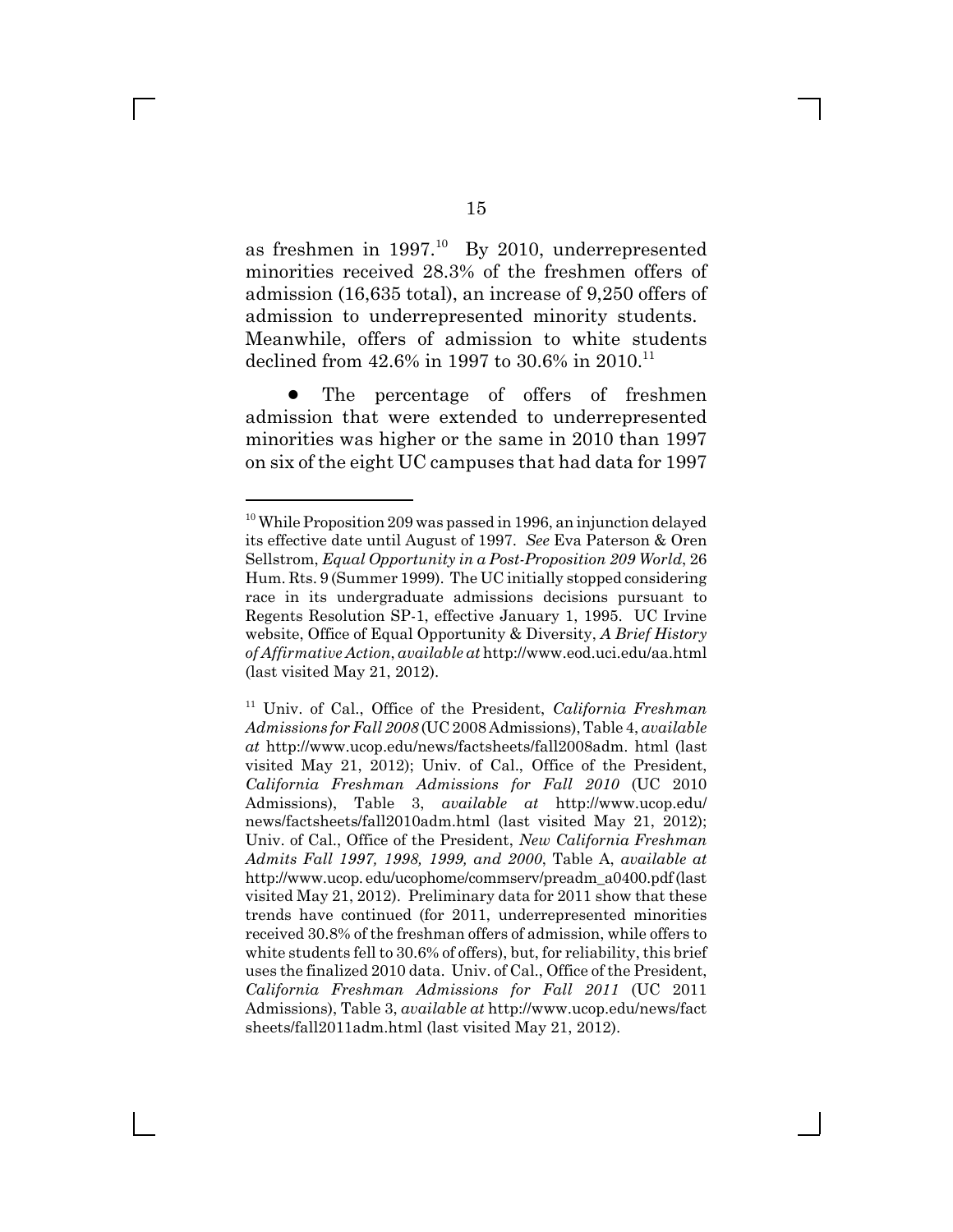through  $2010^{12}$  Preliminary data for 2011 shows the same result for seven of the eight campuses. $^{13}$ 

Since 1997, minorities continue to seek and be offered admission to the University of California in greater numbers without resorting to racial preferences. California has thus enjoyed the educational benefits that flow from a diverse student body without resorting to racial discrimination.

#### **III**

### **THE COSTS ATTENDANT TO RACIAL CLASSIFICATIONS OUTWEIGH ANY MBENEFITS THAT FLOW FROM A DIVERSE STUDENT BODY"**

The speculative benefits of a diverse student body must be weighed against the inherent, undeniable, and well-known costs. "If the need for the racial classifications . . . is unclear, . . . the costs are undeniable." Parents Involved, 551 U.S. at 745 (plurality op.). The harm caused by government policies that prefer some individuals over others based on race is well known by this Court.<sup>14</sup> Government racial classifications tear at the very fabric of our society, dehumanize us as individuals, and significantly hamper the very students they are designed to protect.

<sup>&</sup>lt;sup>12</sup> UC 2008 Admissions, Table 4 and UC 2010 Admissions, Table 3.

<sup>&</sup>lt;sup>13</sup> UC 2011 Admissions, Table 3.

<sup>&</sup>lt;sup>14</sup> This brief focuses only a few of the well-known costs of governmental race-based preferences and discrimination. For a more exhaustive list *see* Clegg, *Attacking Diversity*, *supra*, at 435-36.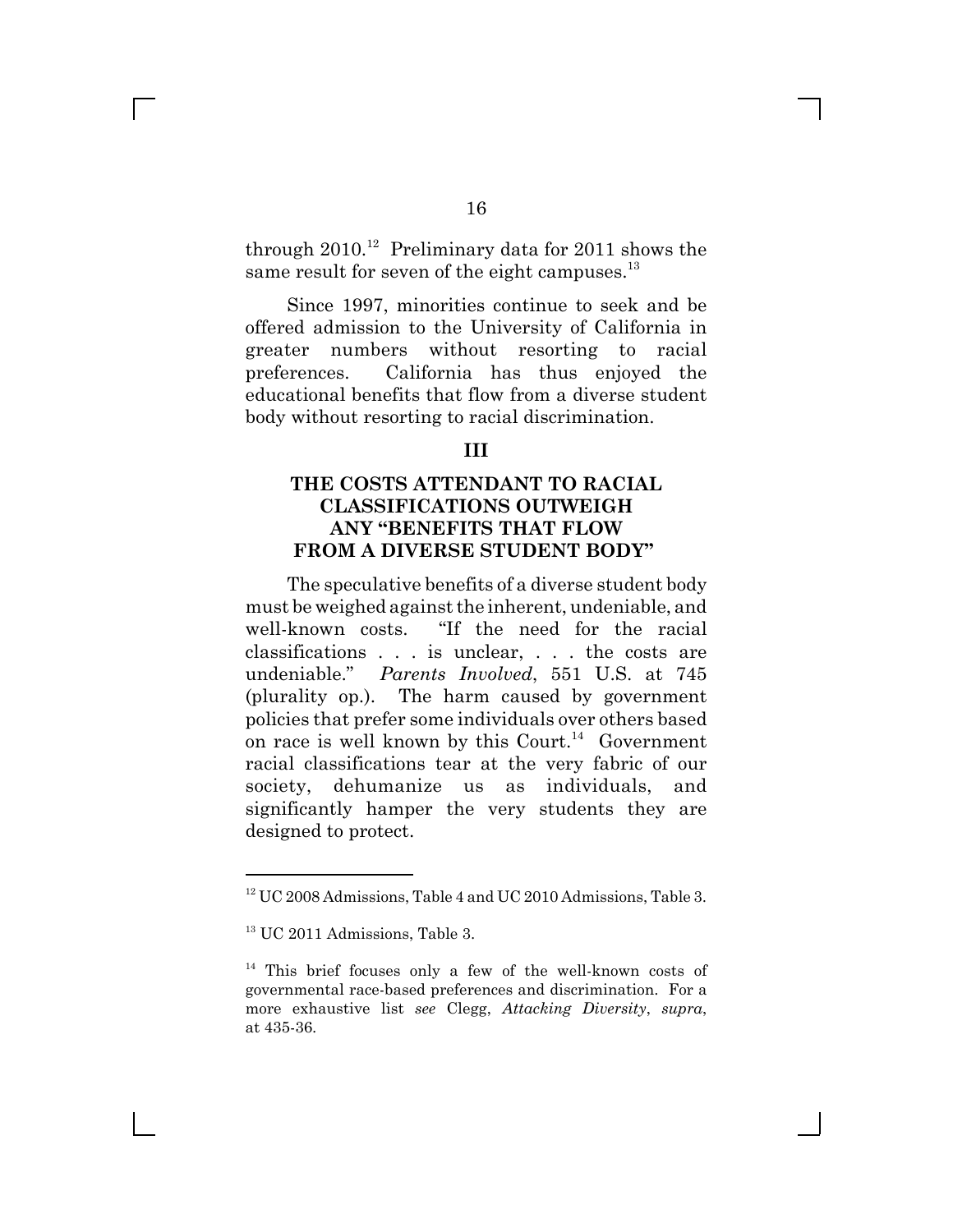#### **A. Government Racial Classifications Are Destructive of Democratic Society**

fRacial classifications of any sort pose the risk of lasting harm to our society." Shaw v. Reno, 509 U.S. 630, 657 (1993). "The equal protection principle," that was "purchased at the price of immeasurable human suffering," reflects "our Nation's understanding that such classifications ultimately have a destructive impact on the individual and society." *Adarand*, 515 U.S. at 240 (1995) (Thomas, J., concurring). Discrimination based on race is "illegal, immoral, unconstitutional, inherently wrong, and destructive of a democratic society." Croson, 488 U.S. at 521.

These costs are especially high in an increasingly multi-cultural and multi-ethnic society.<sup>15</sup> A state's " $[p]$ referment by race ... can be the most divisive of all policies." *Grutter*, 539 U.S. 306, 388 (2003) (Kennedy, J., dissenting). Such a policy "contain[s] within it the potential to destroy confidence in the Constitution and the idea of equality," id., and "escalat[es] racial hostility and conflict." Metro Broad., 497 U.S. at 603 (O'Connor, J., dissenting). Wherever governments

<sup>&</sup>lt;sup>15</sup> In the past ten years the number of Americans who identify as belonging to "two or more races" has increased 32.0%. Further, growth in the number of individuals self-identifying as Hispanic, Asian, American Indian, Black, or Native Hawaiian has far outpaced that of individuals who self-identify as "white alone." *See* United States Census 2010, 2010 Census Data, *available at* http://2010.census.gov/2010census/data/ (last visited May 21, 2012). Indeed, there are now more "minority" than "nonminority" babies born each day in the United States today. Carol Morello & Ted Mellnik, *Census: Minority Babies Are Now a Majority in the United States*, Washington Post, *available at* http://www.washing tonpost.com/local/census-minority-babies-are-now-majority-inunited-states/2012/05/16/gIQA1WY8UU\_story.html (last visited May 22, 2012).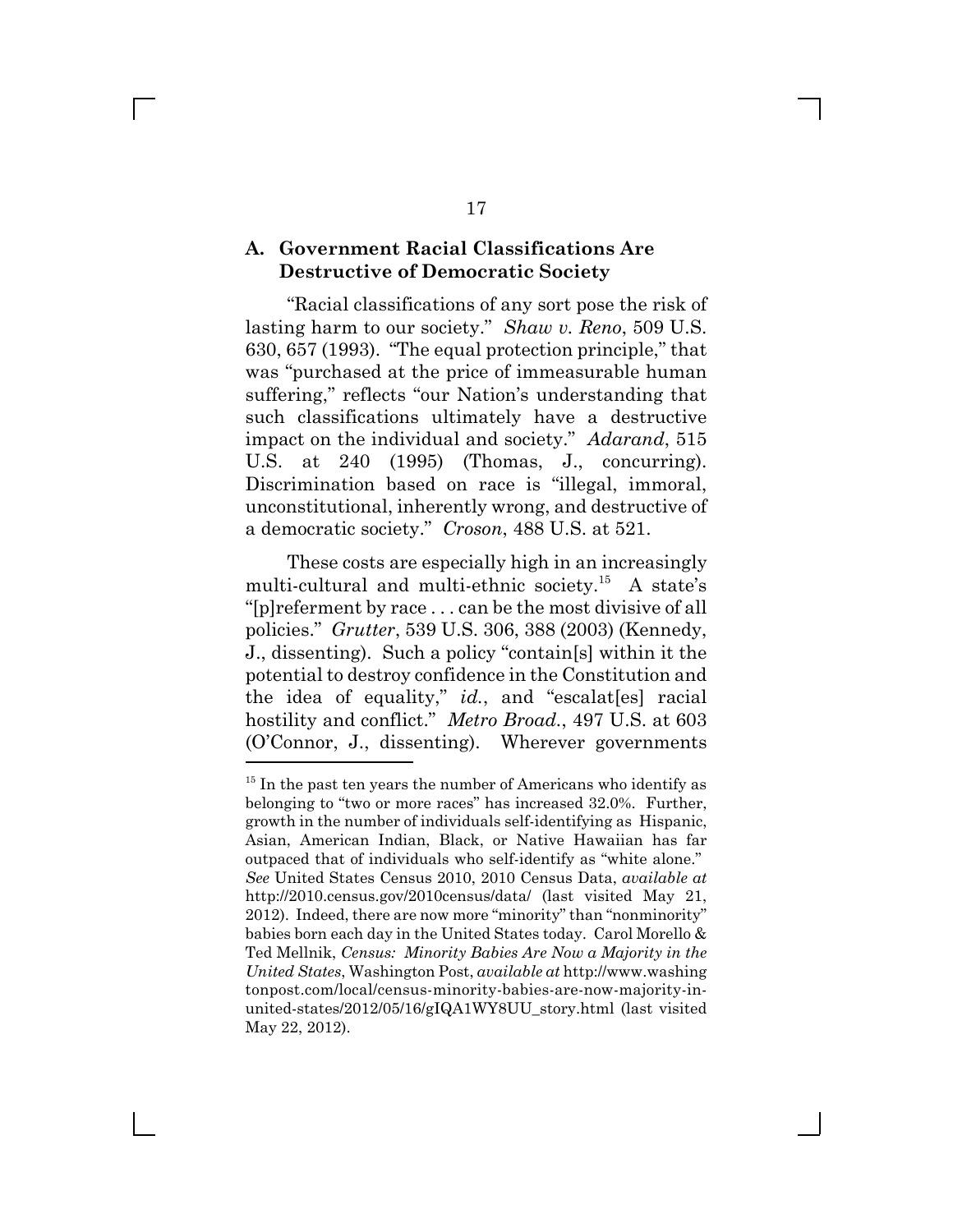implement policies that prefer one race over another, the destructive effects of such a policy in every society that adopts it is not a matter of speculation or prediction.

[E]ven a broad-brush look at what affirmative action programs have actually done in various countries reveals a failure to achieve their goals may be the least of the problems created by these programs. Poisonous intergroup relations and real dangers to the fabric of society have also been produced by affirmative action.

### Thomas Sowell, *Affirmative Action Around the World: An Empirical Study* 22 (2004).

The only way to justify the destructive consequences of a governmental policy of racial preferences is to declare that "any amount of social redress, however small, is worth any amount of costs and dangers, however large." *Id.* at 198. This Court should reject that premise.

#### **B. Government Racial Classifications Dehumanize Us as Individuals**

The intent of the Fourteenth Amendment is to ensure that all persons will be treated as individuals, not "as simply components of a racial . . . class." *Miller*, 515 U.S. at 911 (internal quotation marks omitted, citation omitted). "Government cannot make us equal; it can only recognize, respect, and protect us as equal before the law.g *Adarand*, 515 U.S. at 240 (Thomas, J., concurring). Moreover, "[r]ace-based assignments 'embody stereotypes that treat individuals as the product of their race, evaluating their thoughts and efforts—their very worth as citizens—according to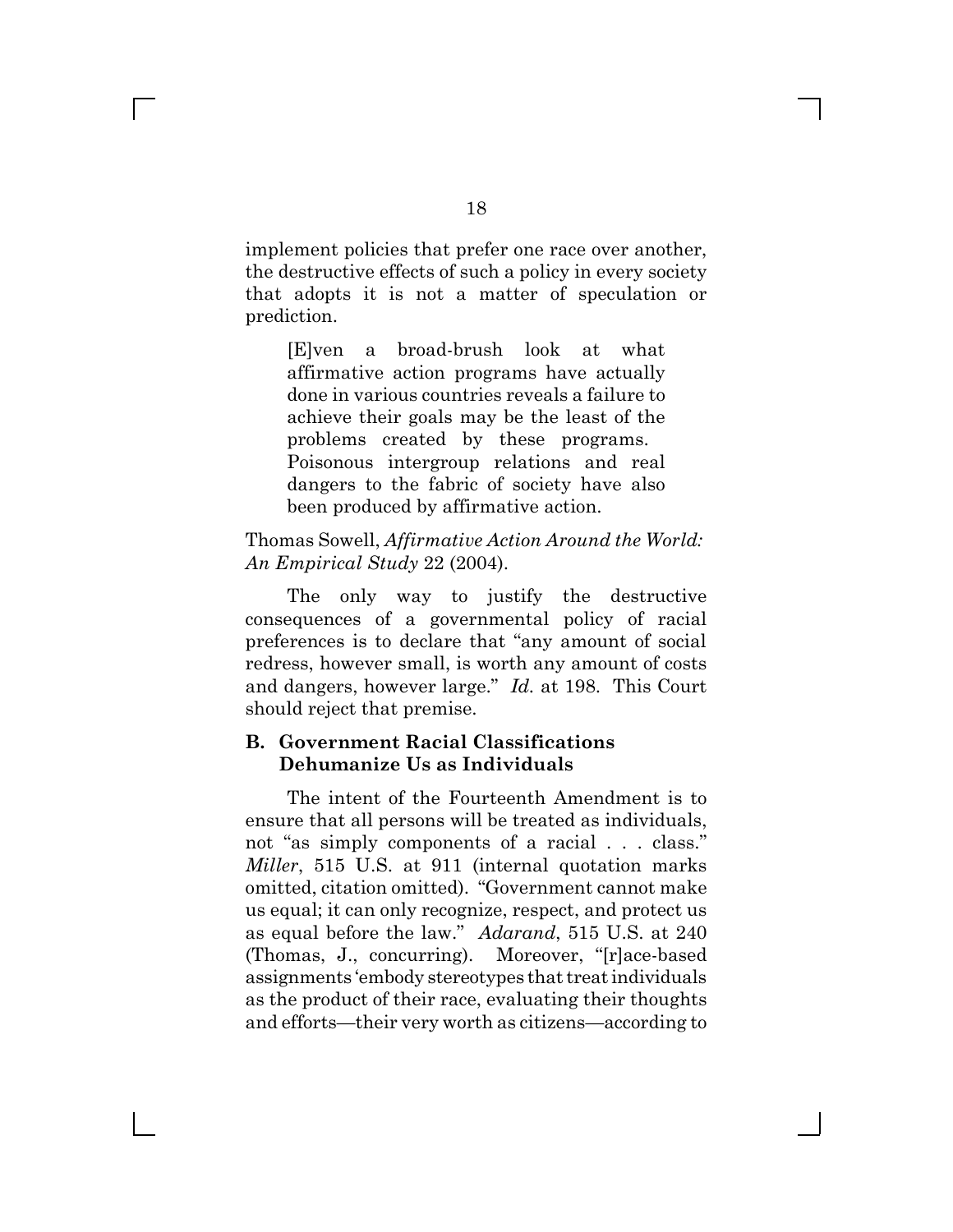a criterion barred to the Government by history and the Constitution." Miller, 515 U.S. at 912 (citation omitted).

Most public universities classify students according to broad racial categories of "African-American" or "Hispanic" or "Asian," see *Fisher*, 645 F. Supp. 2d at 593-99, thereby defining individuals within these groups as the embodiment of their group identities. But nothing intrinsic in these categories assures a commonality of experience. *See* Peter Wood, *Diversity: The Invention of a Concept* 25  $(2003)$  ("The term 'Hispanic' clearly doesn't describe common social background; it doesn't designate a common language; and it doesn't, for that matter, describe gross physical appearance."). The same can be said of the term "Asian" which, to name a few examples, includes individuals of Japanese, Vietnamese, Indian, or Chinese descent.

The diversity movement perpetuates group-based stereotypes, weakening one of the greatest achievements of the Civil Rights Movement—laying bare the perniciousness of stereotyping. *See* Wood, *supra*, at 43. This group-right diversity concept contravenes the very premise of the Constitution:

Diversity raised to the level of counterconstitutional principle promises to free people from the pseudo-liberty of individualism and to restore to them the primacy of their group identities . . . . Real equality according to [diversity proponents], consists of parity among groups, and to achieve it, social goods must be measured out in ethnic quotas, purveyed by group

 $\mathbf{I}$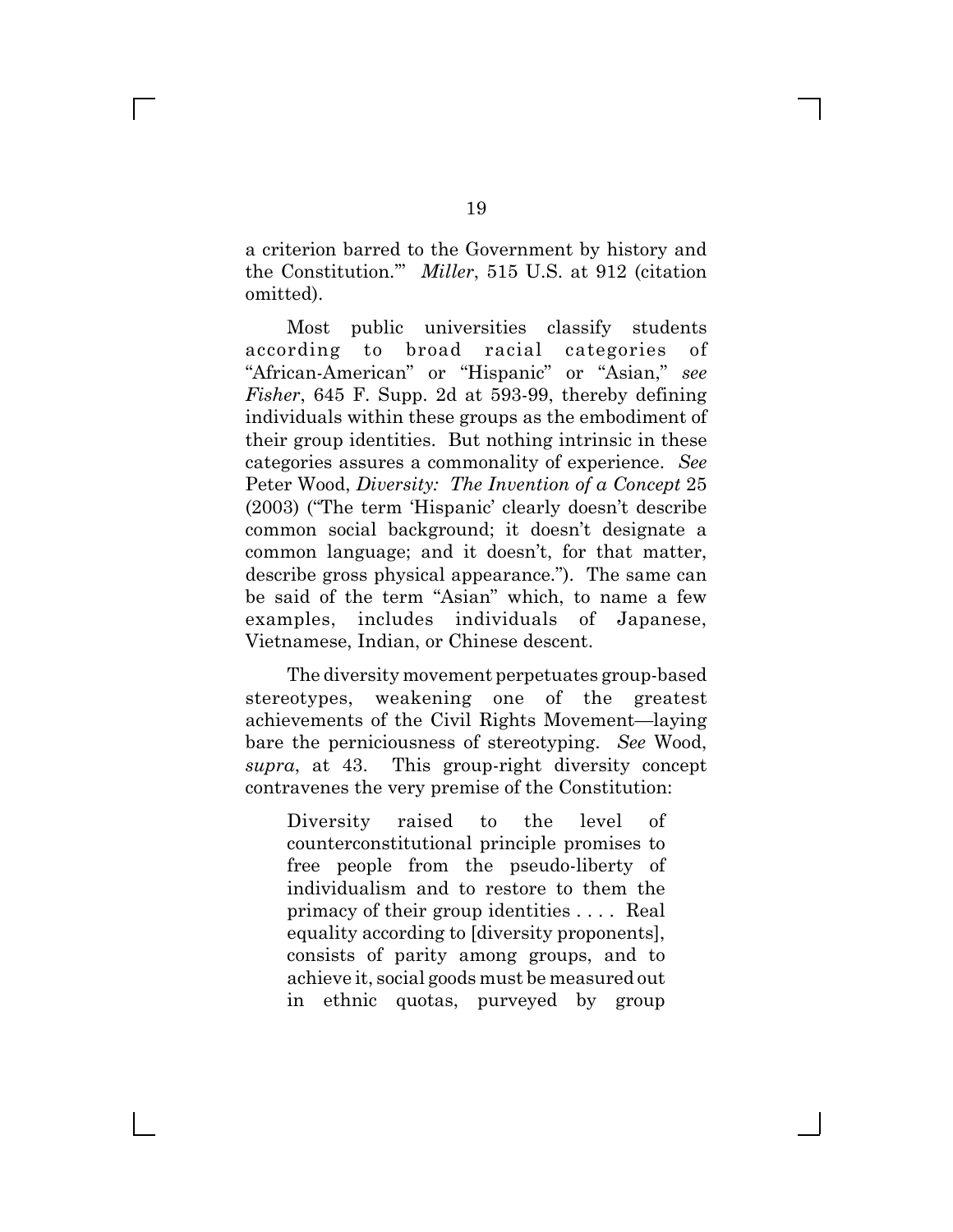preferences, or otherwise filtered according to the will of social factions.

*Id.* at 14. "Once we allocate political rights by group identity, the assignment of group identity becomes the crucial determinant of everything else for the individual." *Id.* at 43. Such a result cannot be countenanced under the United States Constitution designed to thwart precisely the dangers now promoted as goals. Racial preferences stigmatize recipient groups by implying that the recipients are inferior and need special protection, thus generating the "politics of racial hostility." *Id.* at 173-74. "Because that perception . . . can only exacerbate rather than reduce racial prejudice, it will delay the time when race will become [] truly irrelevant." Adarand, 515 U.S. at 229 (quoting *Fullilove v. Klutznick*, 448 U.S. 448, 545 (1980) (Stevens, J., dissenting)).

### **C. Racial Preferences in College Admissions Cause Serious Harm to the Very Students the Preferences Are Intended to Benefit**

Several studies reveal that racial preferences in college admissions result in an "academic mismatch" that leads to lower grades and higher drop-out rates among minority students. *See*, *e.g.*, Richard H. Sander, *A Systemic Analysis of Affirmative Action in American Law Schools*, 57 Stan. L. Rev. 367 (2004) (describing academic mismatch at law schools); Rogers Elliott, et al., *The Role of Ethnicity in Choosing and Leaving Science in Highly Selective Institutions, Research in Higher Education*, Vol. 37, No. 6 (1996) (mismatch at elite colleges and universities). Academic mismatch begins when elite universities lower their academic standards to admit a more racially diverse student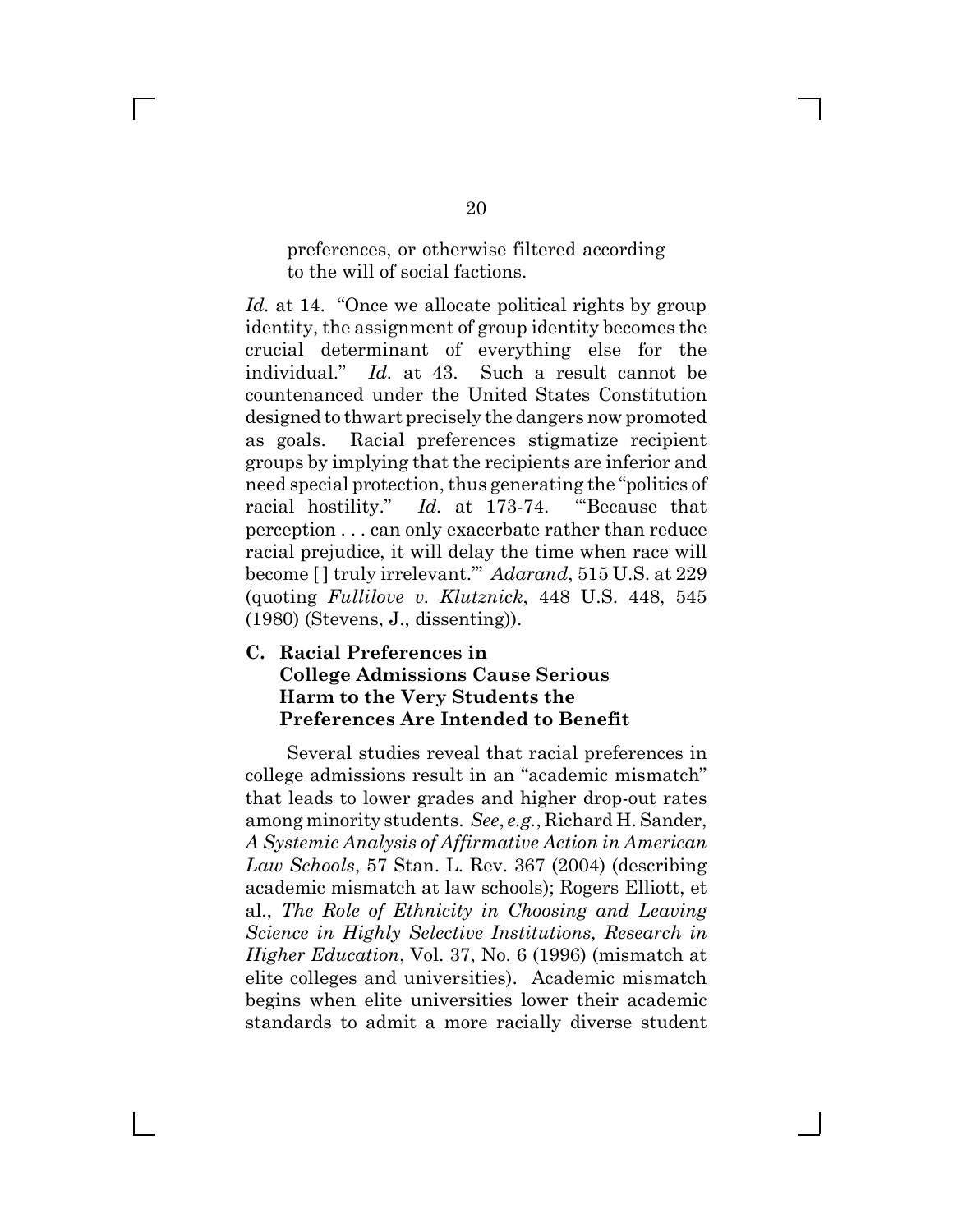population. Schools one or two academic tiers below must do likewise, since the minority students who might have attended those lower ranking universities based on their own academic record are instead attending the elite colleges. The result is a significant gap in academic credentials between minority and nonminority students at all levels.

Scholars identified the academic mismatch phenomenon even before race-conscious admission policies became entrenched at leading universities:

If Harvard or Yale, for example, admit minority students with test scores 100 to 150 points below that normally required for a nonminority student to get admitted, the total number of minority students to get a legal education is not increased thereby. The minority students given such preference would meet the normal admissions standards at Illinois, Rutgers or Texas. . . . Thus, each law school, by its preferential admission, simply takes minority students away from other schools whose admissions standards are further down the scale . . . . In sum, the policy of preferential admission has a pervasive shifting effect, causing large numbers of minority students to attend law schools whose normal admission standards they do not meet, instead of attending other law schools whose normal standard they do meet.

Clyde W. Summers, *Preferential Admissions: An Unreal Solution to a Real Problem*, 2 U. Tol. L. Rev. 377, 384 (1970). Later research confirms this phenomenon.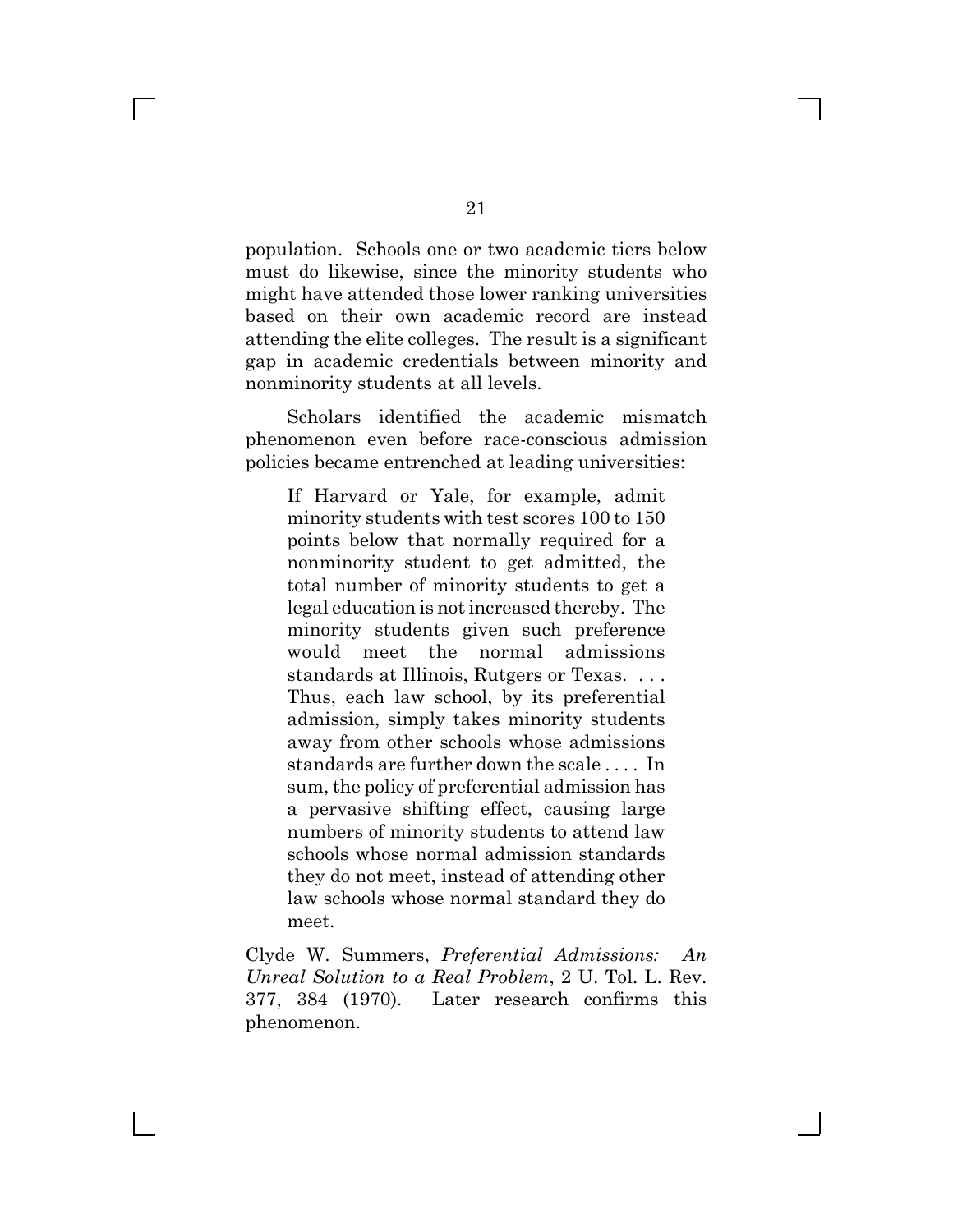Even supporters of racial preferences have had to acknowledge that students who attend schools where their academic credentials are substantially below those of their fellow students will tend to perform poorly. "College grades [for students admitted based] on race] present  $a \dots$  sobering picture." William G. Bowen & Derek Bok, *The Shape of the River: Long-Term Consequences of Considering Race in College and University Admissions* 72 (1998). "The grades earned by African-American students . . . often reflect their struggles to succeed academically in highly competitive academic settings." *Id.* For example, in 1990, the average grade point average of African-American freshmen at the University of Texas was 1.97, compared to 2.45 for nonminority freshmen, whose average SAT scores were over 100 points higher. Charles J. Sykes, *The Hollow Men: Politics and Corruption in Higher Education* 47 (1990).

These struggles tend to result in shifting majors as African-American and Hispanic students find the coursework too difficult or advanced given their skill level. *See* Elliot, et al., *supra*; Stephen Cole & Elinor Barber, *Increasing Faculty Diversity: The Occupational Choices of High-Achieving Minority Students* 124, 212 (2003) ("African American students at elite schools are significantly less likely to persist with an interest in academia than are their counterparts at nonelite schools."). The lower an African American student's academic credentials are relative to the average student at his undergraduate college or university, the lower his grades are likely to be and the less likely he is to graduate. Linda Datcher Loury & David Garman, *College Selectivity and Earnings*, 13 J. Lab. Econ. 289, 301, 303 (1995); Audrey Light & Wayne Strayer, *Determinants of*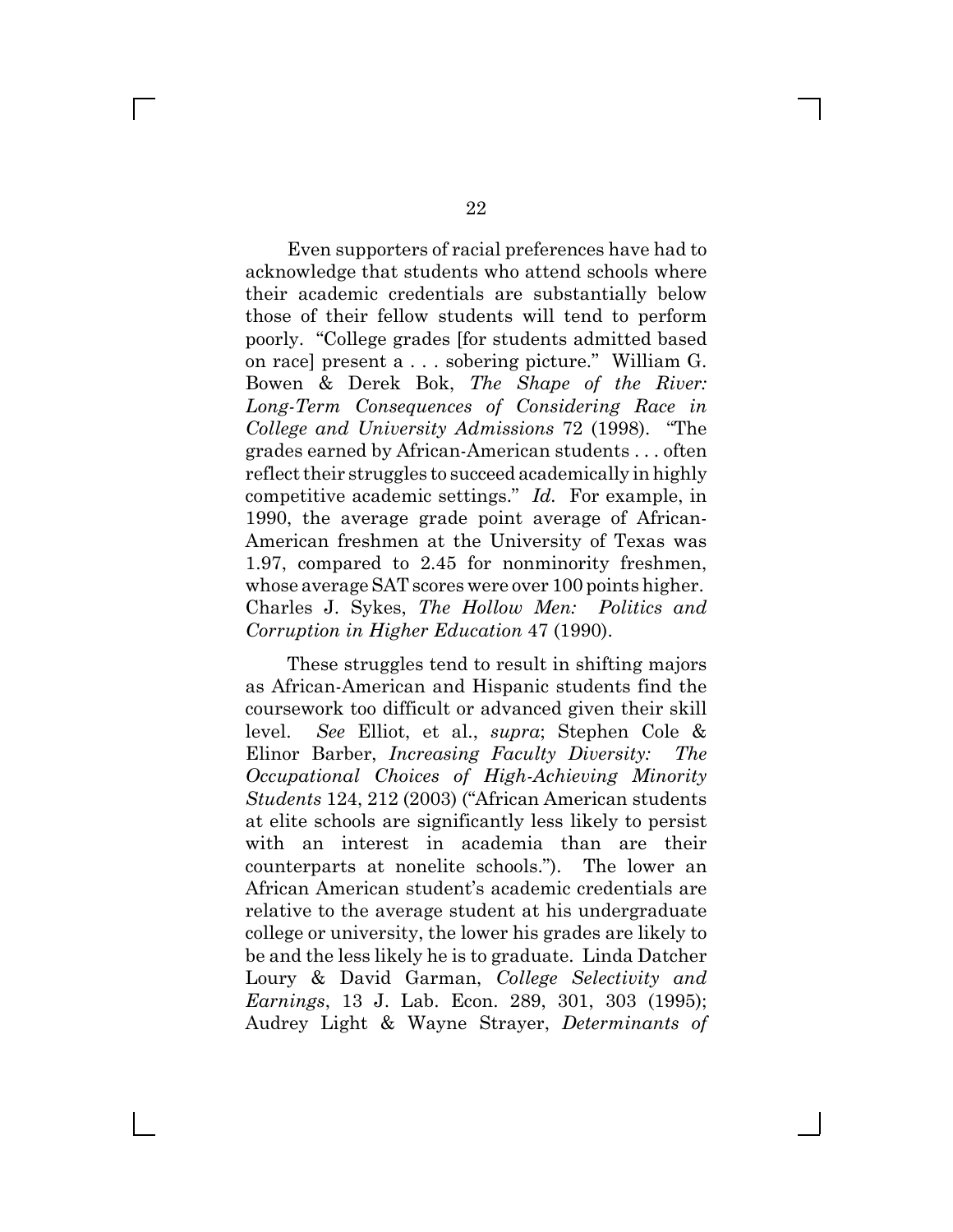### *College Completion: School Quality or Student Ability?*, 35 J. Hum. Resources 299, 301 (2000).

This leads to African-American students failing or dropping out of school at much higher rates than white students (19.3% vs. 8.2%). Sander, *supra*, 437 n.1, tbl.5.5. The high drop-out rate was associated with poor performance, and not financial hardship. *Id.* at 439, tbl.5.6. In 1987, almost a quarter of African American students at M.I.T. failed to graduate. Arthur Hu, *Minorities Need More Support*, The Tech (M.I.T.), Mar. 7, 1987, at 8. Although the average math SAT scores of the African American students were in the top 10% nationwide, they were in the bottom 10% at M.I.T. *Id.* A 1988 study showed that African American students at the University of California at Berkeley had a 70% drop-out rate, despite average SAT scores well above the national average. John H. Bunzel, *Affirmative Action Admissions: How it 'Works' at Berkeley*, Pub. Interest, Fall 1988, at 124-25. The problem was that the average SAT scores of nonminority students at Berkeley were several hundred points higher. *Id.* These effects are replicated in lower tier schools as well: In 1997, the University of Colorado graduated only 37% of African-American students compared to 72% of nonminority students. Robert Lerner & Althea K. Nagai, *Racial Preferences in Colorado Higher Education*, Prepared for the Center for Equal Opportunity 34-36  $(1997)^{16}$ 

 Minority law school students who graduate still fail to pass the bar more often than white students. *Id.* at 454 (only 45% of African Americans law school

<sup>16</sup> *Available at* http://www.eric.ed.gov/PDFS/ED418193.pdf.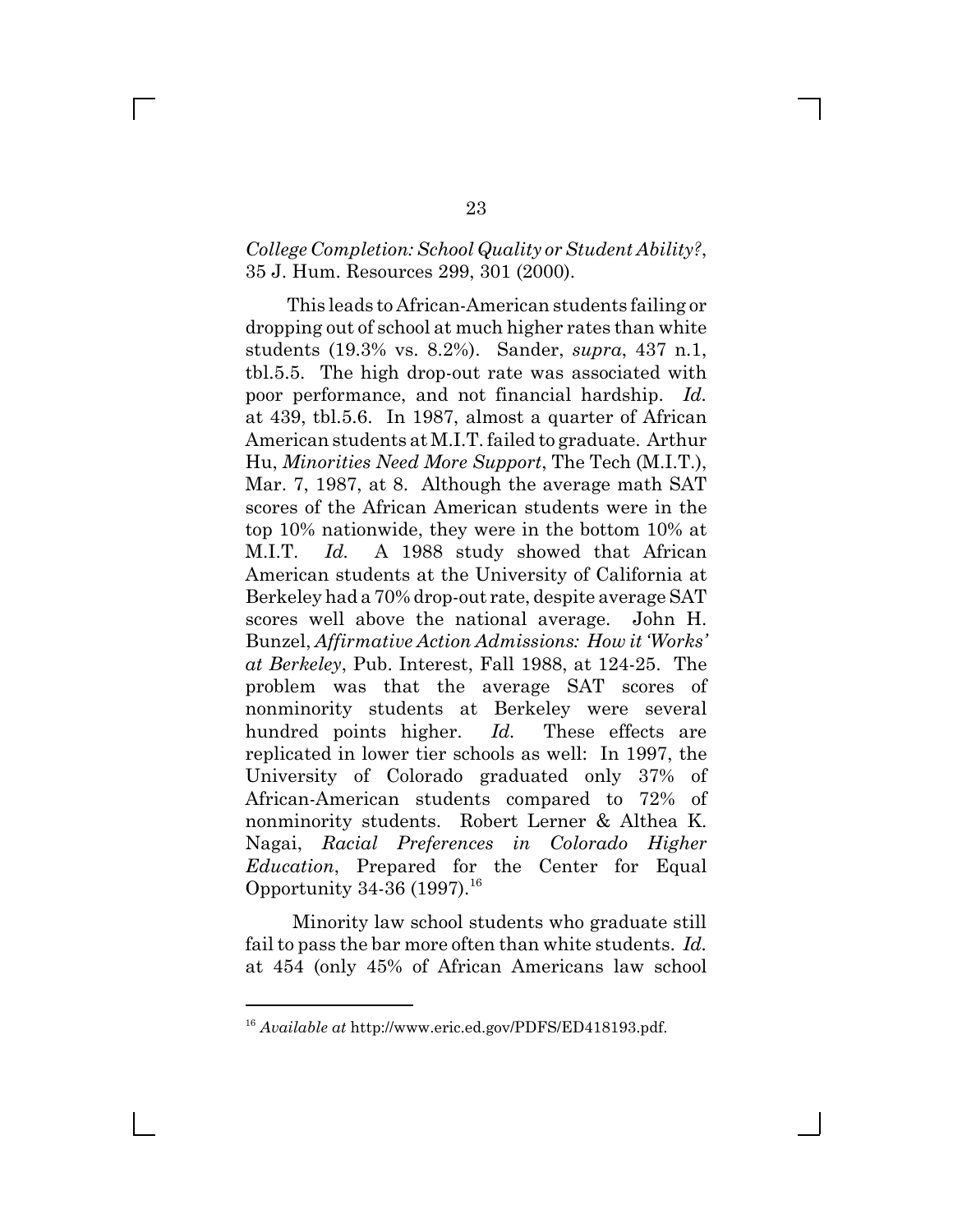graduates passed the bar on their first attempt as compared to over 78% of whites). That is, law school students who struggle academically because of mismatch will most likely not achieve subject matter mastery, and will suffer lower pass rates on the bar, and increased problems in the job market. Sander, *supra*, at 370. The poor performance by minority students at universities and law schools is not the result of students' race, but is "simply a function of disparate entering credentials, which in turn is primarily a function of the schools' use of heavy racial preferences." Sander, *supra*, at 429.

Racial preferences in college admissions impose significant costs on minority students. No matter where academic mismatch occurs, lower grades lead to lower levels of academic self-confidence, which in turn increases the likelihood that minority students will lose interest in continuing their education and drop out. Generations of minority students who would have succeeded without race-based admission policies are saddled with far greater risks of failure because of academic mismatching. Eliminating racial preferences in student admissions will eradicate academic mismatch and restore confidence and success to students of all races.

#### **IV**

#### *GRUTTER* **SHOULD BE OVERRULED**

Amici urge this Court to overrule *Grutter*. Amici do not make the suggestion lightly, as *stare decisis* is "of fundamental importance to the rule of law." *Patterson v. McLean Credit Union*, 491 U.S. 164, 172 (1989) (citations omitted). Yet, this Court has demonstrated its willingness to overrule prior decisions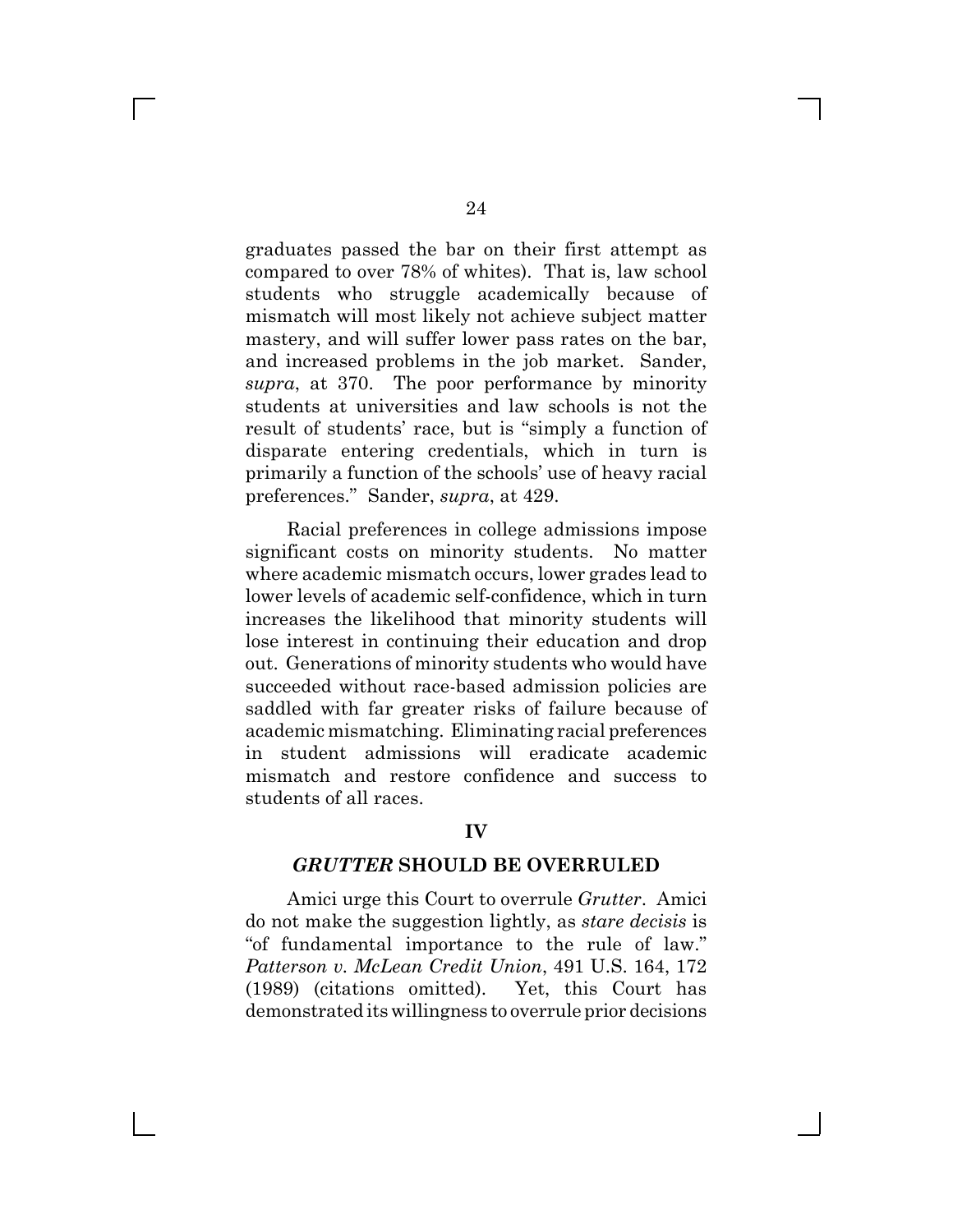fwhere the necessity and propriety of doing so has been established.g *Id.* at 172; *see also Adarand*, 515 U.S. at 232-33 (1995) (opinion of O'Connor, J.) (collecting instances in which the Court overruled erroneous decisions). The necessity and propriety of overruling *Grutter* are clear.

So long as universities are allowed to weigh race, there will an irresistible tendency to do so mechanically and with an eye toward achieving a predetermined racial mix. If such discrimination is banned, schools will instead consider an applicant's life circumstances and perspectives on an individual basis, which is what "individualized consideration" should mean anyway. There is no real reason, then, to uphold *Grutter*—and overwhelming practical reasons to overturn it.

### **A. Principles of** *Stare Decisis* **Do Not Support Preservation of the Highly Flawed** *Grutter* **Decision**

Where a conflict exists between prior precedent and the Constitution's text, justices are bound to uphold the Constitution. *See South Carolina v. Gathers*, 490 U.S. 805, 825 (1989) (Scalia, J., dissenting) ("I would think it a violation of my oath to adhere to what I consider a plainly unjustified intrusion upon the democratic process in order that the Court might save face."), *overruled by Payne v. Tennessee*, 501 U.S. 808 (1991). This Court's primary obligation is to interpret the text of the Constitution. *See Marbury v. Madison*, 5 U.S. (1 Cranch.) 137, 177 (1803). Although courts should generally be reluctant to overrule their prior decisions, the principle of *stare decisis* is not an inexorable command. *See Patterson*,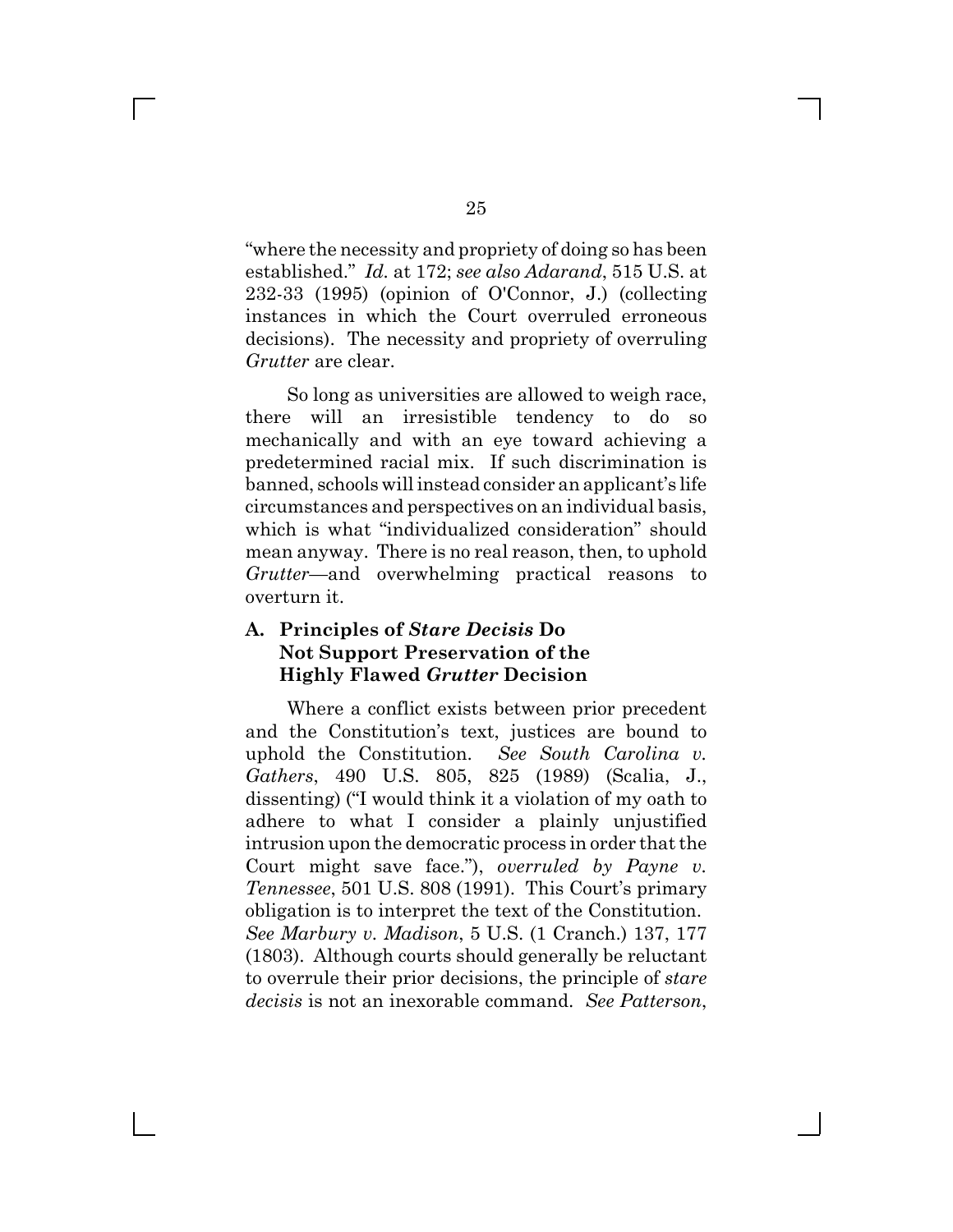491 U.S. at 172 *(stare decisis* "[is] not a mechanical formula of adherence to the latest decision".

The key principles that should guide the Court are that no state "shall  $\dots$  deny to any person within its jurisdiction the equal protection of the laws." U.S. Const. amend. XIV, cl. 1. Because there are no textual exceptions, and racial distinctions are "odious to a free people," racial classifications are always subject to strict scrutiny. *Adarand*, 515 U.S. at 214; *see also Rice v. Cayetano*, 528 U.S. 495, 517 (2000); *Parents Involved*, 551 U.S. at 745-46.

*Grutter* departs from the text of the Constitution and the requirement that all race-based classifications must undergo the strictest constitutional scrutiny to survive. The guiding principle of *Grutter*—"not every decision influenced by race is equally objectionable," 539 U.S. at 327—stands in stark contrast to *Rice*  $(decided three years earlier), which held that "[o]ne of$ the principal reasons race is treated as a forbidden classification is that it demeans the dignity and worth of a person to be judged by ancestry instead of by his or her own merit and essential qualities." Rice, 528 U.S. at 517. The *Grutter* Court erred by creating a compelling interest only after deferring to the Law School's "academic freedom," thus imbuing the strictness of the scrutiny with relativity based on contextual factors. *Grutter*, 539 U.S. at 328; *see also* Paul Brest, *Some Comments on Grutter v. Bollinger*, 51 Drake L. Rev. 683, 690-91 (2003).

*Grutter*'s unprecedented deference to the University was, and remains, a sharp departure from strict scrutiny. *See Grutter*, 539 U.S. at 350 (Thomas, J., concurring in part, dissenting in part) ("The Constitution [does not] countenance the unprecedented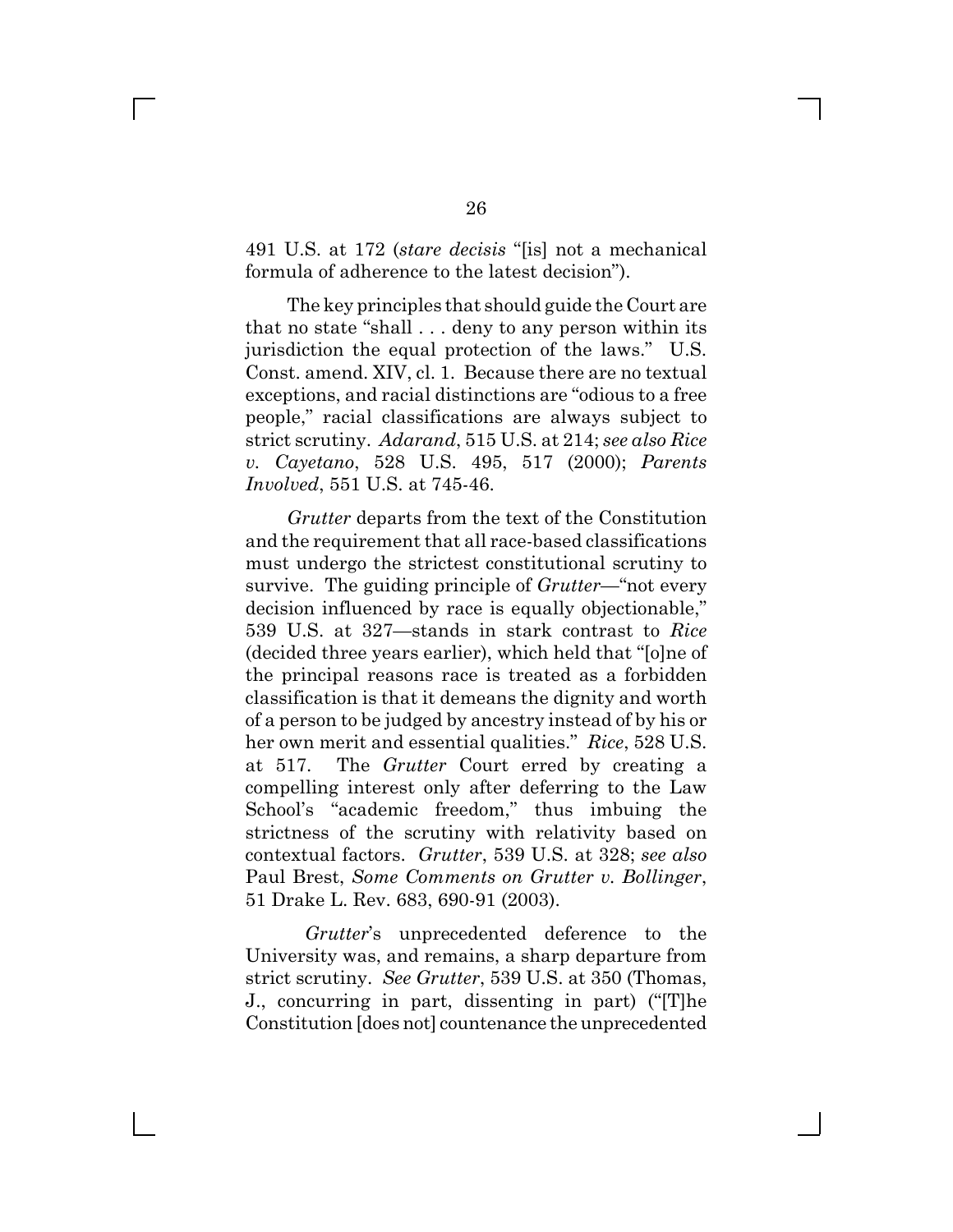deference the Court gives to the Law School, an approach inconsistent with the very concept of "strict" scrutiny"); *id.* at 394 (Kennedy, J., dissenting) (f[D]eference is antithetical to strict scrutiny, not consistent with it"). Moreover, First Amendment free speech considerations of academic freedom have nothing to do with racial classifications, which are not speech and might result in the violation of someone's equal protection rights. Lackland H. Bloom, Jr., *Grutter and Gratz: A Critical Analysis*, 41 Hous. L. Rev. 459, 469, 479 (2004).

Deferring to the University's interest in diversity also undercuts strict scrutiny because the University's interest "is too theoretical and abstract. It cannot be proved or disproved." See Fisher, 631 F.3d at 255 (Garza, J., concurring specially). Meanwhile, in other contexts, the government actor must prove the existence of the past intentional discrimination it is attempting to remedy through its race-conscious policy. *See*, *e.g.*, *Croson*, 488 U.S. at 499, 500, 505, 507, 509 (government must show "identified discrimination" with specificity); *Bakke*, 438 U.S. at 307 ("judicial, legislative, or administrative findings of constitutional or statutory violations" must be made); *Wygant*, 476 U.S. at  $276$  (warning that "[i]n the absence of particularized findings, a court could uphold remedies that are ageless in their reach into the past, and timeless in their ability to affect the future".

Because race-based classifications must always be subject to nondeferential strict scrutiny, this Court previously overturned decisions that mistakenly applied less demanding review. *See Adarand*, 515 U.S. at 222, 233-34, *overruling Metro Broad.*, 497 U.S. 547 (f*Metro Broadcasting* itself departed from our prior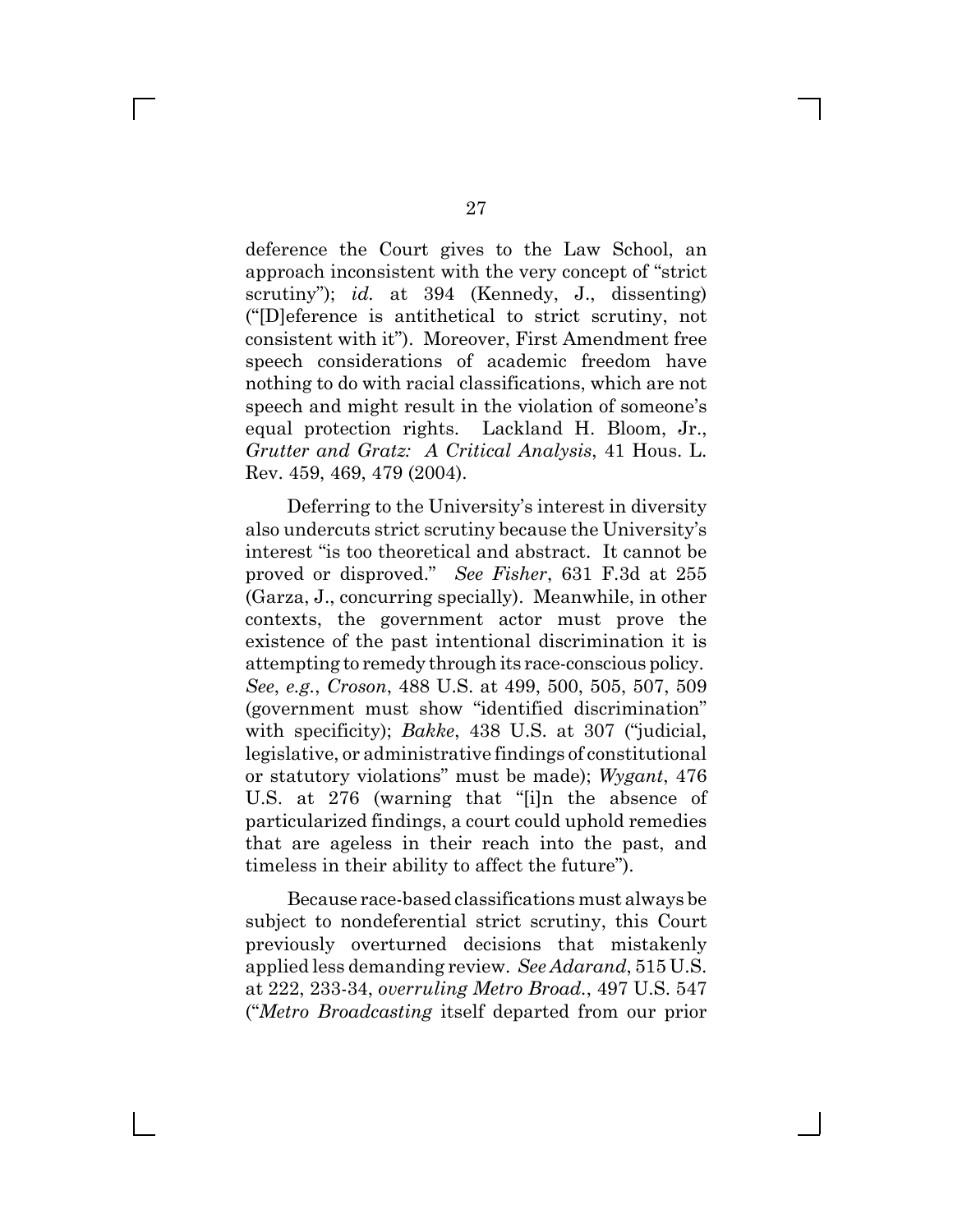cases—and did so quite recently. By refusing to follow *Metro Broadcasting*, then, we do not depart from the fabric of the law; we restore it.".

In *Patterson*, another case involving *stare decisis* in the context of race-based classifications, the Court identified three factors as particularly relevant to the *stare decisis* analysis: subsequent developments in the law; whether the challenged precedent is a "positive" detriment to coherence and consistency in the law"; and whether the precedent is "inconsistent with the sense of justice." 491 U.S. at 173-74. Each of these factors favors overruling *Grutter*.

Subsequent developments in the law reveal *Grutter's* aberrant analysis, as this Court has since applied nondeferential strict scrutiny and rejected the use of race-based classifications. *See*, *e.g.*, *Johnson v. California*, 543 U.S. 499 (2005); *Parents Involved*, 551 U.S. 701. In *Parents Involved*, this Court held that a race-based school assignment policy violated the Equal Protection Clause. 551 U.S. at 711. Indeed, a plurality of the Court recognized the perilous similarity between race-based classifications in the name of "diversity," and those that were found unconstitutional for the rejected goal of "racial balancing." *Id.* at 732 ("The principle that racial balancing is not permitted is one of substance, not semantics. Racial balancing is not transformed from 'patently unconstitutional' to a compelling state interest simply by relabeling it 'racial diversity.") (plurality op.) (citation omitted).

Further, in the wake of *Grutter*, states around the country have continued to flatly prohibit the type of racial classifications that *Grutter* sanctioned. To date, California, Louisiana, Washington, Michigan, Arizona, Nebraska, Florida, and New Hampshire all prohibit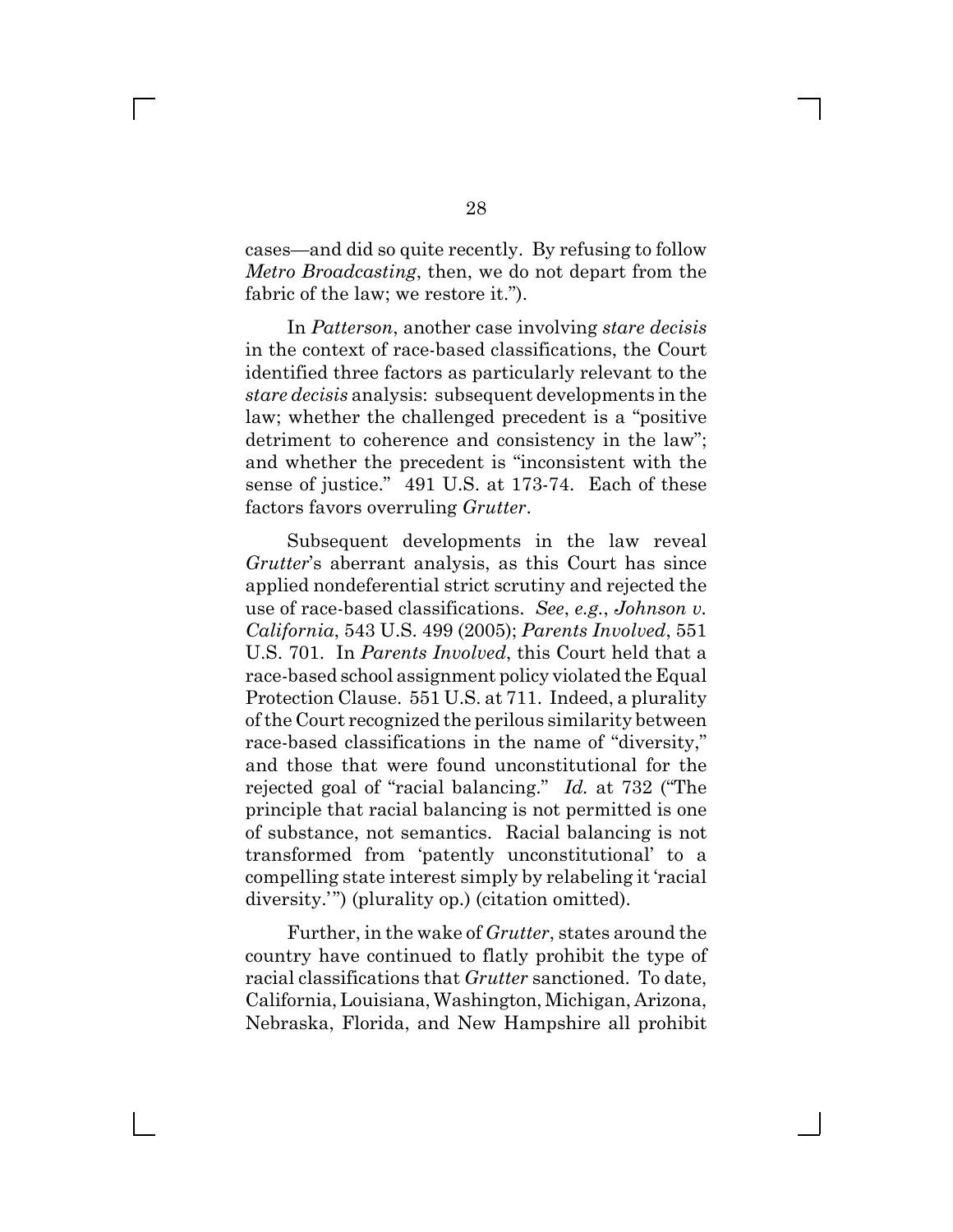racial classifications in university admissions. *See* Cal. Const. art. I, § 31; *La. Associated Gen. Contractors, Inc. v. Louisiana*, 669 So. 2d 1185 (La. 1996) (interpreting Louisiana Constitution as banning all racial classifications); Wash. Rev. Code Ann. § 49.60.400; Ariz. Const. art. II, § 36; Neb. Const. art. I, § 30; Fla. Exec. Order No. 99-281; N.H. Rev. Stat. Ann. § 187- A:16-a. A constitutional ban on racial classifications in university admissions will be on the Oklahoma ballot this year. $17$ 

The second *Patterson* factor is whether the challenged precedent "may be a positive detriment to coherence and consistency in the law." 491 U.S. at 173 (citations omitted). *Grutter*, which is logically incoherent and gives courts little to no guidance on how to interpret race-based admissions policies, fails this factor.

In the court below, Judge Garza related how *Grutter* is logically incoherent:

But it is not clear, to me at least, how using race in the holistic scoring system approved in *Grutter* is constitutionally distinct from the point-based system rejected in *Gratz*. If two applicants, one a preferred minority and one nonminority, with application packets identical in all respects save race would be assigned the same score under a holistic scoring system, but one gets a higher score when race is factored in, how is that different from the mechanical group-based boost prohibited in *Gratz*? Although one system

<sup>17</sup> *Available at* https://www.sos.ok.gov/documents/questions/759 .pdf?6,6 (last visited May 21, 2012).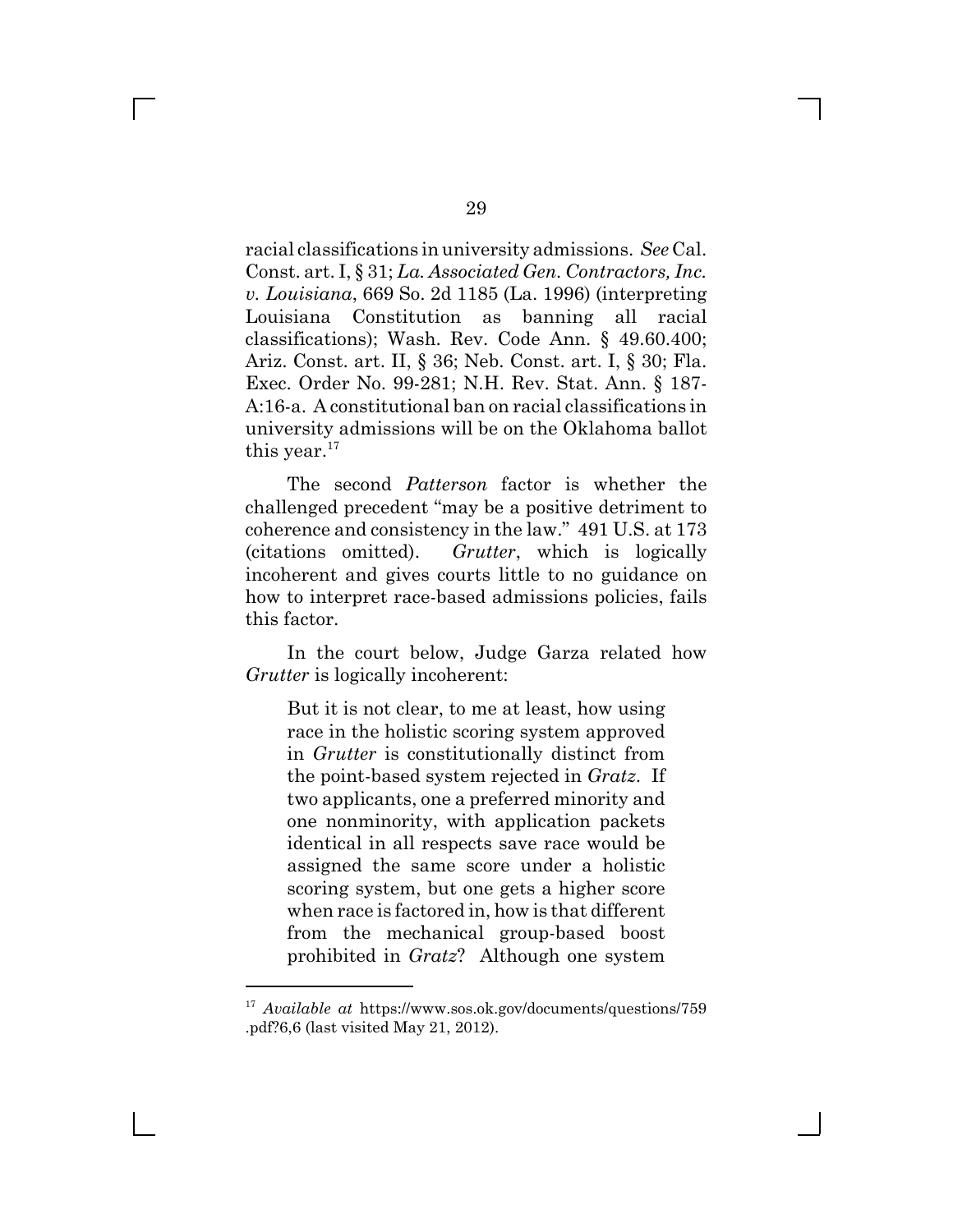quantifies the preference and the other does not, the result is the same: a determinative benefit based on race.

*Fisher*, 631 F.3d at 252 (Garza, J., concurring specially). The result of this *Grutter*/*Gratz* incoherency is that f*Grutter* eliminated any chance for courts to critically evaluate whether race is, in fact, the defining feature of an admissions packet.g *Id.* at 252 (Garza, J., concurring specially).

*Grutter* also fails to provide any consistency in the law. "[B]y using metaphors, like 'critical mass,' and indefinite terms that lack conceptual or analytical precision, but rather sound in abject subjectivity, to dress up constitutional standards, *Grutter* fails to provide any predictive value to courts and university administrators tasked with applying these standards consistently." Fisher, 631 F.3d at 258 (Garza, J., concurring specially). Because *Grutter* is "unworkable" in practice," resulting in "mischievous consequences to litigants and courts alike," *Swift & Co., Inc. v. Wickham*, 382 U.S. 111, 116 (1965), the case should be overruled.

The last *Patterson* factor is whether the challenged precedent, having been "tested by" experience," proves to be "inconsistent with the sense of justice or with the social welfare" and, in particular, "with our society's deep commitment to the eradication of discrimination based on a person's race or the color of his or her skin." 491 U.S. at 174 (citations omitted). *Grutter* fails any test that turns on "the sense of justice" or "the eradication of discrimination." As Ms. Fisher's experience in this case exemplifies, and as our Nation's history demonstrates, there is no justice in race discrimination; and *Grutter* has fostered, not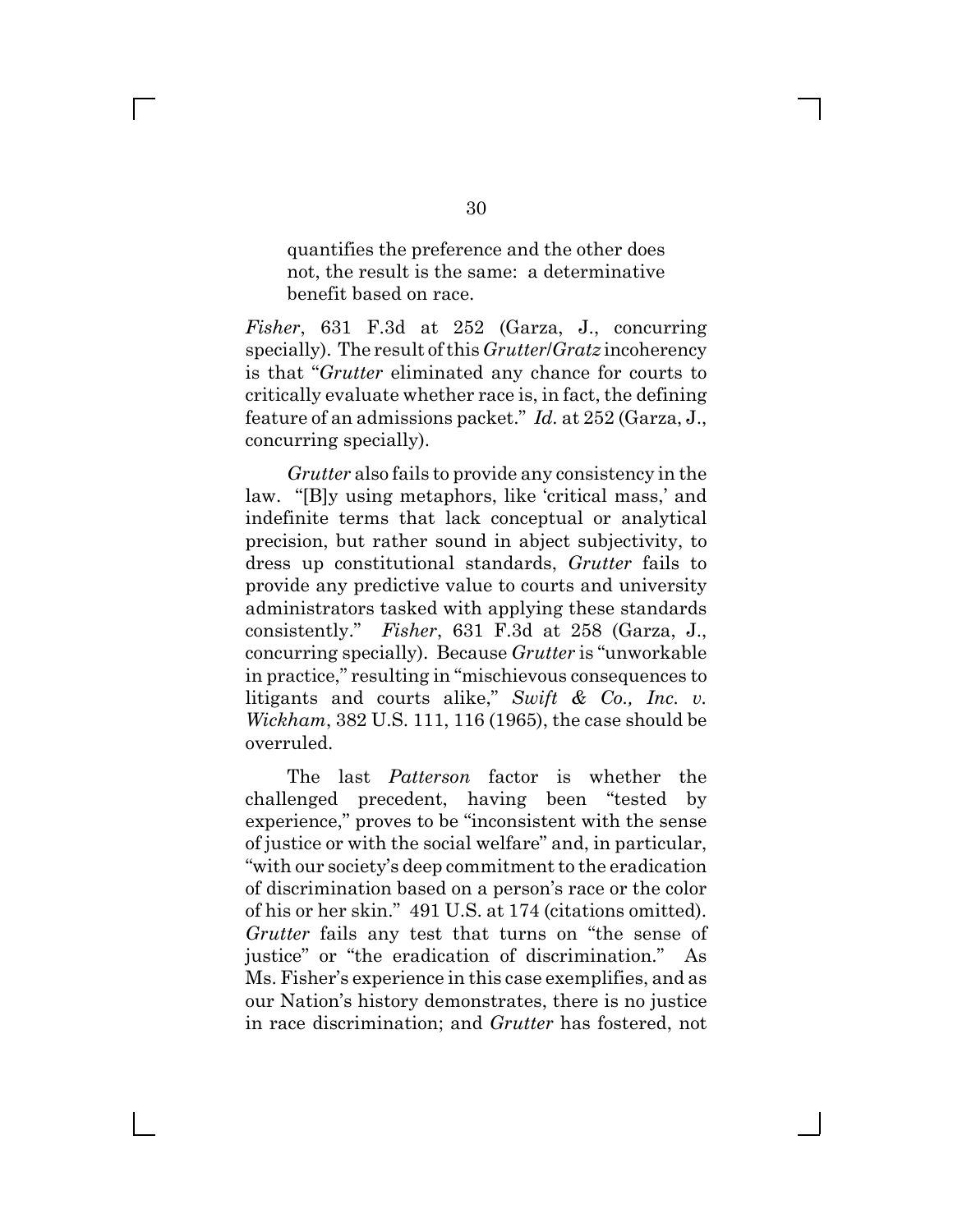eradicated, race discrimination in higher education. As noted below, public universities, in the remaining states that permit race-based classifications, are using *Grutter* as a framework to classify and burden their students according to their race.

Finally, overturning *Grutter* would not raise the same reliance concerns that were present in *Planned Parenthood of Se. Pa. v. Casey*, 505 U.S. 833 (1992). The inquiry into reliance counts the cost of a rule's repudiation as it would fall on those who have relied reasonably on the rule's continued application." *Id.* at 855. The nature of race-based preferences simply doesn't create significant reliance interests. No government institution is required to institute race-based preferences, and states are moving to prohibit the continued use of race-based classifications. Even *Grutter* itself recognized that "all race-conscious" admissions programs have a termination point." 539 U.S. at 342.

Under the Court's *stare decisis* principles, the flawed *Grutter* decision should be overruled. The sooner the aberrational *Grutter* decision is explicitly rooted out of the law, the better the purposes of *stare decisis*—stability, coherence, and predictability—will be served.

### **B. Universities and Colleges Throughout the Country View** *Grutter* **as an Unqualified Endorsement of Race-Based Admissions Standards**

Too many public universities across this country assume that *Grutter* always permits the use of race. They read *Grutter* not as a narrowly tailored exception to the general prohibition of racially motived

 $\mathbb{R}^n$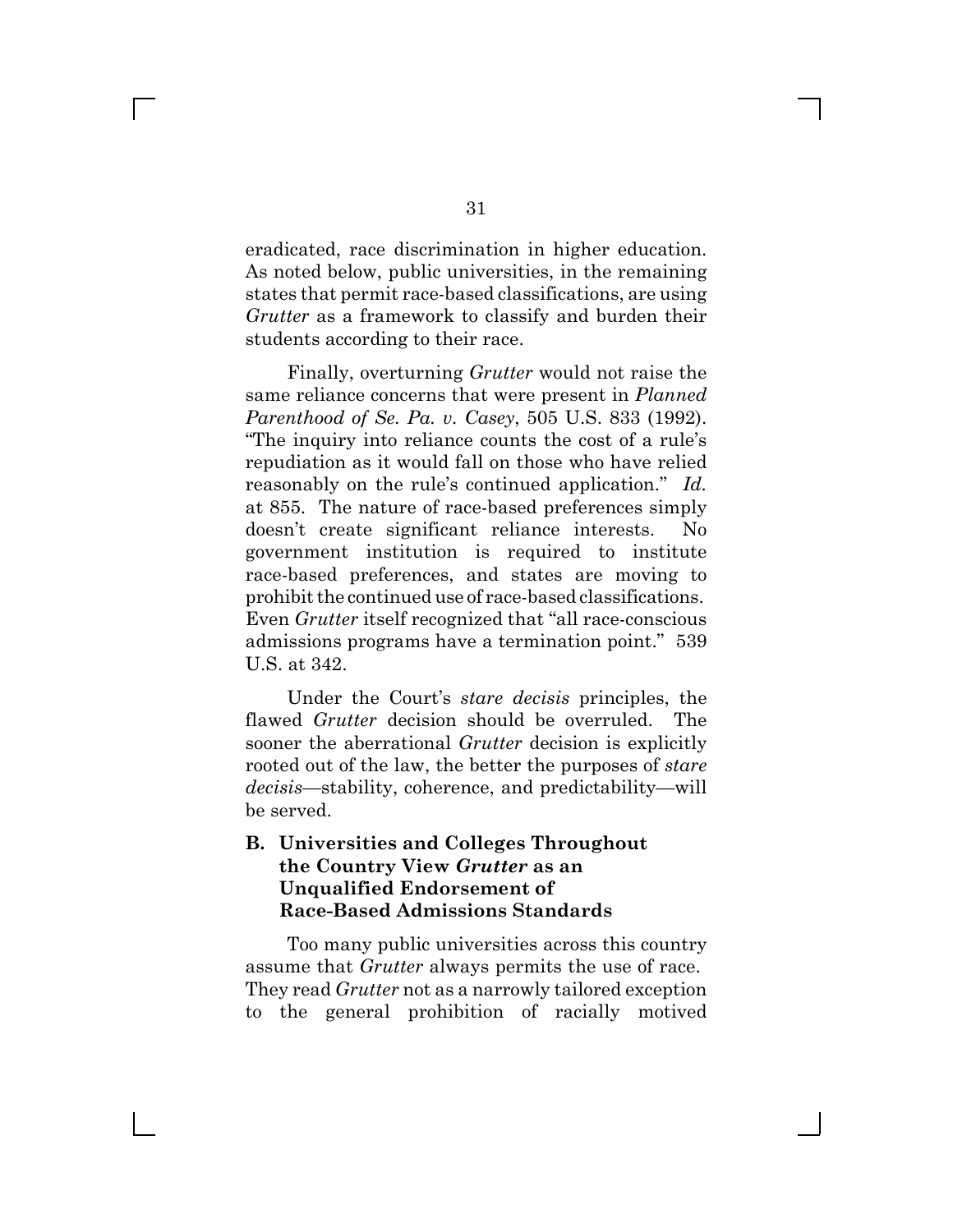decisionmaking, but as a blueprint for creating a student body with their preferred racial composition.<sup>18</sup> Amicus Center for Equal Opportunity has produced many studies examining the admission practices of dozens of institutions of higher education. Each study has resulted in the same conclusion—public universities are using race to favor preferred minorities and turn away applicants for admission of disfavored races.

CEO's studies assess the degree of racial and ethnic admission preferences in admissions by using a statistical model that predicts the probability of admission at a university for members of different ethnic and racial groups, holding other qualifications constant. A multiple logistic regression equation, and its corresponding odds ratio, allowed CEO's statisticians to present admissions data in terms of the relative odds of members of Group A being admitted as compared with members of Group B, while controlling for other important variables like test scores, grades, and residency status.

The following chart shows the admissions practices at the University of Wisconsin Law School for the 2005 and 2006 applicant pools, where blacks and

<sup>&</sup>lt;sup>18</sup> The extent of racial preferences is generally conceded even by those who advocate in favor of them. *See*, *e.g.*, Bowen & Bok, supra, at 26-27 ("[A]lmost all academically selective institutions [share] a commitment to enrolling a diverse student population—and, as one way of achieving this objective, to paying attention to race in the admissions process."); Thomas J. Espenshade & Alexandria Walton Radford, *A New Manhattan Project*, Inside Higher Ed., Nov. 12, 2009, *available at* http://www.insidehighered.com/views/2009/11/12/radford.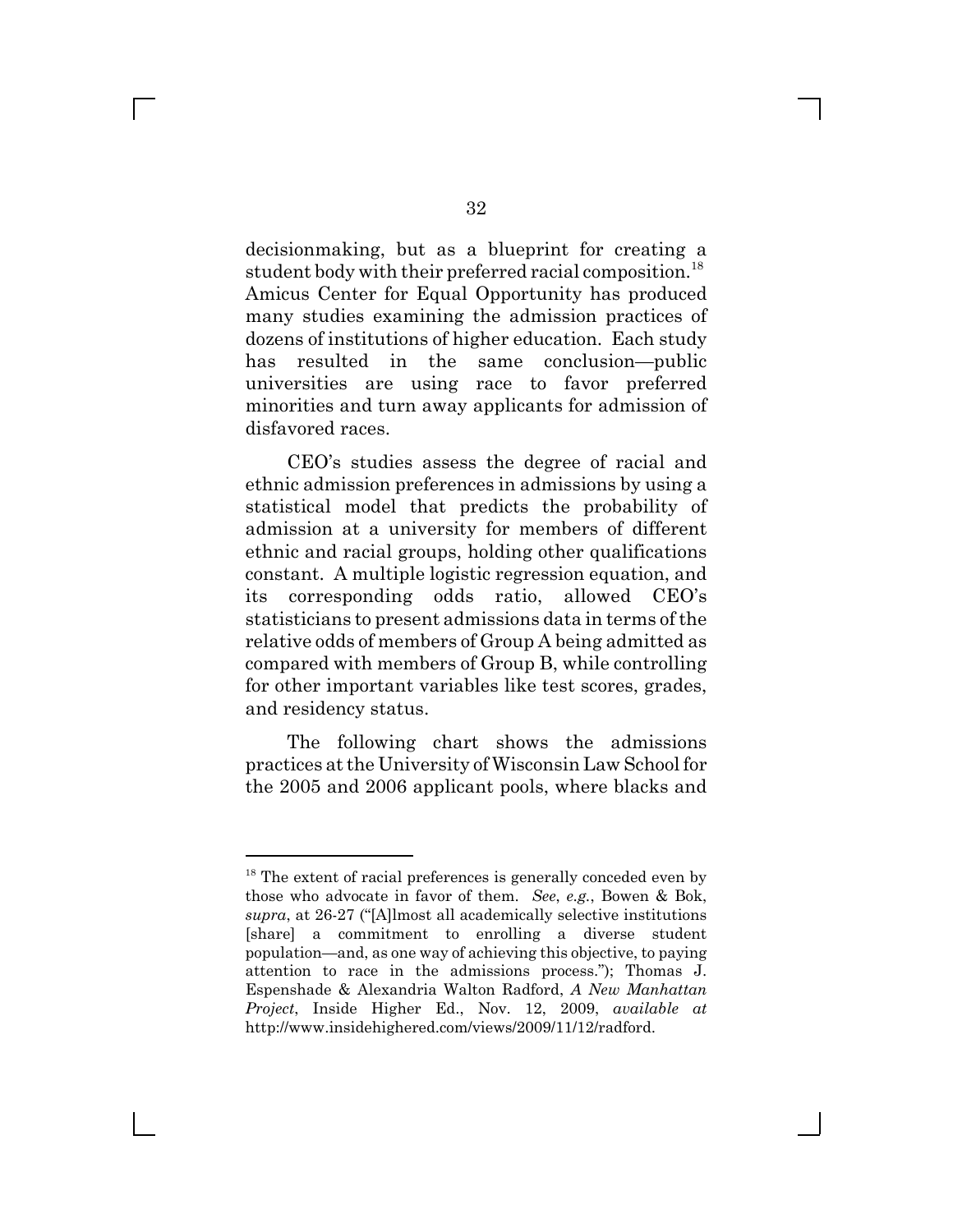Hispanics were strongly preferred to whites.<sup>19</sup> The odds ratio measures the magnitude of the preference given relative to the baseline group (in these studies, whites). An odds ratio equal to or greater than 3.0 to 1 reflects a strong association; an odds ratio less than 3.0 to 1, but greater than 1.5 to 1, reflects a moderate association; an odds ratio of 1.5 or less to 1 indicates a weak association. A very strong association might be taken to be the rough equivalent of the relative odds of smokers versus nonsmokers dying from lung cancer, which one-well known study calculated as 14 to 1. Nagai, *University of Wisconsin Law School*, *supra*, at 13-14.

**University of Wisconsin Law School**

| Univ. of WI - Law                     | Odds $Ratio20$ |  |
|---------------------------------------|----------------|--|
| <b>Black over White</b>               | $61.4$ to 1    |  |
| Hispanic over White $\vert$ 14.2 to 1 |                |  |

The law school numbers, however, are not nearly as extreme as those found in the 2007-2008 University of Wisconsin-Madison undergraduate admissions-the

<sup>19</sup> Althea K. Nagai, *Racial and Ethnic Preferences in Admission at the University of Wisconsin Law School*, Center for Equal Opportunity, at 12-13, *available at* http://www.ceousa.org/ component/option,com\_docman/task,doc\_view/gid,275/ (last visited May 21, 2012).

 $20$  The odds ratio here, and in all subsequent tables, is arrived at after controlling for both academic (LSAT/SAT, GPA, class rank) and nonacademic factors (year of admission, gender, residency, etc.).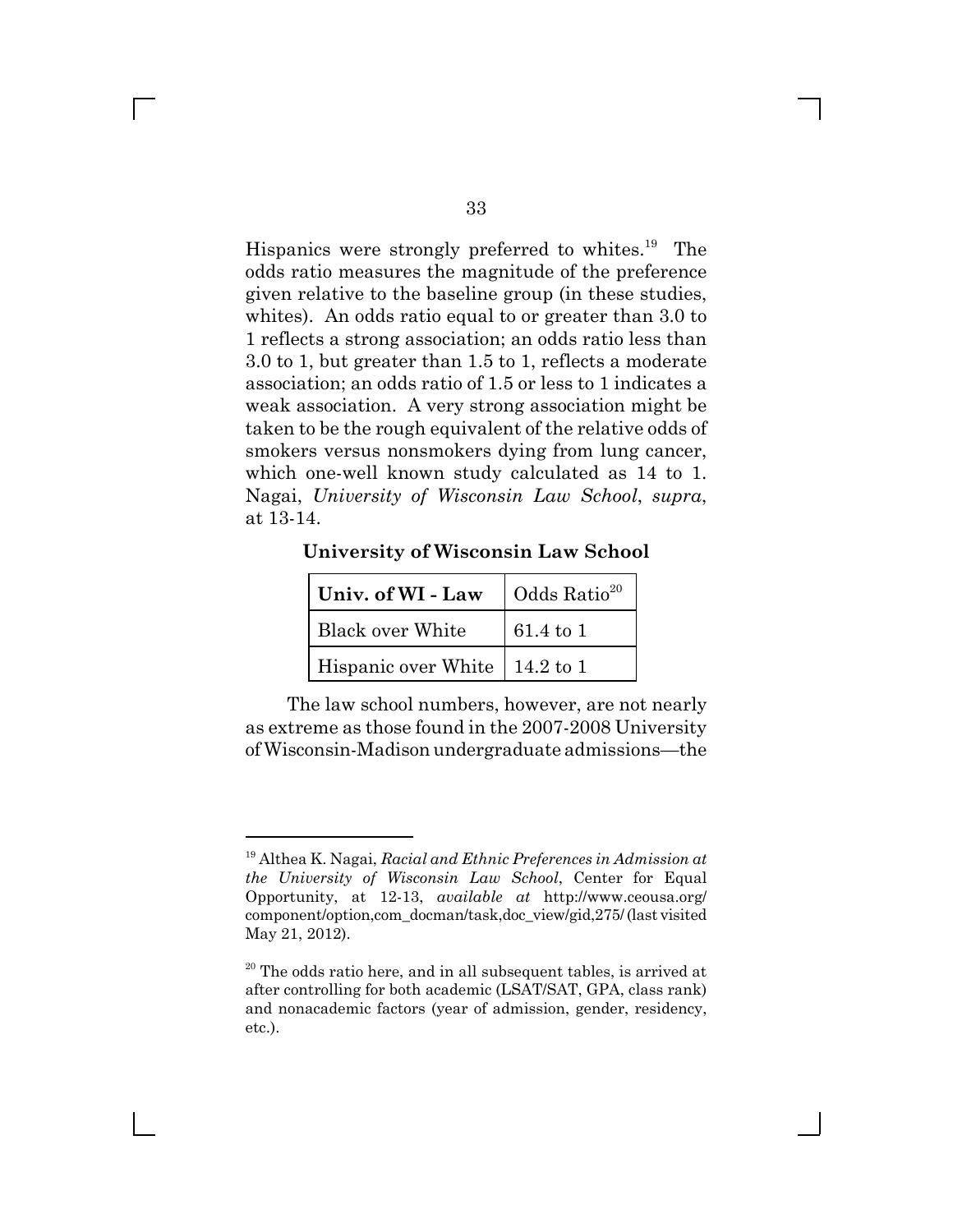most severe discrimination CEO has ever found, either before or after *Grutter*. 21

| Univ. of WI-Madison     | Odds Ratio<br>(with SAT) | Odds Ratio<br>(with ACT) |
|-------------------------|--------------------------|--------------------------|
| <b>Black over White</b> | 576 to 1                 | $1330$ to $1$            |
| Hispanic over White     | $504$ to $1$             | 1494 to 1                |
| Asian over White        | $1$ to $1$               | $1$ to $1$               |

**University of Wisconsin-Madison**

Blacks and Hispanics were preferred at ratios of between 500 and 1500 to 1 over both Asian and white students. Other reports confirm that it is increasingly the case that Asians are discriminated against in addition to, and sometimes even more than, whites. *See* Russell K. Nieli, *How Diversity Punishes Asians, Poor Whites and Lots of Others*, Minding The Campus, July 12, 2010.<sup>22</sup>

CEO's studies, all post-*Grutter*, also found that the law schools at the University of Nebraska, Arizona State University, and the University of Arizona have granted very strong preferences for preferred minorities (blacks and Hispanics), and comparatively small (but still significant) preferences for nonpreferred minorities (Asians).

<sup>21</sup> Althea K. Nagai, *Racial and Ethnic Preferences in Undergraduate Admissions at the University of Wisconsin-Madison*, Center for Equal Opportunity, at 16, *available at* http://www.ceousa.org/attachments/article/546/U.Wisc.under grad.pdf (last visited May 21, 2012).

<sup>22</sup> *Available at* http://www.mindingthecampus.com/originals/2010/ 07/how\_diversity\_punishes\_asians.html.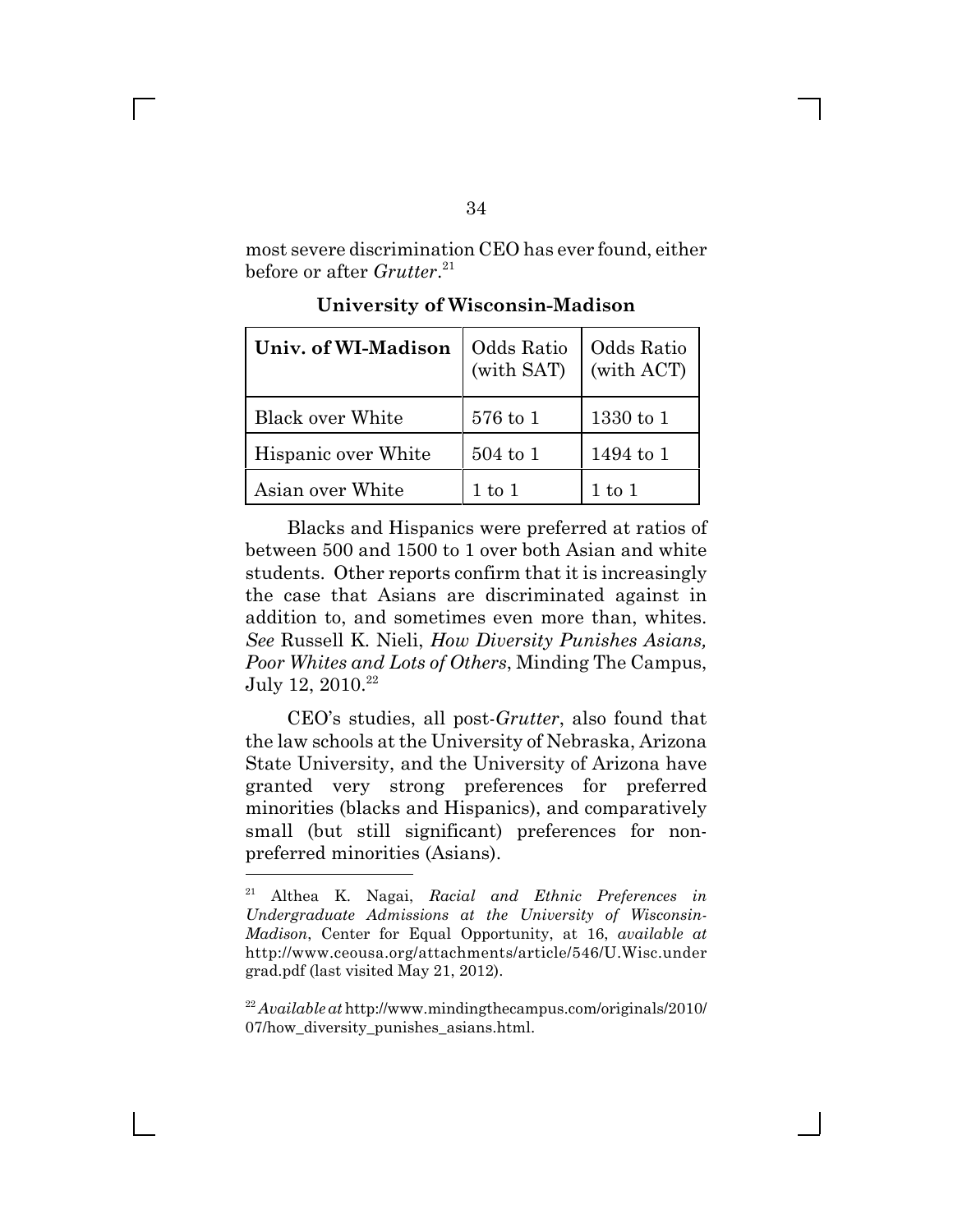## **University of Nebraska College of Law**

 $(2006 \text{ and } 2007 \text{ aph}$  pools)<sup>23</sup>

| Univ. of NE - Law   Odds Ratio |            |  |
|--------------------------------|------------|--|
| Black over White               | 442 to 1   |  |
| Hispanic over White   90 to 1  |            |  |
| Asian over White               | $6$ to $1$ |  |

### **Arizona State University College of Law**

 $(2006$  and  $2007$  applicant pools)<sup>24</sup>

| <b>ASU - Law</b>        | Odds Ratio   |
|-------------------------|--------------|
| <b>Black over White</b> | $1,115$ to 1 |
| Hispanic over White     | 85 to 1      |
| Asian over White        | $2$ to $1$   |

35

<sup>23</sup> Althea K. Nagai, *Racial and Ethnic Preferences in Admission at the University of Nebraska College of Law*, Center for Equal Opportunity, at 15, *available at* http://www.ceousa.org/ content/view/628/100/ (last visited May 21, 2012).

<sup>24</sup> Althea K. Nagai, *Racial and Ethnic Admission Preferences at Arizona State University College of Law*, Center for Equal Opportunity, at 15, *available at* http://www.ceousa.org/ content/view/623/119/ (last visited May 21, 2012).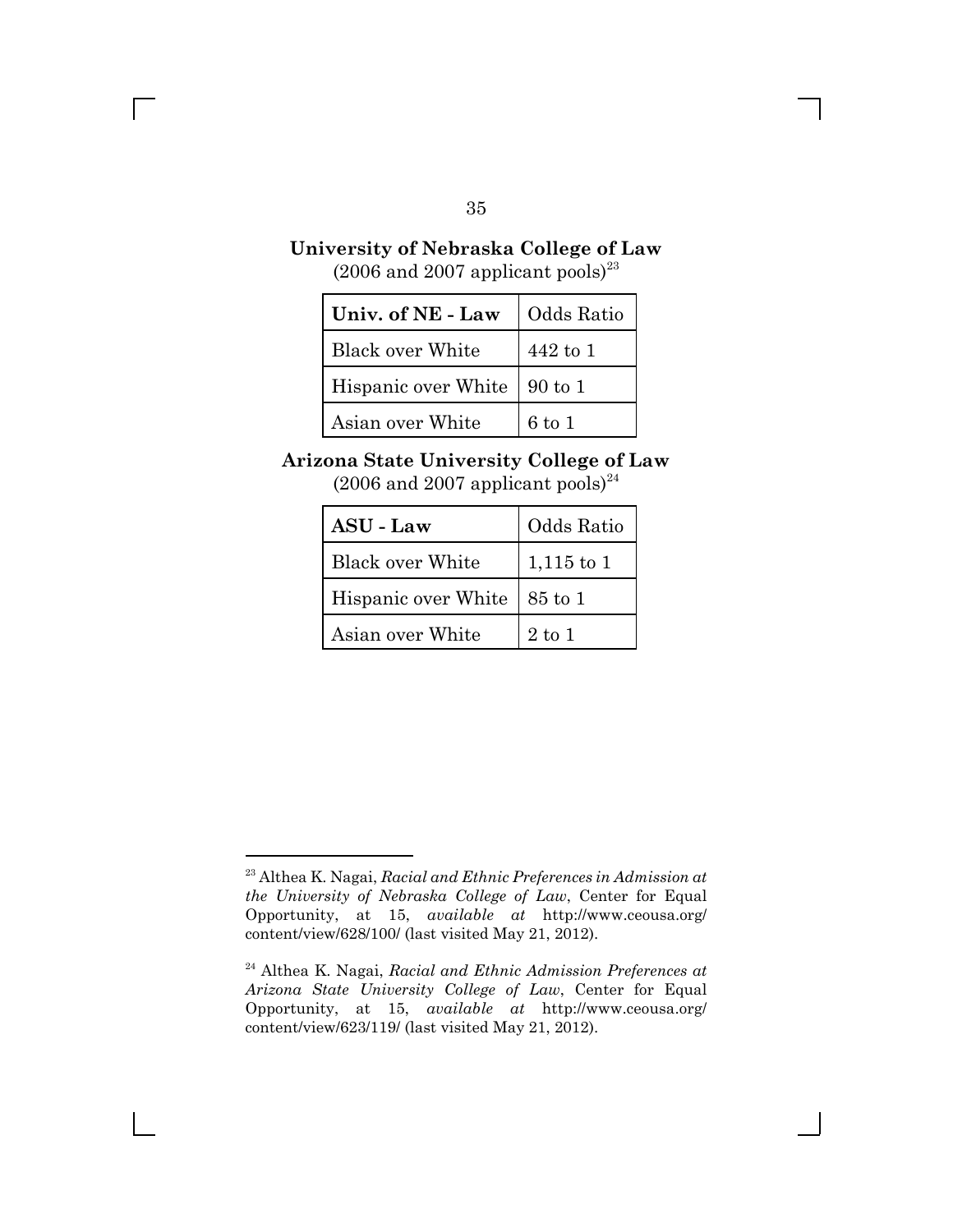### **University of Arizona College of Law**  $(2006$  and  $2007$  applicant pools)<sup>25</sup>

| Univ. of Ariz. - Law | Odds Ratio         |
|----------------------|--------------------|
| Black over White     | $250$ to 1         |
| Hispanic over White  | $18 \text{ to } 1$ |
| Asian over White     | $3 \text{ to } 1$  |

Undergraduate admissions at universities in Ohio also recently demonstrated strong preferences for certain preferred minorities.

**Ohio State University and Miami University**

| <b>Miami University</b>    | Odds Ratio<br>(with SAT) | Odds Ratio<br>(with ACT)  |
|----------------------------|--------------------------|---------------------------|
| <b>Black over White</b>    | 8.0 to 1                 | $10.2$ to 1               |
| Hispanic over White        | $2.2 \text{ to } 1$      | $2.2 \; \mathrm{to} \; 1$ |
| Asian over White           | $2.1 \text{ to } 1$      | $1.6 \text{ to } 1$       |
| <b>OH State University</b> | Odds Ratio<br>(with SAT) | Odds Ratio<br>(with ACT)  |
| <b>Black over White</b>    | 3.3 to 1                 | $7.9 \text{ to } 1$       |
| Hispanic over White        | $4.3 \text{ to } 1$      | $6.5 \text{ to } 1$       |
| Asian over White           | $1.5 \text{ to } 1$      | $2.1 \text{ to } 1$       |

<sup>25</sup> Althea K. Nagai, *Racial and Ethnic Preferences in Admission at the University of Arizona College of Law*, Center for Equal Opportunity, at 15, *available at* http://www.ceousa.org/ affirmative-action/affirmative-action-news/education/577-racialand-ethnic-preferences-at-arizona-college-of-law (last visited May 23, 2012).

36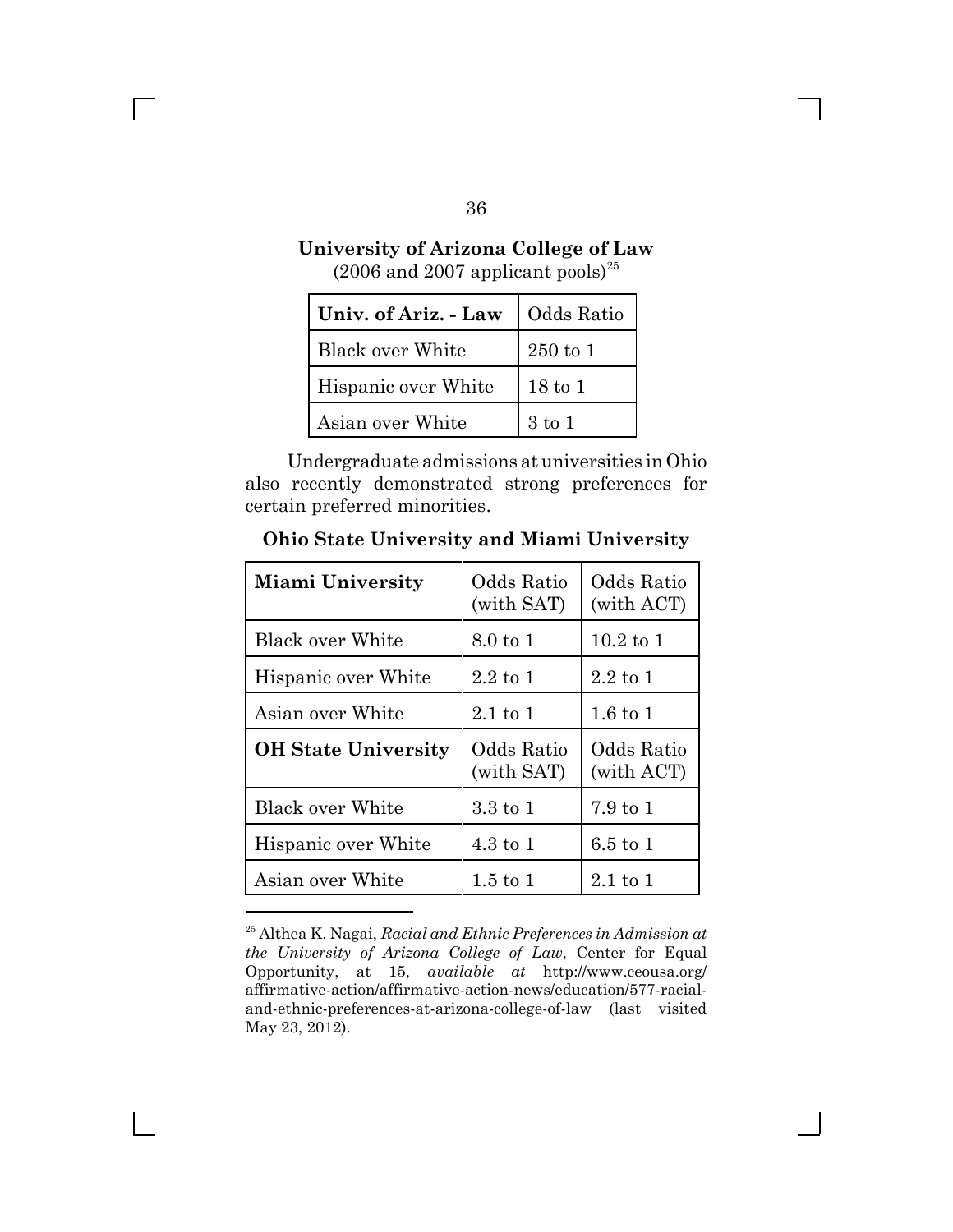Even at the University of Michigan itself, severe undergraduate, law, and medical school admission preferences prevailed after *Grutter*. 26

These odds ratios indicate the extent of racial and ethnic preferences at the different schools. Because the statistical analysis holds all factors constant except for race, the ratios demonstrate the strength of preferences given to preferred minority students over white students. The schools grant very strong preferences to blacks, and generally to Hispanics as well. In other words, blacks and Hispanics are preferred minorities who are given significant admission preferences *solely because of their race*, while Asians are nonpreferred minorities who fare no better than similarly situated white applicants. Admission preferences are pervasive among institutions of higher education.

#### **CONCLUSION**

®

Our nation is increasingly multiethnic and multiracial, and individual Americans are more and more likely to be multiethnic and multiracial. In such a nation, it is dangerous to allow the inevitably divisive

<sup>26</sup> *See*, *e.g.*, Althea K. Nagai, *Racial and Ethnic Preferences in Undergraduate Admission at the University of Michigan*, Center for Equal Opportunity, *available at* http://www.ceousa.org/ content/view/521/100/ (last visited May 21, 2012); Althea K. Nagai, *Racial and Ethnic Admission Preferences at the University of Michigan Medical School*, Center for Equal Opportunity, *available at* http://www.ceousa.org/content/view/523/100/ (last visited May 21, 2012); Althea K. Nagai, *Racial and Ethnic Admission Preferences at the University of Michigan Law School*, Center for Equal Opportunity, *available at* http://www.ceousa.org/ content/view/522/100/ (last visited May 21, 2012).